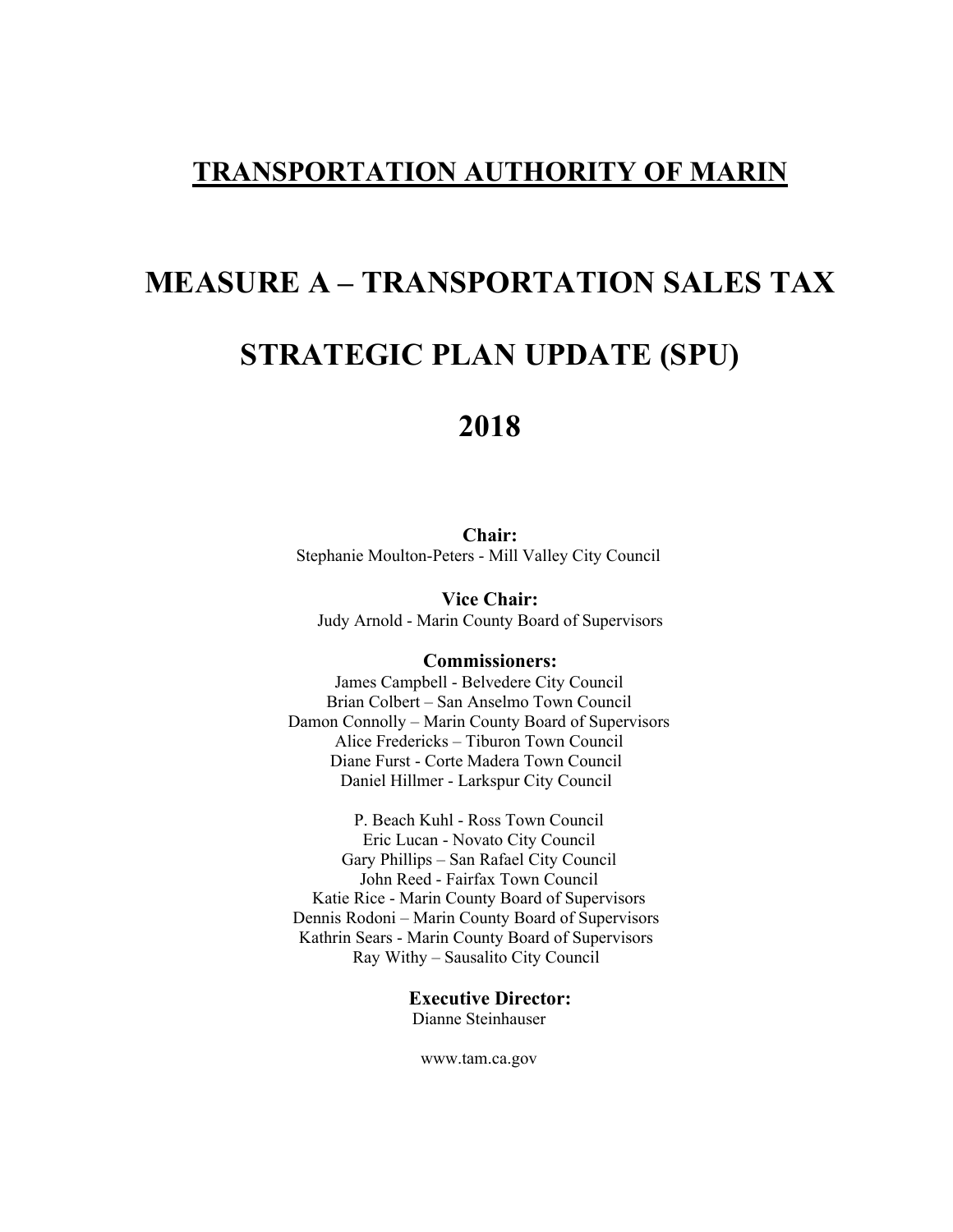#### **TAM Board Alternates:**

Susan Cleveland-Knowles – Sausalito City Council Carla Condon – Corte Madera Town Council Kate Colin – San Rafael City Council Pat Eklund – Novato City Council Jim Fraser – Tiburon Town Council Renee Goddard – Fairfax Town Council Kevin Haroff – Larkspur City Council Bob McCaskill – Belvedere City Council Sashi McEntee – Mill Valley City Council Ford Greene – San Anselmo Town Council Elizabeth Brekhus – Ross Town Council

#### **Citizens' Oversight Committee (COC) Members**

Allan Bortel - Marin County Paratransit Coordinating Council Robert Burton - Southern Marin Planning Area V-Anne Chernock – Northern Marin Planning Area Joy Dahlgren – Central Marin Planning Area Kevin Hagerty – League of Women Voters Kate Powers – Environmental Organizations Vince O'Brien – Bicyclists and Pedestrians Groups Peter Pelham – Major Marin Employers Paul Premo - Taxpayer Groups Paul Roye - Ross Valley Planning Area Scott Tye - West Marin Planning Area Vacant – School Districts

#### **COC Alternates**

Jayni Allsep – Southern Marin Planning Area Jeffery Olson – Central Marin Planning Area Rocky Birdsey - Marin County Paratransit Coordinating Council Kay Noguchi – League of Women Voters Nancy Okada - Environmental Organizations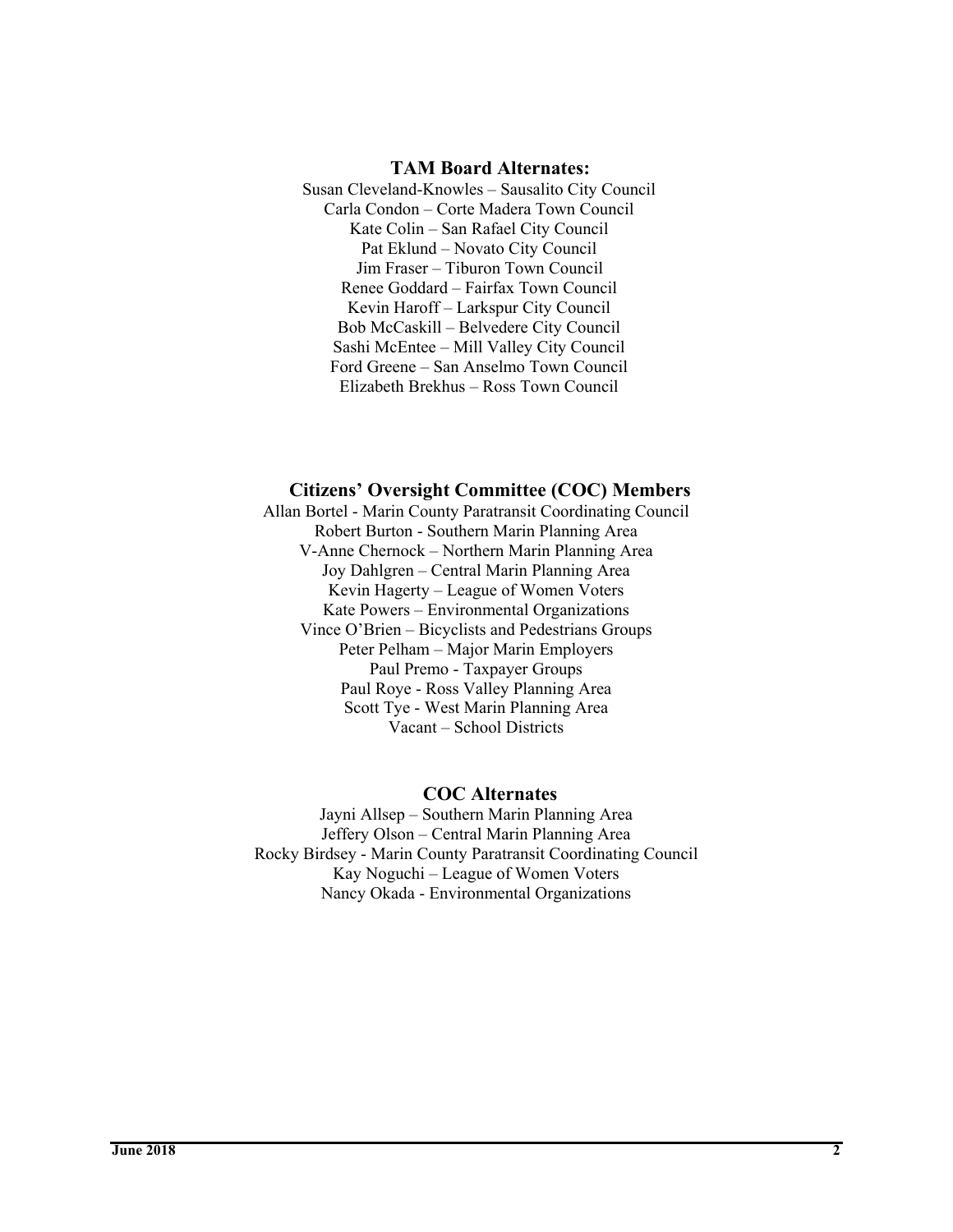|--|

| Ι.                                                                                  |  |
|-------------------------------------------------------------------------------------|--|
| А.<br><b>B.</b><br>1.<br>2.<br>3.<br>$\overline{4}$ .<br>C.                         |  |
| П.                                                                                  |  |
| А.<br><b>B.</b><br>C.<br>D.<br>Е.<br>$F_{\cdot}$<br>G.                              |  |
| Ш.                                                                                  |  |
| А.<br><b>B.</b><br>C.<br>1.<br>2.<br>3.<br>D.<br>1.<br>2.<br>3.<br>$\overline{4}$ . |  |
| IV.                                                                                 |  |
| А.<br>1.<br>2.                                                                      |  |
| 3.<br>4.<br>5.<br>б.<br>V.                                                          |  |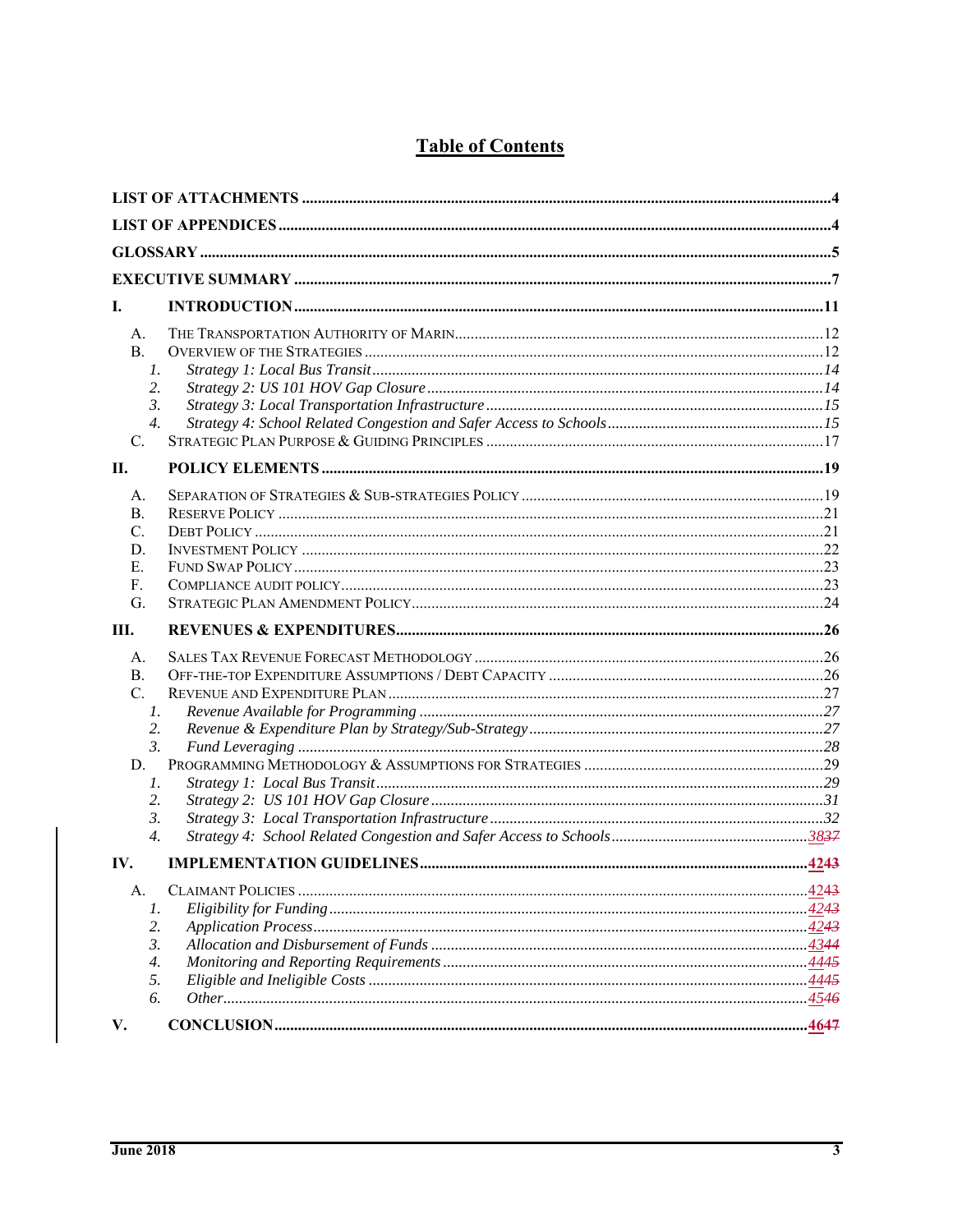# **List of Attachments**

- **Attachment 1 Sales Tax Revenues and Assignment to Strategies**
- **Attachment 2 Sales Tax Programming Summary**
- **Attachment 3-1 Strategy 1: Local Bus Transit Revenues and Expenditures**
- **Attachment 3-2 Strategy 2: Highway 101 Gap Closure Revenues and Expenditures**
- **Attachment 3-3 Strategy 3: Local Transportation Infrastructure Revenues and Expenditures**
- **Attachment 3-4 Strategy 4: School-Related Congestion and Safer Access to Schools Revenues and Expenditures**

#### **List of Appendices**

- **1. Local Transportation Infrastructure, Major Roads & Related Infrastructure** 
	- a. Candidate Projects
	- b. Funding Allocations by Planning Area
	- c. Project Prioritization Criteria for Major Roads
	- d. Major Roadway Projects Data Table

#### **2. Local Transportation Infrastructure– Funding Allocations by Community**

#### **3. Safer Access to Schools**

- a. Crossing Guard Location Evaluation Criteria
- b. Summary Data, Crossing Guard Survey
- c. Crossing Guard Requests (Phase 1 and 2)
- d. Safe Pathway Funded Projects:
	- i. 2007
	- ii. 2010
	- iii. 2013
	- iv. 2015

#### **4. Implementation and Claimant Forms**

- a. Sample Application Major Roads
- b. Sample Funding Agreement Local Roads
	- i. Exhibit  $A -$  Conditions on Sub-Strategy 3.2
	- ii. Exhibit B Sample Allocation Request Form
	- iii. Exhibit C Sample Annual Report Form
- **5. Project Fact Sheets (various projects)**
- **6. Marin County Transportation Sales Tax Expenditure Plan**
- **7. Marin County Transit District Short-Range Transit Plan**
- **8. Comments and Responses on 2018 Draft Strategic Plan**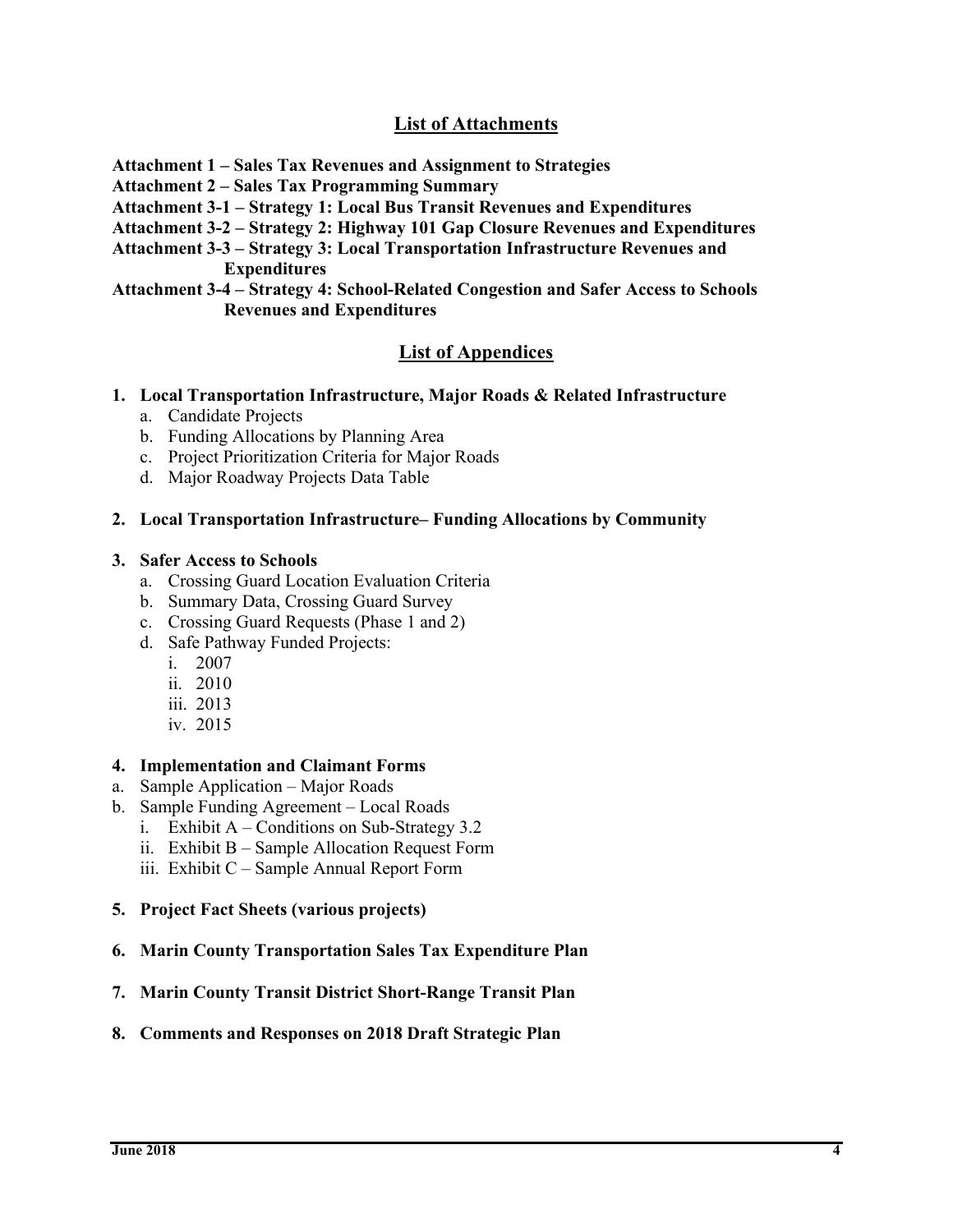# **Glossary**

- **Allocation** An action by the TAM Board making funds available. After funds are programmed in the Strategic Plan, the TAM Board can make individual allocations to projects and programs. Following the allocation action, TAM enters into a funding agreement with the sponsor. The sponsor can then spend the funds.
- **Authority** Transportation Authority of Marin (TAM) the agency created for the purpose of administering the ½-cent sales tax for transportation in Marin County. The TAM Board includes representatives from each city and town in Marin County, plus the five members of the Board of Supervisors. The Authority also functions as the Congestion Management Agency for Marin County.

#### **Citizens' Oversight Committee**

A 12-member committee of TAM consisting of 5 representatives selected from the five planning areas and 7 representing diverse interest groups in Marin County. Reports directly to the public on all issues related to the Expenditure Plan and use of the ½-cent transportation sales tax.

- **Claimant** A project or program sponsor who is due to receive funding under one of the four Strategies established in the Marin County Transportation Sales Tax Measure Expenditure Plan.
- **Expenditure Plan** The Marin County Transportation Sales Tax Measure Expenditure Plan, which is the plan for spending the ½-cent transportation sales tax funds.

#### **Hwy 101 Gap Closure Project**

 The Gap Closure Project includes the completion of the HOV lane on Highway 101 through San Rafael. This project is designed to relieve a critical bottleneck on Highway 101, in both the Northbound and Southbound directions.

#### **Golden Gate Bridge Highway and Transportation District**

The agency responsible for the Golden Gate Bridge, as well as for regional transit including ferries and bus service between Sonoma, Marin, and San Francisco counties. Golden Gate currently operates local transit services in Marin County under contract to the Marin Transit.

**HOV Lane** High Occupancy Vehicle or Carpool lane, open to vehicles with 2 or more occupants—including buses—during peak commute hours.

#### **Leverage or Leveraging** *(also Matching)*

The planned use of local sales tax dollars to attract other local, regional, State, or Federal funds. Can include the use of local funds as a required match to these other fund sources.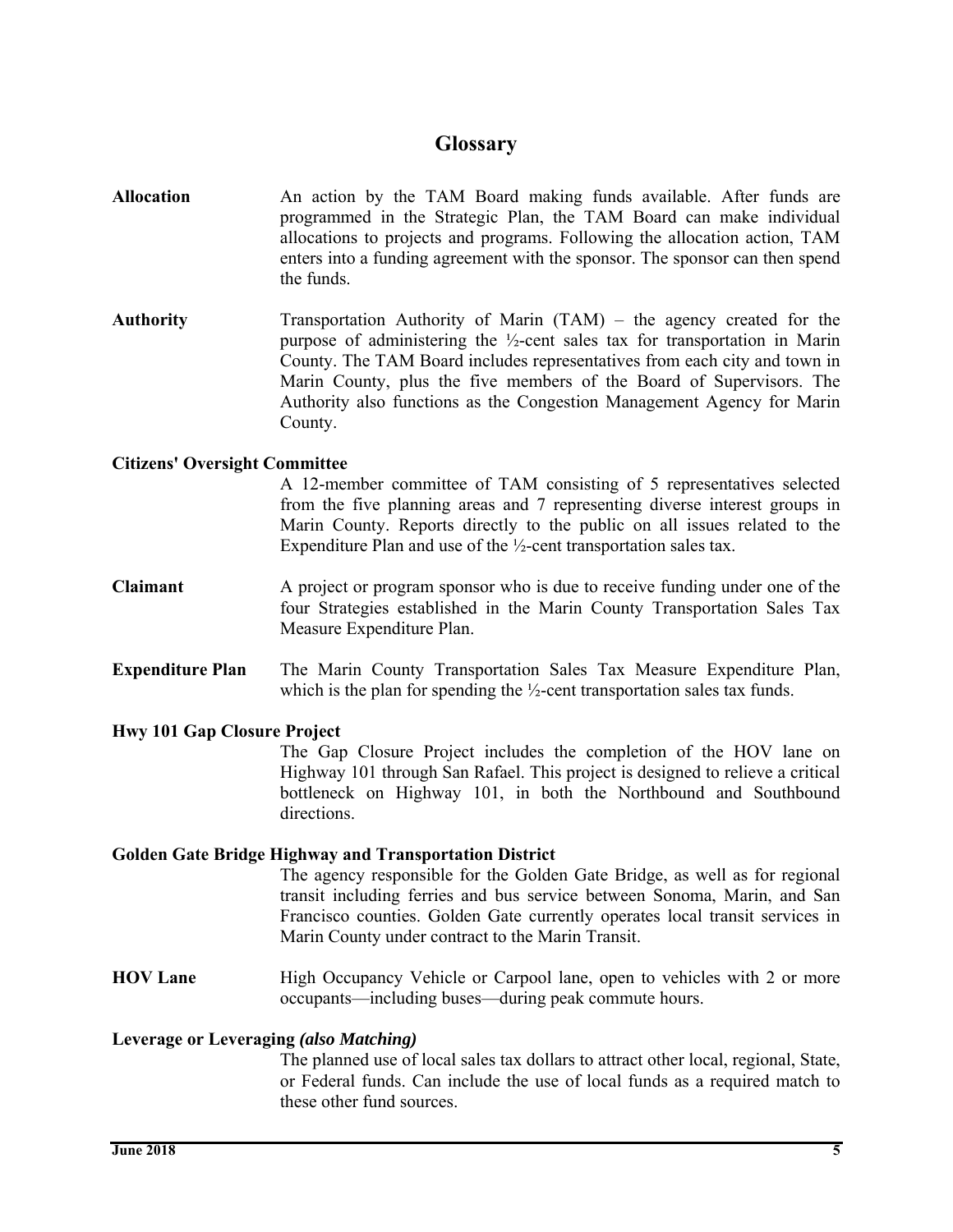#### **Marin Transit (formerly Marin County Transit District (MCTD))**

The existing local transit district, Marin Transit currently contracts for local transit services with Golden Gate Transit. Marin Transit also currently contracts for paratransit services with Whistlestop Wheels, as well as contracting for the West County Stagecoach. Marin Transit is governed by two city representatives and five representatives from the Board of Supervisors.

- **Paratransit** Specialized transportation services for seniors and/or persons with disabilities who are unable to use regular bus routes.
- **(to) Program** To assign a future expenditure of funds to a particular use within a particular timeframe.
- **Self-Help County** A county with a local sales tax dedicated to transportation is called a "selfhelp" county because the tax demonstrates that the County is willing to "help" itself" to solve its own transportation problems. A self-help county has greater opportunities to compete for regional, State, and Federal grants by establishing a reliable source (i.e., sales tax revenues) for the local matching funds that are required by most grantors.

#### **Short Range Transit Plan**

A 10-year vision of the capital and operating needs of a transit agency. Required by the Metropolitan Transportation Commission (MTC), under guidance from the Federal Transit Administration (FTA), an SRTP is required from each major transit agency in the Bay Area. The SRTP serves to identify transit needs and develop priorities.

#### **Transportation Sales Tax Strategic Plan, or "Measure A" Strategic Plan**

A detailed plan of expenditures and revenue completed by the Transportation Authority of Marin every two years. The plan projects the availability of sales tax funds, and assigns or 'programs' the revenue to eligible projects and programs, per the sales tax Expenditure Plan approved by voters.

#### **Technical Advisory Committee**

 A committee of TAM made up of Public Works staff, other city staff, and representatives of diverse public interests who will prioritize infrastructure improvements and make recommendations to the Transportation Authority of Marin.

#### **Transportation Authority of Marin (TAM)**

See "Authority."

**Transit District** See "Marin Transit"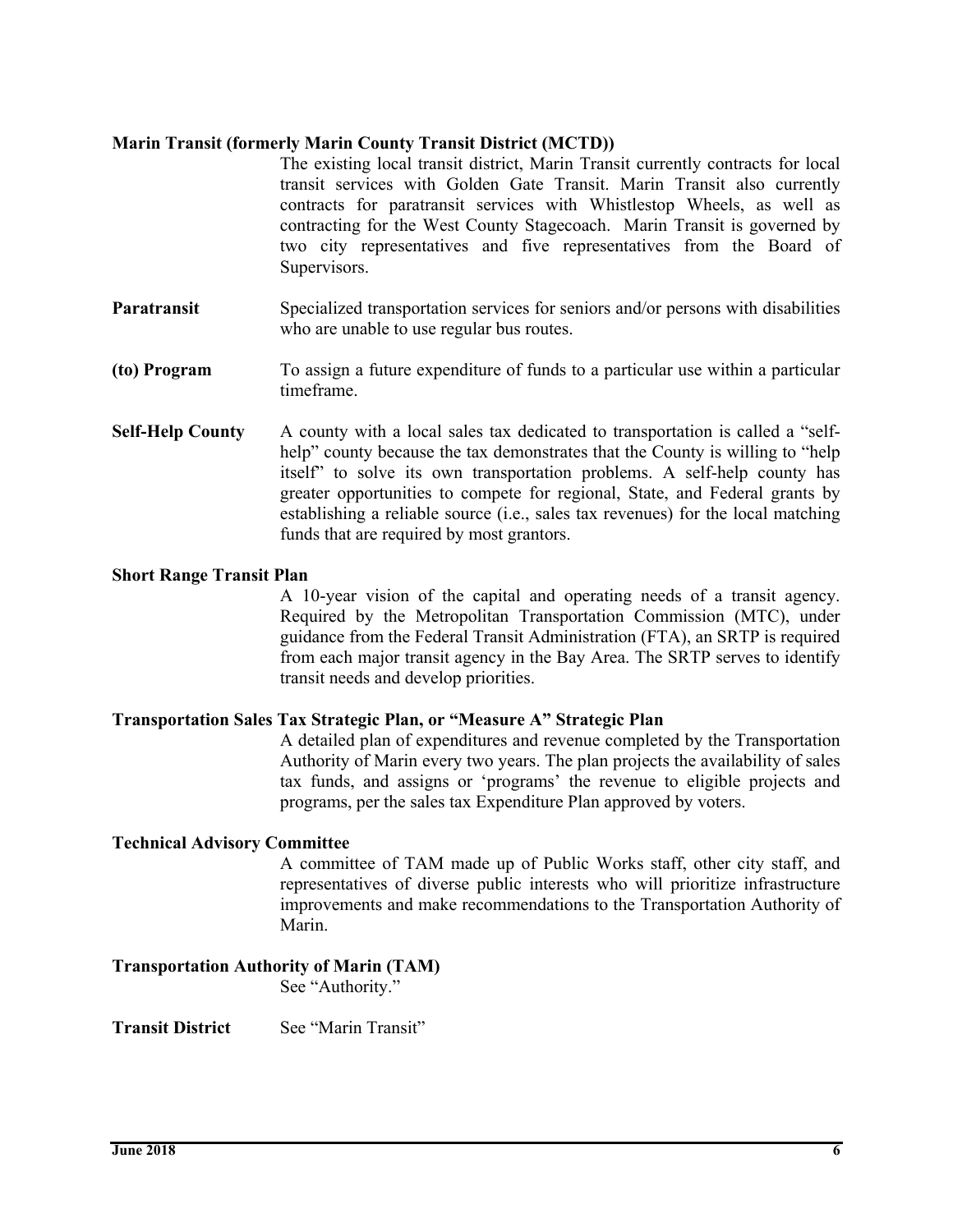# **Executive Summary**

The Marin County Transportation Sales Tax Expenditure Plan, approved by voters as Measure A in November 2004, dedicates an estimated \$332 million in local sales tax revenues to transportation needs in the county over a twenty-year period. The current 2018 estimate is approximately \$496 million. The sales tax was approved at a time when formerly reliable state and federal sources of transportation funding were sorely lacking and has continued to dwindle to date. A number of transportation options in Marin were in danger of being severely reduced—or eliminated entirely—if the sales tax measure had not passed.

The Sales Tax Expenditure Plan approved by voters lists projects and programs that are eligible for sales tax funds and establishes the maximum percentage of funds that can be allocated to each strategy. It did not establish exactly when allocations will be made. The Transportation Authority of Marin has developed this Strategic Plan to establish the timing of allocations and address funding priorities among the projects. The Strategic Plan reconciles the timing of expected revenues with the schedule for when those revenues are needed in order for sponsors to deliver projects and services. It takes into consideration the availability of federal, state, and other funds beyond Measure A.

The 2018 Measure A Strategic Plan Update continues to provide a 20-year outlook for how the local transportation sales tax has been spent and will be spent. While the 2018 Strategic Plan Update contains few changes from the 2016 SPU, it is still useful because it continues to present to the financial community and the Authority's stakeholders at large a clear sense of the agency's strategy in managing its revenues and expenditures responsibly and cost effectively. It provides the best available understanding of when revenue will be available and how that revenue will be spent. The resulting assignment of dollars to programs and projects is a commitment to sponsors that the funds will be available. The Strategic Plan itself does not constitute a final funding commitment. Commitments to individual projects and programs are secured through actual allocation actions by the TAM Board.

The Strategic Plan makes provisions for project management oversight, administration, and overhead necessary to manage and oversee a program of this complexity. The Plan also accounts for the necessary reserves that take into account the fluctuations in sales tax revenue seen over the last several years of shifting economic trends. It programs funds for repayment to the Metropolitan Transportation Commission (MTC) for a loan of funds for the Hwy 101 Gap Closure, in lieu of previously planned debt financing. The last payment will be remitted in FY 2015-16, fulfilling our commitment to MTC and preserving valuable Measure A funds from high financing costs. It also plans for debt financing beginning at the earliest in FY 2021-22 for several Major Road projects. It programs funds according to realistic project and program schedules. The Strategic Plan provides the overall structure for the management of the sales tax revenues. Finally, guidance is provided for sponsors on requesting, utilizing, and reporting on the results of the sales tax allocated.

In short, the Strategic Plan provides the overall roadmap for the programming of Measure A funds consistent with sponsor's expectations. The Revenues and Expenditures Element of the Strategic Plan will continue to be updated annually to ensure that funds are readily available for the years needed and to prepare for debt issuance to accommodate project delivery.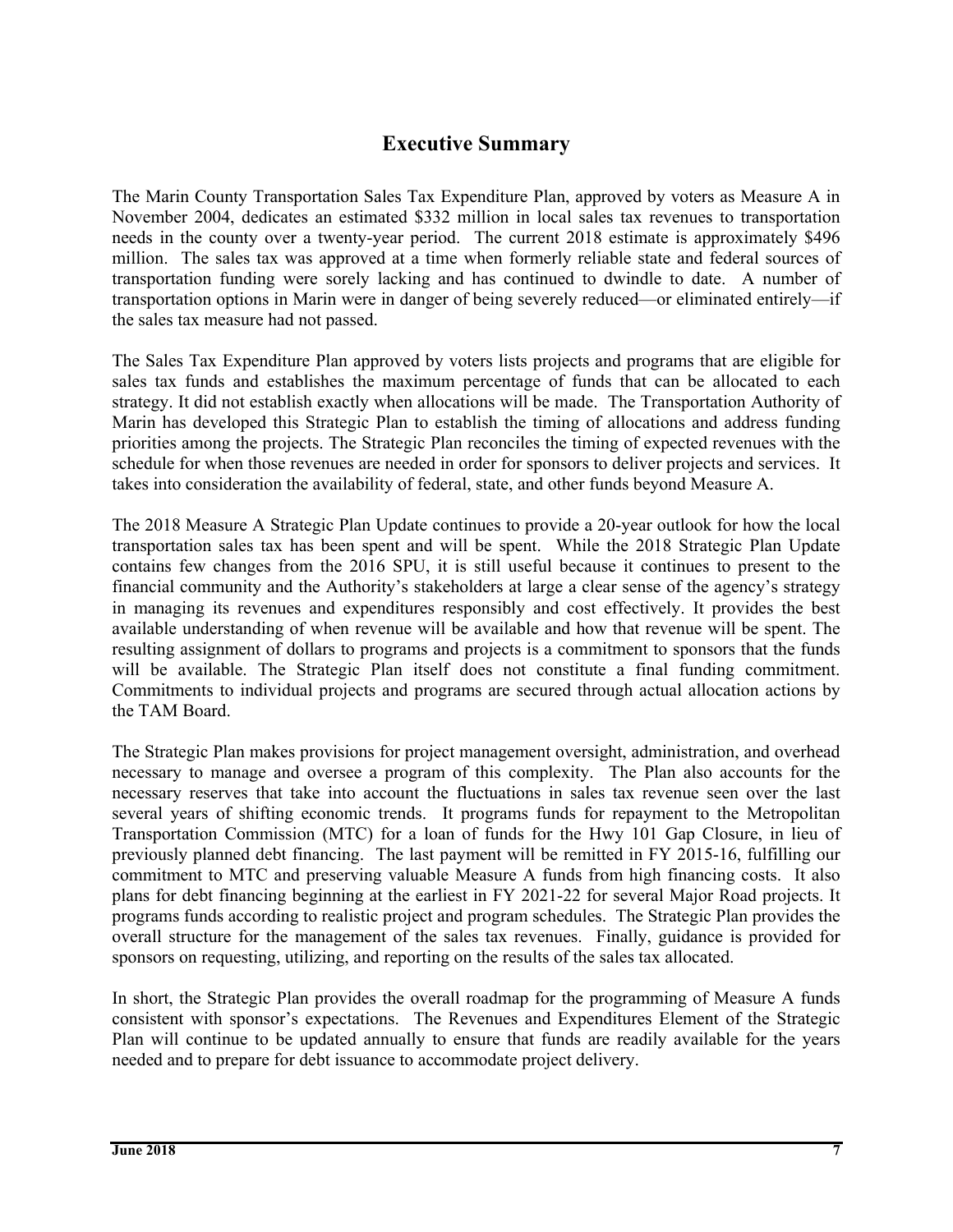As outlined in the Expenditure Plan, the revenues generated by the  $\frac{1}{2}$  cent sales tax are programmed to four Strategies and their associated Sub-Strategies. The Strategies and Sub-Strategies are as follows, with a brief summary of what the Strategic Plan includes for each:

#### **Strategy 1: Local Bus Transit**

Sub-Strategy 1.1: Maintain and expand local bus transit service

- Sub-Strategy 1.2: Maintain and expand the rural bus transit system
- Sub-Strategy 1.3: Maintain and expand transit services and programs for those with special needs—seniors, persons with disabilities, youth and low-income residents

Sub-Strategy 1.4: Invest in bus transit facilities for a clean and efficient transit system

# **Strategy 2: US 101 HOV Gap Closure**

# **Strategy 3: Local Transportation Infrastructure**

 Sub-Strategy 3.1: Major Roads and Related Infrastructure Sub-Strategy 3.2: Local Roads for all Modes

# **Strategy 4: School Related Congestion and Safer Access to Schools**

 Sub-Strategy 4.1: Safe Routes to School Sub-Strategy 4.2: Crossing Guards Sub-Strategy 4.3: Safe Pathways to School

**Strategy 1** — Marin Transit is the sole claimant for Strategy 1. The Expenditure Plan requires that Marin Transit prepare a Short-Range Transit Plan (SRTP)—to be approved by the TAM Board of Commissioners—that provides a 10-year outlook for revenues and needs for local transit in the county. The first SRTP was prepared and approved by the Marin Transit Board in March 2006 and accepted by the TAM Board as part of the approval process. Subsequent SRTPs were incorporated into the Strategic Plan in 2009, 2012, and 2015. Currently, the 55% maximum share identified for Strategy 1 is fully programmed annually, consistent with local transit needs identified in the SRTP.

**Strategy 2** — While the funding horizon has shifted somewhat since the Expenditure Plan was created—making available some federal funds that were not originally planned for on the Highway 101 HOV Gap Closure project—the costs of construction rose. As a result, the full 7.5% of Measure A funds, capped at \$25 million, were programmed to this Strategy, which includes completing the multi-use path through Puerto Suello Hill and adding sound-reduction strategies in the project area. The entire facilities were completed and a HOV Gap Closure Project completion ceremony was held in March 2011. While the HOV Gap Closure Project is complete, activities remain for Strategy 2 moving forward.

These includes fulfilling commitments to backfilled State-Local Partnership Program (SLPP) funds with Measure A Debt Reserved funds to projects in the Major Roads category and allocating funds collected for Bond Reserve that are available for projects after repaying MTC for a prior loan. The last payment on the MTC loan was remitted in December 2015. To date, \$2 million of the \$6 million available has been allocated to two projects: West Sir Francis Drake Boulevard in the West Planning Area and Miller Avenue in the South Planning Area. The remaining \$4 million is still available for allocations to three Planning Areas (North, Central, and Ross Valley). The commitment to backfill SLPP funds with Measure A Bond Reserve funds will be satisfied when the remaining Major Road projects go to construction.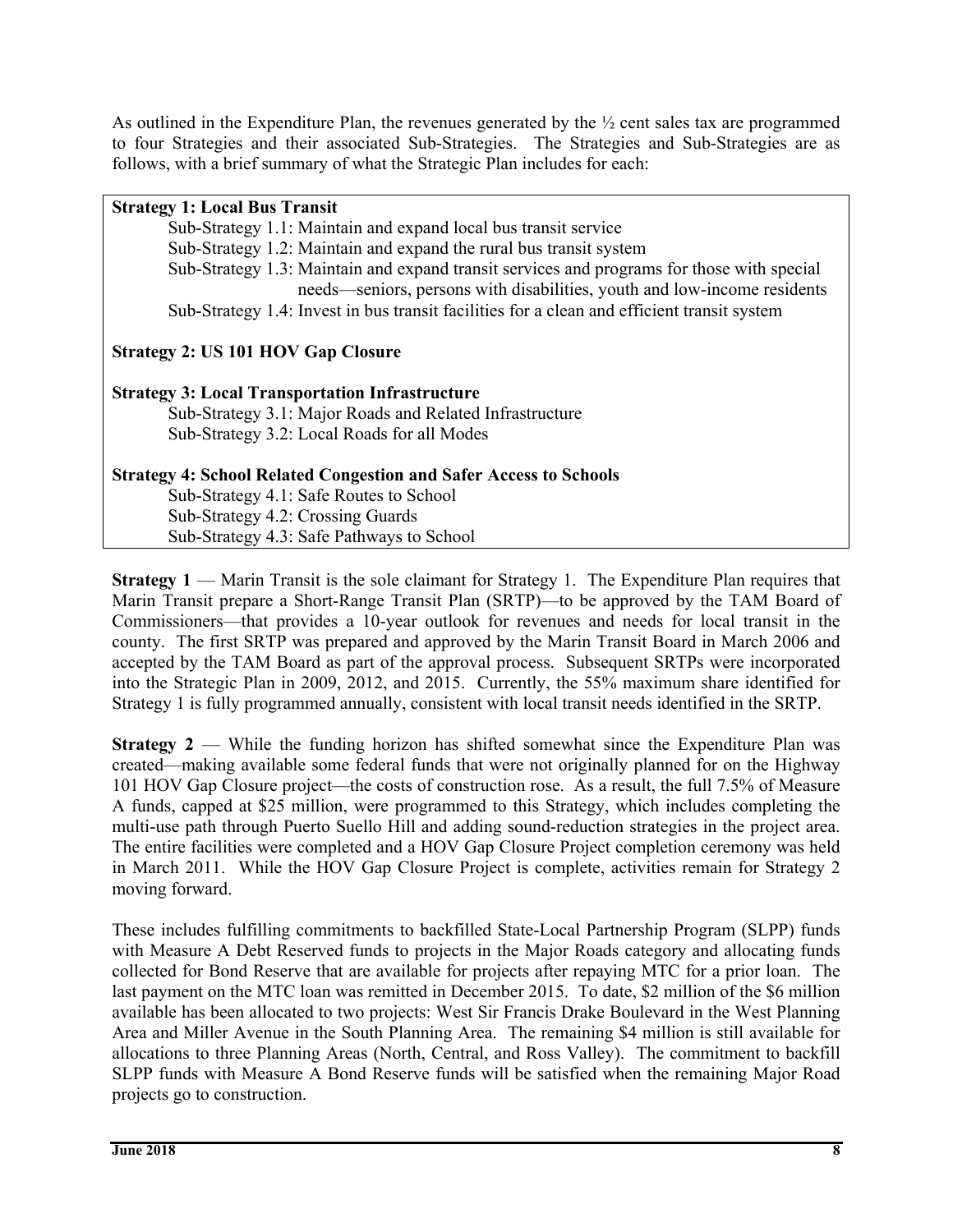**Strategy 3** — The approach to allocating funds to the two Sub-Strategies that comprise Strategy 3 is different in each case. Regarding Sub-Strategy 3.1, Major Roads and Related Infrastructure, programming of available sales tax revenues is recommended for the first few years for the development phases of the Major Road projects. The first major road project to start construction was the City of Novato's Novato Boulevard in the Fall of 2007, followed by the City of San Rafael's Fourth Street in Spring of 2008. Novato Boulevard is divided by three segments. Novato has completed Segments 2 and 3 of the project. Segment 1 of the Novato Boulevard project is scheduled to commence final design in FY 18/19 and construction in FY 20/21.

The Fourth Street project completed construction early 2009. San Rafael received an allocation of Measure A funds in March 2016 to conduct a scoping exercise on the second prioritized project, Third Street, in the Central Planning Area. Construction for the Third Street is scheduled for FY 19/20.

Mill Valley and Marin County have received funds for major roads. Mill Valley has since completedconstruction on the Miller Avenue Rehabilitation Project and Marin County completed the West Sir Francis Drake Boulevard Rehabilitation Project (Samuel P Taylor State Park to Platform Bridge) with a ribbon cutting ceremony held in February 2014. After completion of the Miller Avenue Project, Mill Valley will be requesting funds to conduct a feasibility study on the second prioritized project in the Southern Planning Area, which is E. Blithedale Avenue between Sunnyside Avenue and Tiburon Boulevard. After completion of the first prioritized project in the West Planning Area, Marin County also completed a segment of the second prioritized project on Sir Francis Drake Boulevard between Lagunitas Road and Wild Iris Drive with the remaining Measure A funds of approximately \$800,000. In the Ross Valley Planning Area, Marin County has also received funds to commence preliminary engineering for the Ross Valley Sir Francis Drake Boulevard Rehabilitation Project (Highway 101 to Ross Town limit).

Regarding Sub-Strategy 3.2, Local Roads for all Modes, programming is based on the local jurisdiction formula outlined in the Expenditure Plan, which is based on population and road miles within the local jurisdiction. The formula share was updated with the 2008, 2010, 2012, 2014, and 2016 Strategic Plan Updates, utilizing the most current population data from the California Department of Finance and lane miles from MTC. The measurement of lane miles versus road miles was a more accurate representation of each jurisdiction's maintenance responsibilities. The distribution formula for the 2018 Strategic Plan Update will be updated once again with latest population and lane miles data.

**Strategy 4** — The three Strategies comprising Strategy 4 are at various stages of implementation, and so funds are programmed accordingly. Strategy 4.1, Safe Routes to School, has begun receiving an annual allocation based on the historical program cost with an assumed escalation over the next 20 years. Strategy 4.2, Crossing Guards, has recommended programming for crossing guards at approximately 49 critical intersections in FY 17/18. Measure B has been funding another 9 intersections and an additional 21 locations for Fall 2018. The Crossing Guard Program is entering its thirteenth year, having received its first allocation for the Fall 2006 school year. Strategy 4.3, Safe Pathways to School, is the capital improvement element of the Safe Routes to School program. Three cycles of funding have awarded. The last Call for Projects (Third Cycle) with Safe Pathway funding was issued in FY 14/15. Nearly \$3.5 million was awarded to 15 small projects (\$25,000 or less) and 12 large projects (up to \$350,000) in the Third Cycle. Since Strategy 4.3 only generate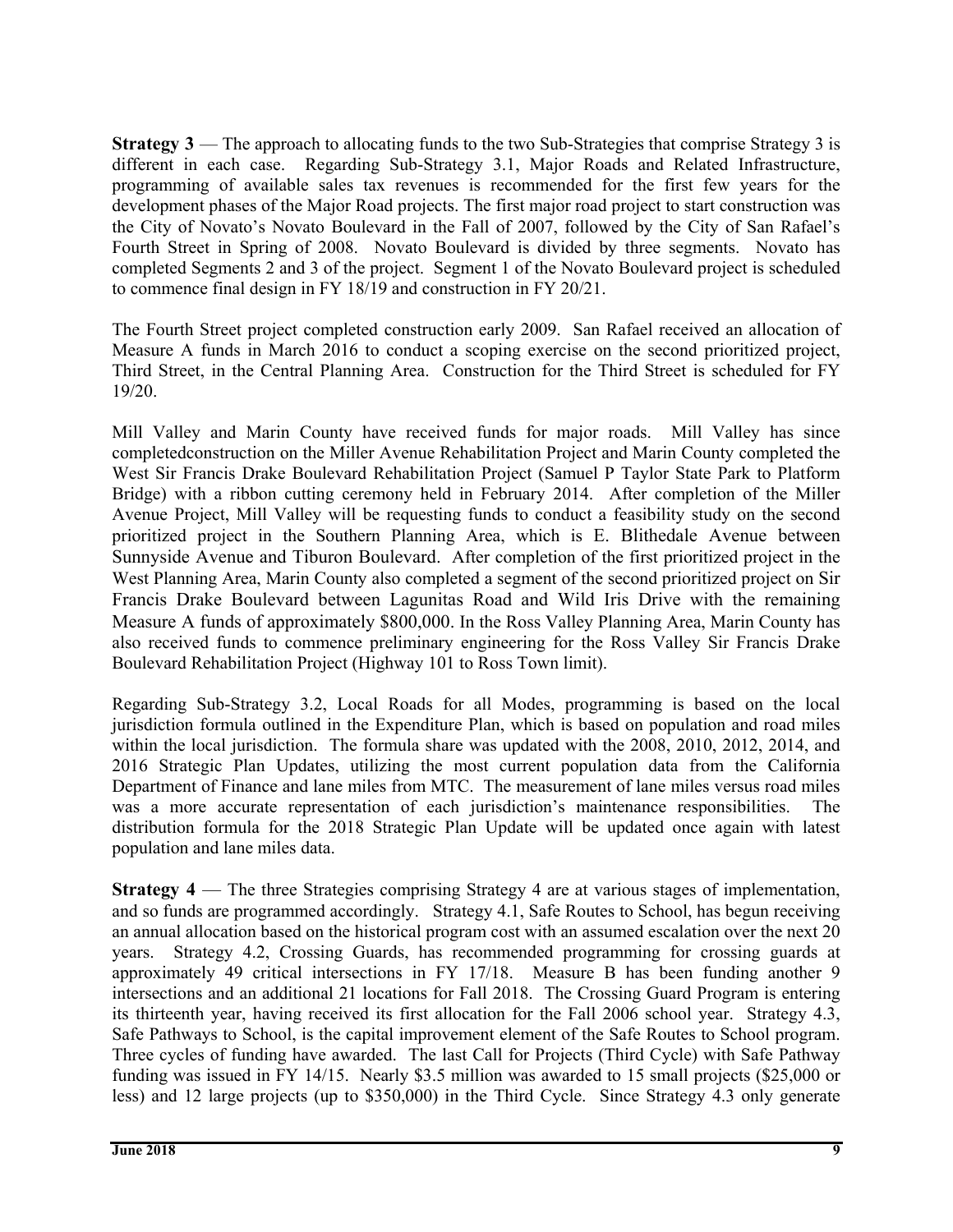slightly more \$700,000 in revenue annually, the Third Cycle awarded about five years of funding. Funds will be available for new projects starting in FY 18/19. The Fourth Cycle Call for Projects will be issued in FY 18/19. To date, 53 Safe Pathway projects in the amount of \$7.4 million have been awarded with Measure A TST funds. Estimated programming is included in this Strategic Plan; with specific projects listed in Appendix 3d.

The detailed dollar amounts programmed for each Strategy and Sub-Strategy are included as Attachments to the Strategic Plan (See Attachments 3-1 through 3-4.)

A number of policies are outlined or included in this Strategic Plan to make clear the actions, intentions and expectations of TAM. The policy elements discussed in this document include: the Separation of Strategies and Sub-Strategies, Reserves, Debt, Investments, Fund Swaps, and Strategic Plan Amendments. These policies are part of the structure and guidelines for prudent administration of the Measure A program.

Of paramount interest to local sponsors due to receive a portion of the sales tax revenues are the implementation guidelines; how sponsors, or claimants, receive and utilize the funds. This Strategic Plan provides various claimant policies, including: Eligibility for Funding, the Application Process, Allocations and Disbursement of Funds, Monitoring and Reporting Requirements, and Eligible and Ineligible Costs.

This Strategic Plan programming roadmap will serve as the starting line for sales tax usage. Each time a sponsor requests the next phase of funding for a project or program, TAM will assess progress and eligibility, assuring that sponsor reporting requirements are met. The incremental allocation of funds along with regular monitoring done by TAM staff will provide additional assurance that the goals of the Expenditure Plan, the strong message from voters, are being met.

This assignment of the current estimated \$496 million in sales tax revenue to the voter approved projects and programs will assure that the primary goal of the ½-cent sales tax for transportation is being met:

**Improve mobility and reduce local congestion for everyone who lives or works in Marin County by providing a variety of high quality transportation options designed to meet local needs.**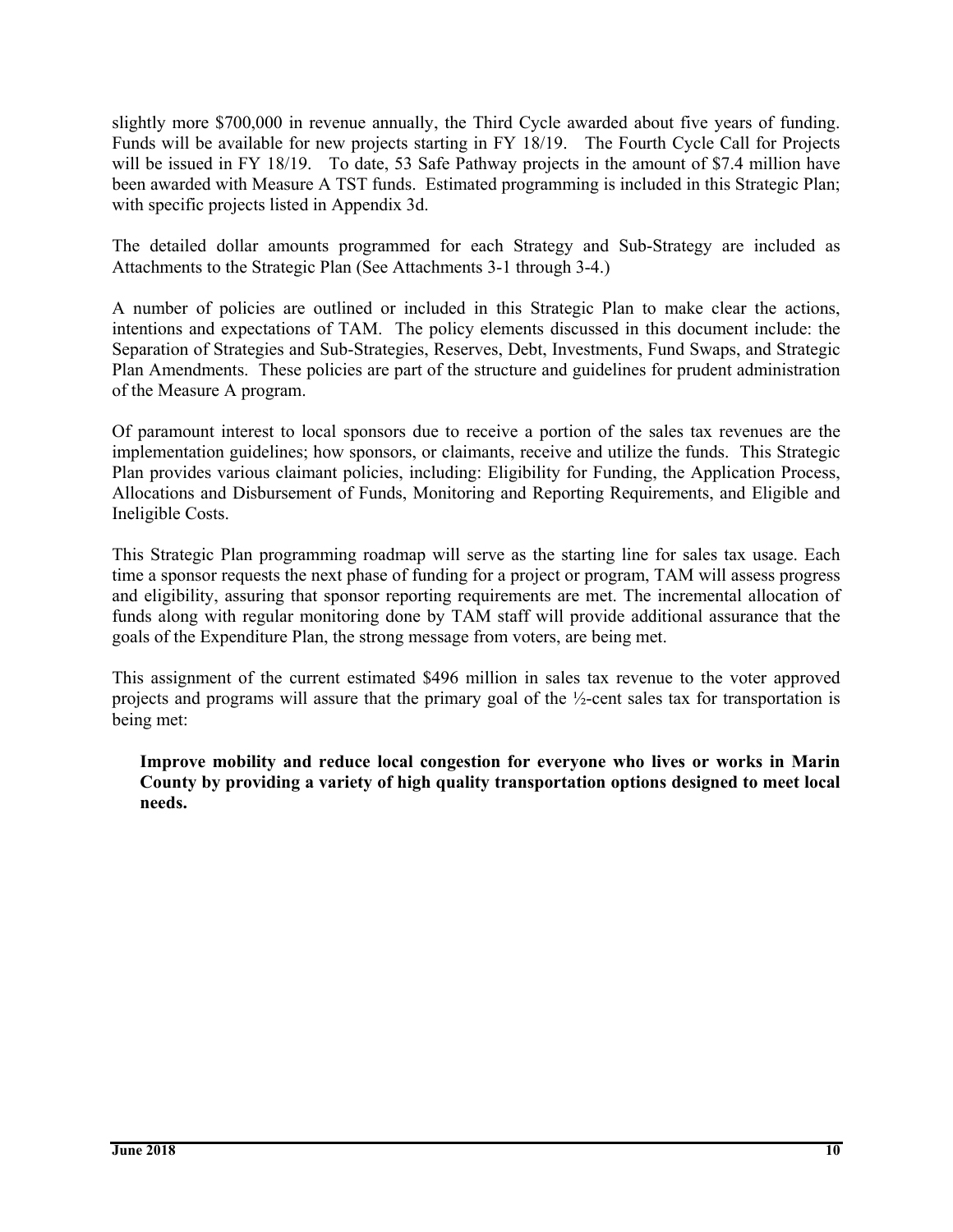# **I. Introduction**

The Transportation Sales Tax Measure Expenditure Plan approved by voters as Measure A in November 2004 dedicates an estimated \$332 million in local sales tax revenues to transportation needs in Marin County. The current estimate is \$496 million.

The Strategic Plan implements the primary goal of the Transportation Sales Tax Measure, Measure A, as set forth in the Expenditure Plan:

#### **Improve mobility and reduce local congestion for everyone who lives or works in Marin County by providing a variety of high quality transportation options designed to meet local needs.**

The Expenditure Plan lists transportation projects and programs that are eligible for sales tax funds and establishes the maximum percentage of sales tax funds that can be allocated to each strategy over the 20-year life of the Expenditure Plan. The Expenditure Plan provided minimal guidance on the timing of allocation of the ½ cent sales tax revenue to each of the strategies. TAM has developed the Strategic Plan to establish the timing of allocation amounts, addressing funding priorities among the projects. The Strategic Plan reconciles the timing of expected revenues with the schedule for when those revenues are needed in order for sponsors to deliver projects and services. It takes into consideration the schedule of availability of federal, state, and other funds beyond Measure A; the debt issuance capacity within the Measure A program; and an assessment of the reasonableness of project and program schedules.

The Strategic Plan has been developed in close coordination with project and program sponsors. Independent but related efforts, such as the ongoing implementation of Marin Transit's Short-Range Transit Plan, a 10 Year outlook of revenue capacity and needs, as well as the ongoing implementation of the comprehensive funding plan for the completion of the Highway 101 Gap Closure project, have been closely coordinated with TAM, to assure that sales tax revenues are not overstated, and are consistent with TAM forecasts and Expenditure Plan commitments. The resultant Strategic Plan continues to provide the overall roadmap for the programming of Measure A funds consistent with sponsor's expectations. The Strategic Plan will be updated every two years.

In the development of the Expenditure Plan, a number of themes on how the sales tax funds should be spent emerged. The Strategic Plan codifies these themes as *guiding principles.* These principles have guided the Strategic Plan policies and the specific programming recommendations, as Strategic Plan Updates are implemented:

- 1. Maximize leveraging of outside fund sources
- 2. Support timely and cost-effective project delivery, ensuring all strategies progress towards measurable improvements.
- 3. Maximize the cost-effective use of sales tax dollars.
- 4. Promote a balanced use of funds throughout the County
- 5. Promote high environmental and conservation awareness.

These guiding principles guide both the policies on the use of Transportation Sales Tax funds, as well as programming recommendations.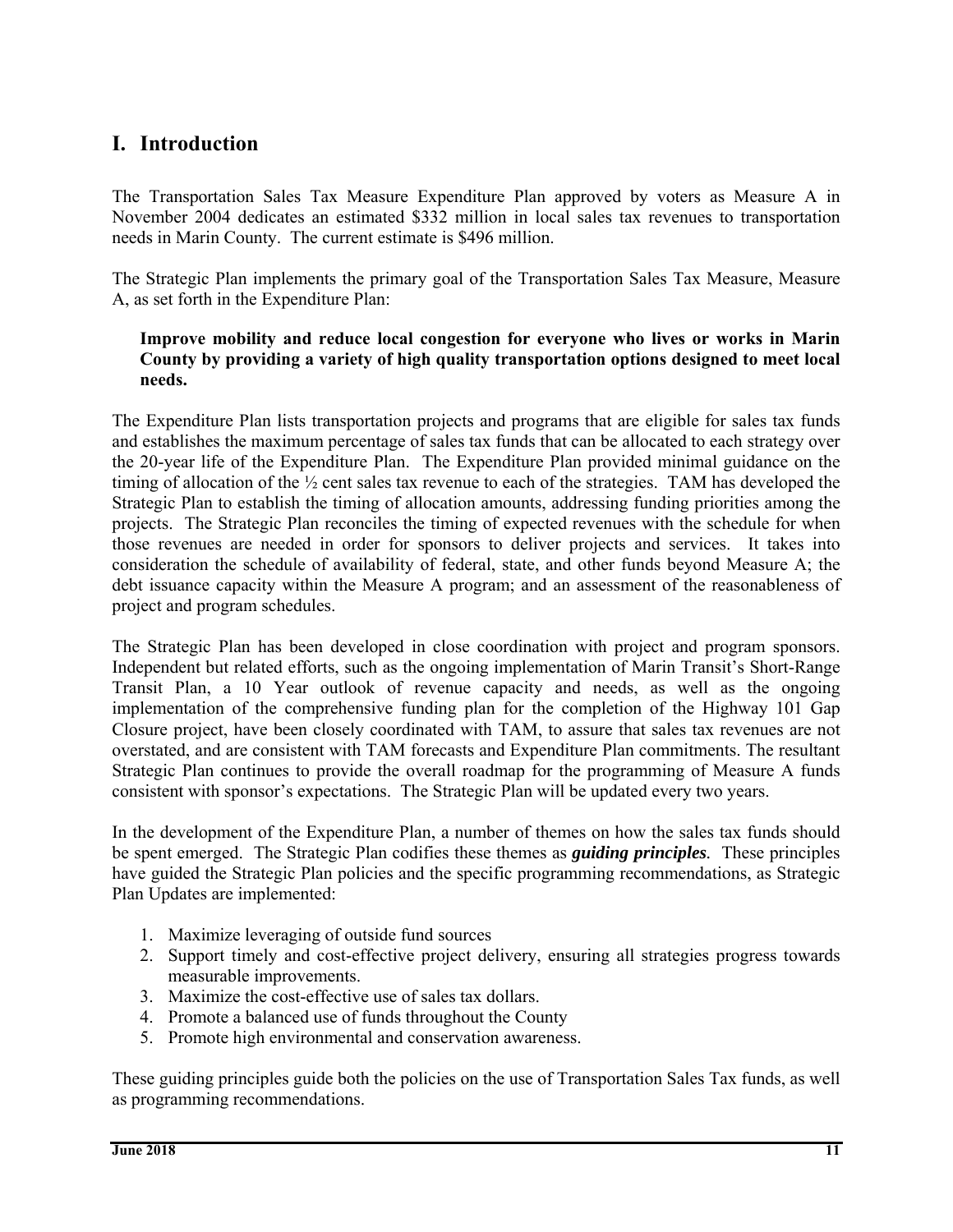The Strategic Plan makes provisions for project management administration consistent with the voter-approved Expenditure Plan and overhead necessary to oversee a program of this complexity. The Plan also accounts for the necessary reserves that take into account the fluctuations in sales tax revenue seen over the last several years of shifting economic trends. The Strategic Plan provides the overall structure for the management of the sales tax revenues. Finally, guidance is provided to sponsors on requesting, utilizing, and reporting on the results of the sales tax allocated.

The Strategic Plan roadmap will serve as the starting line for sales tax usage. Each time a sponsor requests the next phase of funding for a project or program, TAM will assess progress and eligibility, assuring that sponsor reporting requirements are met. The incremental allocation of funds along with regular monitoring done by TAM staff will provide additional assurance that the goals of the Expenditure Plan—a strong message from voters—are being met.

# *A. The Transportation Authority of Marin*

TAM was created in 2004 by the Marin County Board of Supervisors to develop and administer the Expenditure Plan. With the passage of Measure A, TAM now manages the implementation of the transportation programs financed by the ½-cent, 20-year sales tax. TAM also serves as the designated Congestion Management Agency (CMA) for the County, providing countywide planning and programming for transportation related needs. TAM plays a leading role in the planning, financing and implementation of transportation projects and programs in the County.

The TAM sixteen-member governing board comprises representatives from each of the cities and towns in Marin County, and all five members of the County Board of Supervisors. A Technical Advisory Committee (TAC), made up of Public Works staff, other local government staff and representatives of diverse public interests prioritize infrastructure improvements and make recommendations to TAM. A twelve-member Citizens' Oversight Committee, made up of five representatives from the five planning areas and seven representatives from diverse interest groups in the County, report directly to the public on all issues related to the Expenditure Plan and sales tax use.

# *B. Overview of the Strategies*

The development of the Transportation Sales Tax Measure Expenditure Plan was the result of over four years of planning and extensive input from the public and from the cities and towns of Marin County. The Expenditure Plan was developed with the assistance of five Citizens' Advisory Committees, representing diverse interests, including environmental, social justice, business and advocates for every travel mode and advocates for underserved populations including seniors, persons with disabilities, and those with limited income.

In order to meet the goal of improving mobility and reducing local congestion for everyone who lives or works in Marin County, the Expenditure Plan defined four strategies to provide improvements to multiple modes of travel, thereby improving future mobility. The strategies are:

1. Develop a seamless local bus transit system that improves mobility and serves community needs, including special transit for seniors and the disabled (paratransit services).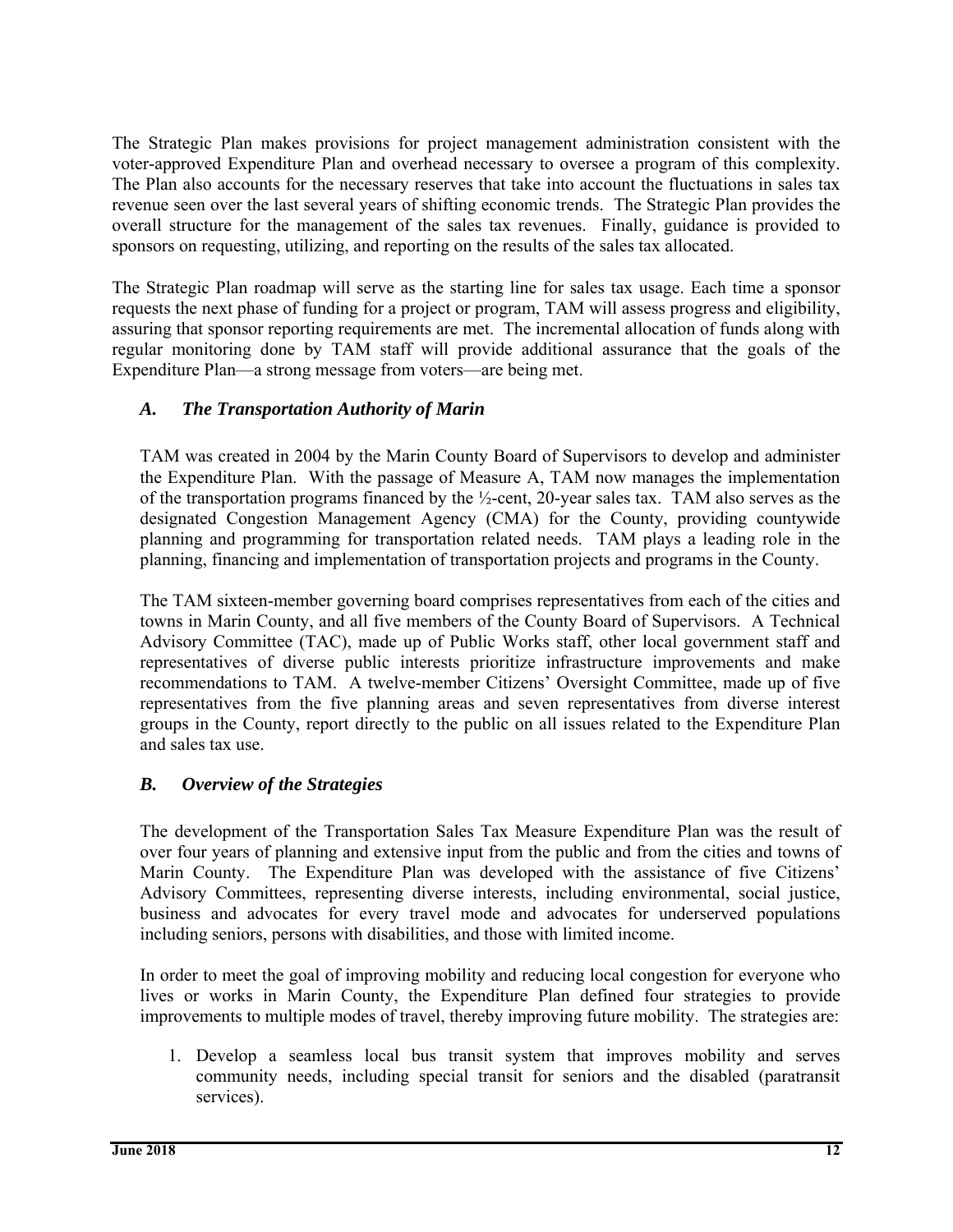- 2. Fully fund and ensure the accelerated completion of the Highway 101 Carpool Lane Gap Closure Project through San Rafael.
- 3. Maintain, improve, and manage Marin County's local transportation infrastructure, including roads, bikeways, sidewalks, and pathways.
- 4. Reduce school related congestion and provide safer access to schools.

The Expenditure Plan was based on the expectation that the  $\frac{1}{2}$ -cent sales tax would generate approximately \$332 million (originally estimated in 2004) over 20-years, net of expenses for administration and program management, debt service and bond issuance costs. The current estimated revenue collection is \$496 million, with \$456 million programmed the four strategies. The respective allocation for each strategy —by percentage and estimated revenue—is shown in the table below.

|                                                                         |        | (in millions) |
|-------------------------------------------------------------------------|--------|---------------|
| <b>Strategy 1 Bus Transit</b>                                           | 55%    | \$257.3       |
| 1.1 Maintain and Improve Local Service                                  | 37%    | \$172.9       |
| 1.2 Maintain and Improve Rural Service                                  | 3%     | \$13.8        |
| 1.3 Maintain and Improve Special Needs Service                          | 9%     | \$42.0        |
| 1.4 Transit Capital                                                     | 6%     | \$28.6        |
|                                                                         |        |               |
| <b>Strategy 2 Highway 101 Gap Closure</b>                               | 7.5%   | \$32.2        |
|                                                                         |        |               |
| <b>Strategy 3 Local Transportation Infrastructures</b>                  | 26.5%  | \$121.4       |
| 3.1 Major Roads and Related Infrastructures                             | 13.25% | \$60.6        |
| 3.2 Local Roads and Related Infrastructures                             | 13.25% | \$60.7        |
|                                                                         |        |               |
| <b>Strategy 4 School-Related Congestion and Safer Access to Schools</b> | 11%    | \$45.4        |
| 4.1 Safe Routes to School Program                                       | 3.3%   | \$13.6        |
| 4.2 Crossing Guard Program                                              | 4.2%   | \$17.3        |
| 4.3 Safe Pathways to School Program                                     | 3.5%   | \$14.5        |
|                                                                         |        |               |
| TOTAL                                                                   | 100%   | \$456         |

Per the Expenditure Plan, each of the four strategies is further divided into sub-strategies. Each sub-strategy is allocated a percentage of actual sales tax receipts, after expenses. The sections that follow provide a brief overview of each of the strategies. A more detailed description of each—including the related sub-strategies and the current estimated figures, is included in Section III. D.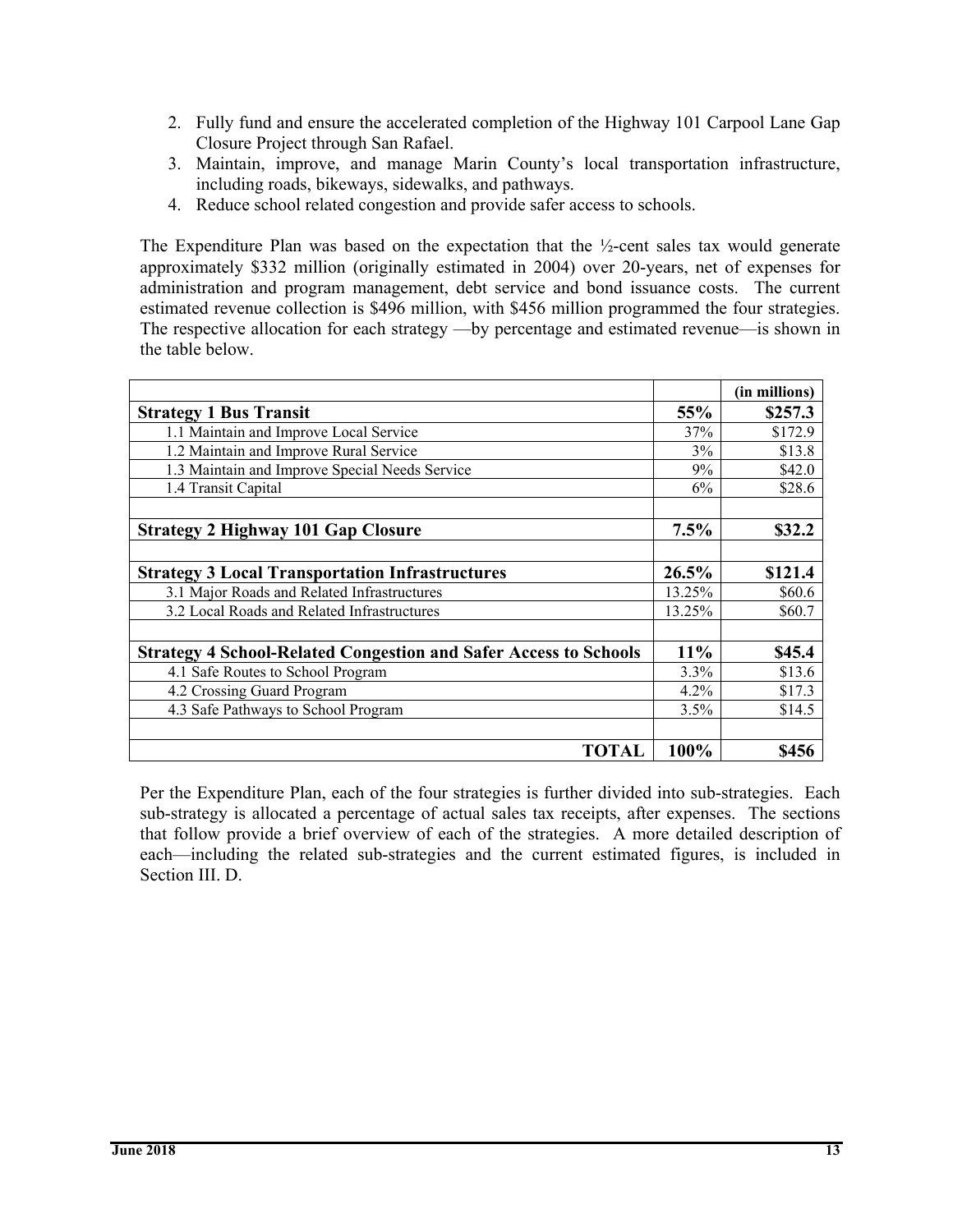#### **1. Strategy 1: Local Bus Transit**

**Develop a seamless local bus transit system that improves mobility and serves community needs, including special transit for seniors and the disabled (paratransit services)**. – 55% of sales tax revenue will be used for this strategy, which is intended to support and maintain a local bus (and paratransit) service that meets the needs of the local community.

As transportation funding has failed to keep pace with the need for it, it has become increasingly difficult to maintain transit services that effectively provide mobility to the communities that rely on them. Strategy 1 is specifically intended to help meet this need. It is divided into four sub-strategies:

- 1. Maintain and expand local bus transit service
- 2. Maintain and expand the rural bus transit system
- 3. Maintain and expand transit services and programs for those with special needs
- 4. Invest in bus transit facilities for a clean and efficient transit system

Marin Transit is the sole claimant for Strategy 1. Marin Transit developed its first Short-Range Transit Plan (SRTP), approved by the MCTD (predecessor to Marin Transit) Board on March 20<sup>th</sup>, 2006, a 10-year outlook of revenues and needs of local transit service in Marin County. The latest adopted SRTP will be presented to the TAM Board in May 2018 for incorporation to the Strategic Plan Update. The SRTP correlates specific programs and projects with the sub-strategies that make up Strategy 1. The TAM Board of Commissioners approved the SRTP, as part of the Strategic Plan approval process, committing to the funding levels outlined in the SRTP. The SRTP and its related Service Plan continue to be implemented by the Marin Transit Board and staff.

#### **2. Strategy 2: US 101 HOV Gap Closure**

**Fully fund and ensure the accelerated completion of the Highway 101 Carpool Lane Gap Closure Project through San Rafael** – 7.5% of sales tax revenue will be used for this strategy, which includes completing the final segments of the HOV lane and including elements that will improve this project in the neighborhoods adjacent to it, including landscaping, noise reduction, completion of the multi-use path through Puerto Suello Hill.

The Highway 101 Gap Closure project has been the highest priority transportation project in Marin County for over two decades. Initially, the costs for design and construction of the project were to have been paid for with federal and state transportation funds through the State Transportation Improvement Program (STIP). At the time that Measure A was passed, the STIP had been unable to meet the demands of cities and counties for several years. This dire situation is likely to continue unabated for several more years, as fuel tax revenues are barely able to keep up with maintenance needs of the existing system. The Measure A Program came along at a time when local funds are more often expected to make up for the shortfalls at the state and federal levels on major projects such as the Highway 101 improvements.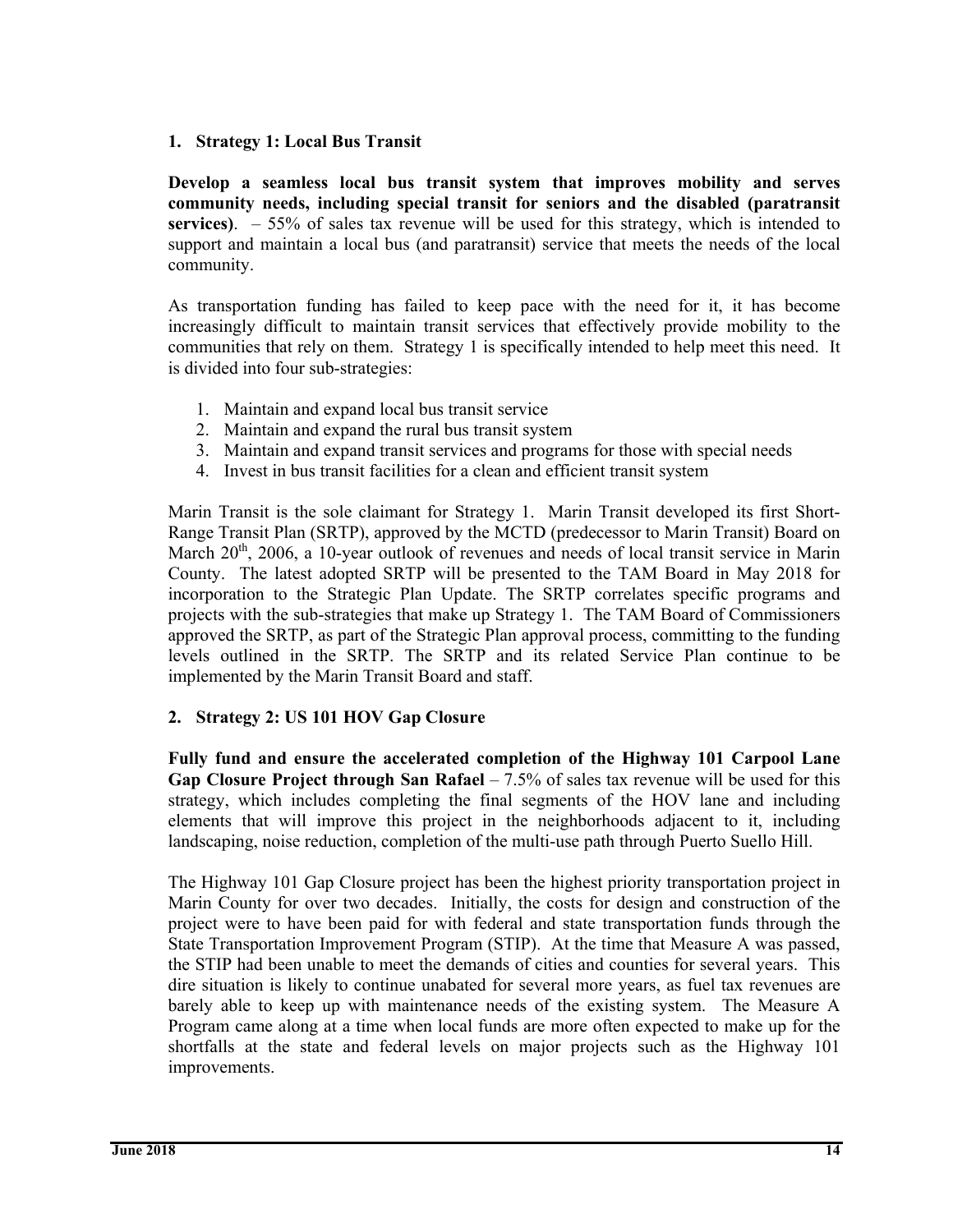Since the passage of Measure A, the Metropolitan Transportation Commission dedicated discretionary federal funds to the Highway 101 Gap Closure project, covering a portion of the escalating project costs. Measure A funds were used to cover remaining carpool lane costs, as well as the design and construction of an adjacent bike path and a sound-absorbing facing for the planned and existing soundwalls. All available Measure A sales tax funds have been used to complete the final segment - Segment 4 over Puerto Suello Hill.

In July 2010, the TAM Board committed nearly \$6 million in State Local Partnership Program (SLPP) funds to the Major Roads Category of Strategy 3.1. However, in July 2011, the TAM Board diverted all available SLPP funds from the Major Roads category to the SMART project. Concurrently, the TAM Board directed the same amount of Measure A Bond Reserve funds from Strategy 2 to the Major Road Category to make those projects whole.

To date, \$2 million of the \$6 million available has been allocated to two projects: West Sir Francis Drake Boulevard in the West Planning Area and Miller Avenue in the South Planning Area. The remaining \$4 million is still available for allocations to three Planning Areas (North, Central, and Ross Valley). The commitment to backfill SLPP funds with Measure A Bond Reserve funds will be satisfied when the remaining Major Road projects go to construction.

#### **3. Strategy 3: Local Transportation Infrastructure**

**Maintain, improve, and manage Marin County's local transportation infrastructure, including roads, bikeways, sidewalks, and pathways** – 26.5% of sales tax revenue is used for this strategy, which includes roads, bikeways, sidewalks, and pathways of local and regional significance.

The purpose of this strategy is to provide funding to maintain and improve transportation infrastructure that is of county-wide significance, as well as those that primarily serve local jurisdictions. Half of the funds are allocated for regionally significant facilities, while the other half are allocated for local facilities.

The Measure A sales tax funds help to address the over hundreds of millions of dollars in road rehabilitation needs facing local jurisdictions in Marin County. With the majority of available federal and state funds dedicated to the maintenance and rehabilitation of state highways and bridges, the Measure A funds begin to address a historical backlog of local road needs.

Since inception of the Measure A program, a number of Major road projects have been developed and are underway, including Novato Boulevard Rehabilitation in Novato, the 4<sup>th</sup> Street West End improvements and 3<sup>rd</sup> Street in San Rafael, Miller Avenue in Mill Vallev, two West Sir Francis Drake Boulevard projects in West Marin County, and Sir Francis Drake Boulevard in Ross Valley.

#### **4. Strategy 4: School Related Congestion and Safer Access to Schools**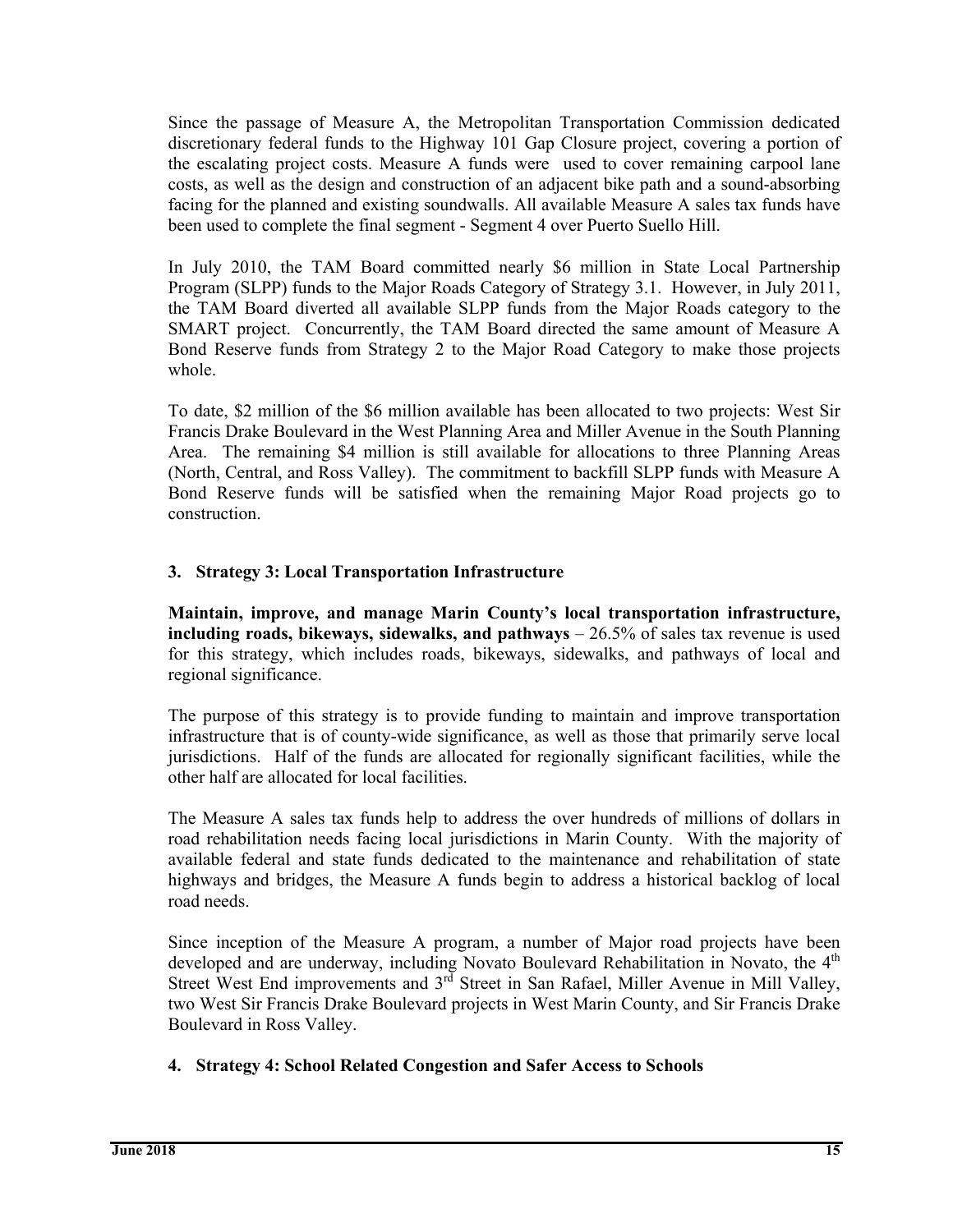**Reduce school related congestion and provide safer access to schools** – 11% of sales tax revenue is used for this strategy, which includes Safe Routes to School, Crossing Guards, and Safe Pathways to School.

The purpose of this strategy is to provide a reliable funding stream for school-related transportation and safety issues. School-related traffic is a significant contributor to congestion in the county, generating over 21% of morning peak period trips. Strategy 4 provides several programs to improve school-related traffic and safety.

The Safe Routes to School program was established in 2000 and has proven to be very successful—increasing alternative mode use and reducing single-student occupant auto trips by over 15%. The overall program utilizes the following elements to maintain success and deliver a comprehensive solution to school related congestion:

- Education of students, parents, school administrators and teachers, as well as the community on alternative strategies for school travel and ways to enhance safety of school trips,
- Encouragement of students and parents to select alternative modes of travel to school,
- Enforcement of safe practices of crossing busy streets, as well as safe practices in biking and walking to school,
- Engineering of improvements around school sites to make access safer and more usable for all modes, and
- Evaluation of the program in the eyes of school administrators and teachers, parents, students and the community to determine what else needs to be done and whether existing programs need to be changed

Measure A provided funding to continue this successful program beyond the 2004-2005 school year, when the previous funding expired. In addition to continuing the program, Measure A is allowing it to be expanded to all schools in the county. At present, nearly 50 schools have active Safe Routes elements underway at the schools. Goals for expansion particularly include more activity around high-schools. TAM is piloting two new innovative programs as part of the Safe Routes strategy – the School Pool Program to get students and parents to carpool to school, and the Street Smarts Program, an innovative program of marketing safety for drivers, cyclists, and pedestrians, on the heaviest and most dangerous streets in our local jurisdictions. If proven successful, these programs will be expanded to all jurisdictions in Marin.

The Crossing Guard program provides funding for trained crossing guards at approximately 88 key intersections throughout the County. Measure A expenditures will account for 49 of the guards in the program. In accordance with the Expenditure Plan, the crossing guards are provided by a professional company that specializes in crossing guard programs in order to "eliminate liability concerns and to ensure that there are well trained crossing guards with back-ups for every critical intersection." The program was evaluated in 2009, 2013, and 2017 and found by the survey participants to be a good expenditure of Measure A funds.

The Safe Pathways program is integral to the success of the overall strategy; it is the capital improvement element of the Safe Routes to School program. This program provides funds to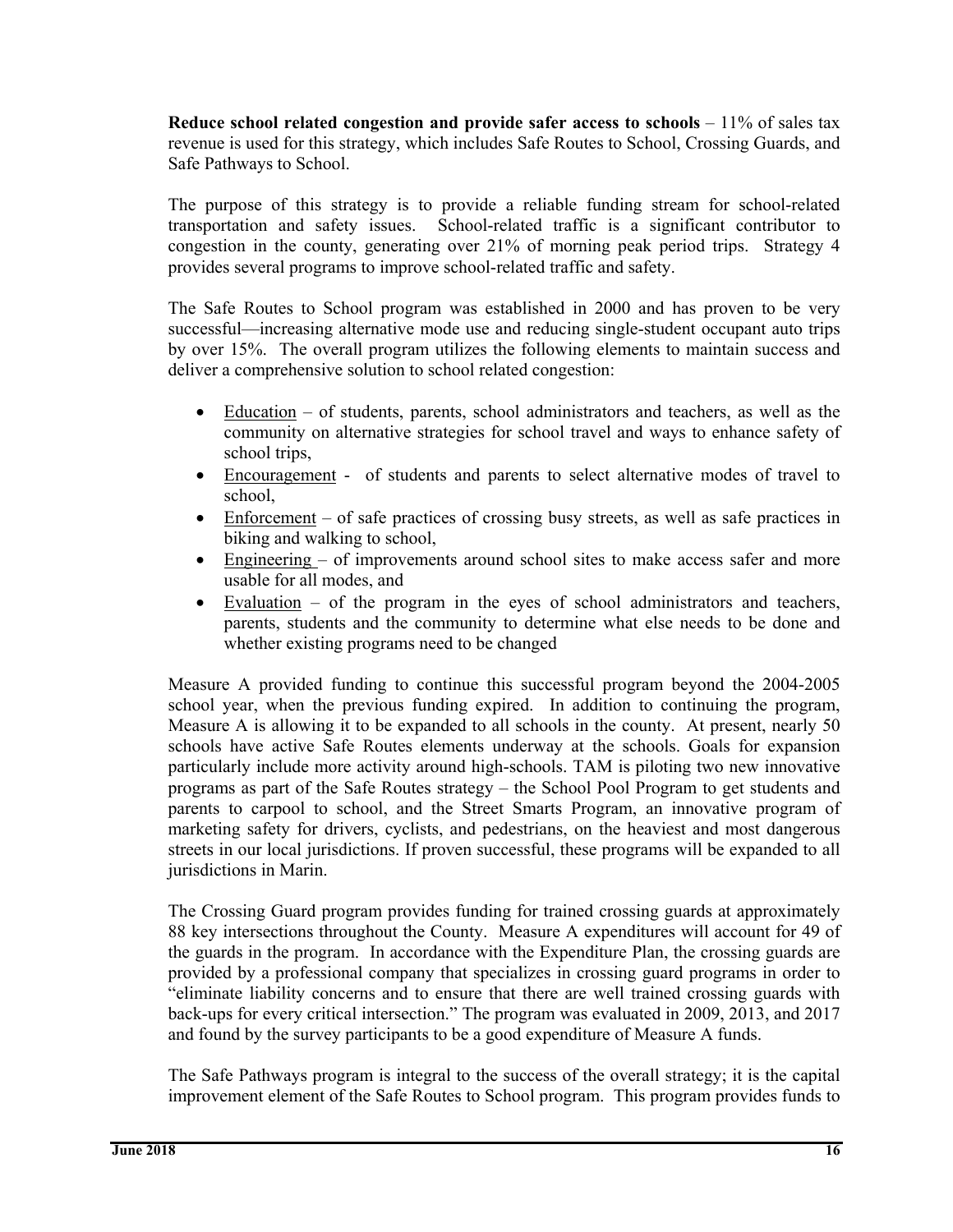design and construct projects identified through the implementation of the Safe Routes Plans developed under the Safe Routes to School program. Typical projects might include the construction of pathways, sidewalk improvements, or traffic safety devices. In 2007, 2010, and 2015 approximately \$7.4 million in project funding was awarded to local schools and Marin's cities, towns, and the County, to enable a number of safe pathway projects to be constructed over the next few years.

# *C. Strategic Plan Purpose & Guiding Principles*

This Strategic Plan serves as the programming document for the programs and projects that are contained in the four strategies defined in the Expenditure Plan. In the development of the Expenditure Plan, a number of themes on how the sales tax funds should be spent emerged. The Strategic Plan codifies these themes as guiding principles. These principles guide the Strategic Plan policies and the specific programming recommendations:

# **1. Maximize leveraging of outside fund sources**

The ability of local sales tax to serve as an incentive to match outside fund sources is a distinct advantage realized by the passage of the Transportation Sales Tax Measure. The message sent by voters that the County is willing to fund many of its transportation needs create opportunities at the federal, state, and regional level for funding to come to Marin County. The ability to utilize these sources will provide TAM with the flexibility to respond to emerging transportation issues. The active pursuit of these opportunities, whereby sales tax within the framework of the Expenditure Plan can be utilized to bring additional funds to the County, will continue to be a primary focus of TAM. A discussion of TAM's successful leveraging efforts to date is included in Section III.C.3.

#### **2. Support timely and cost-effective project delivery, ensuring all strategies progress towards measurable improvements.**

With the recent dearth of funding at the federal and state level resulting in an increasingly larger backlog of transportation needs, it is imperative that local dollars be utilized efficiently and effectively. Local dollars should be actively delivering those projects with the greatest local impact based on measurable performance criteria. Projects or programs that progress towards delivering a public improvement should receive priority funding. Funding commitments should be examined for projects or programs that are not progressing adequately toward delivery, and remedies to promote progress should be actively supported by TAM. All strategies should progress towards measurable improvements.

# **3. Maximize the cost-effective use of sales tax dollars.**

The projects and programs envisioned in the Expenditure Plan may only be deliverable if they receive a concentrated influx of funding over a relatively short time period. The timing of sales tax collection may not exactly fit the delivery needs of projects. While the Expenditure Plan envisioned the need for advancing sales tax revenue for the largest of its projects, the Hwy 101 Gap Closure project, the Strategic Plan process will examine the need to advance funds for other project delivery needs as well. This can be accomplished in a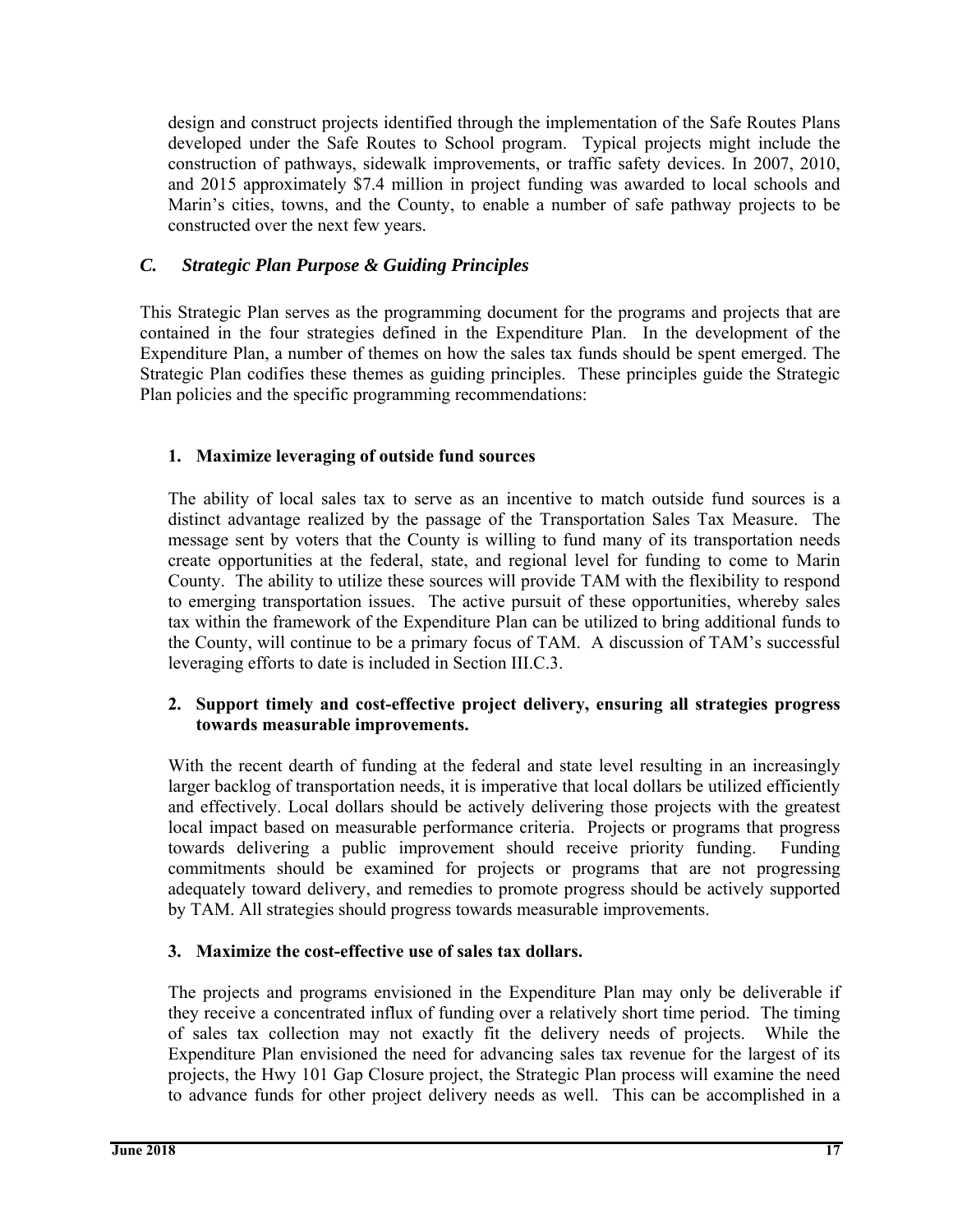variety of ways, by the leveraging of outside fund sources, the loaning of revenue within or between Expenditure Plan strategies, and the advancing of sales tax through short or longterm debt financing, all of which will be considered. The imperative to advance funds through financing means that, over the 20-years of the Expenditure Plan, fewer dollars will be available for projects and programs because of the need to pay interest. The trade-off is the ability to deliver projects early on, for the benefit of Marin residents today. Prudence dictates that we strike a balance between accelerated delivery and financing costs and minimize—to the extent feasible—the cost of financing.

#### **4. Promote a balanced use of funds throughout the County.**

The Expenditure Plan provides the basis for how funds are distributed throughout the County over the life of the Measure A program. TAM will remain committed to working with program and project sponsors to move all strategies forward simultaneously to provide a balanced expenditure of Measure A funds throughout the County.

#### **5. Promote high environmental and conservation awareness.**

TAM will remain committed to working with program and project sponsors in a cooperative manner to deliver the Measure A program with attention to environmental and conservation awareness. Allocation of Measure A funds for right of way capital and construction will be contingent upon demonstration of completed environmental documentation. Attention shall be paid to any impacts on local traffic circulation, bike and pedestrian safety and accommodation, minimizing disruption to Marin County residents.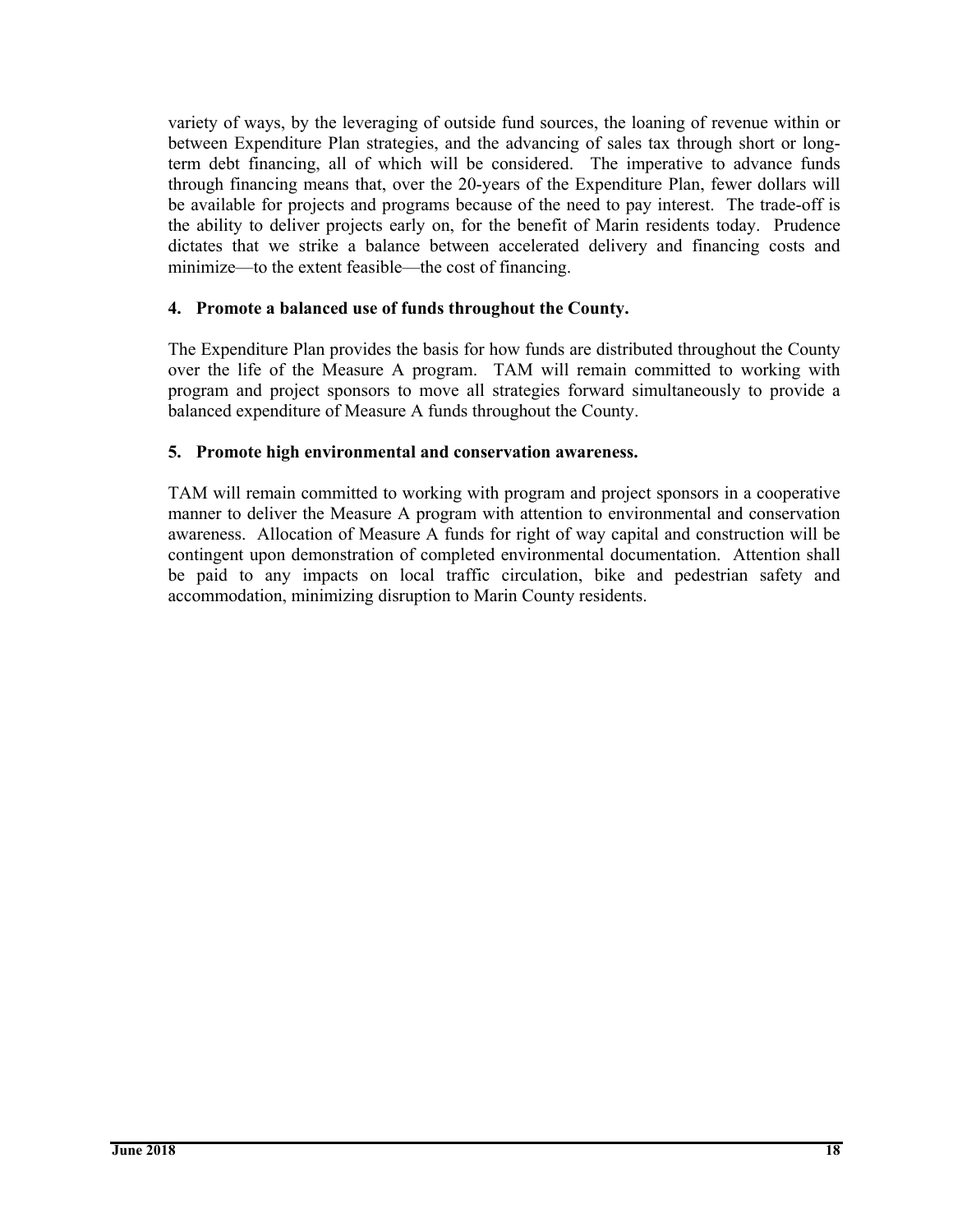# **II. Policy Elements**

The Strategic Plan sets policy and provides guidance for the administration of the Measure A program, ensuring prudent stewardship of the funds. Policies considered by the TAM Board and incorporated into this document not only guide the financial decisions TAM expects to make but also will determine how sales tax funds are allocated to specific projects and programs. Some policies have been adopted as separate and distinct actions of the TAM Board; others are defined in this Strategic Plan.

#### *A. Separation of Strategies & Sub-strategies Policy*

The Strategic Plan captures the intent of the Expenditure Plan in assigning funding commitments to the four key Strategies. The Expenditure Plan is organized around four strategies designed to protect the environment and quality of life enjoyed in Marin County. Each strategy is supported by specific but flexible programs that have been designed to "provide a high degree of accountability to the voters." In the Strategic Plan, a percentage share of Measure A revenues is programmed to each strategy or sub-strategy within the four strategies. As sales tax receipts increase or decrease, the dollar amounts programmed to each strategy and sub-strategy may fluctuate accordingly, but the overall percentage will be maintained.

For purposes of developing the Revenue and Expenditure element of the Strategic Plan, financial assumptions concerning how Measure A revenues would be programmed, interest earned, and funds borrowed between strategies were developed. These assumptions have guided the development of the fund tracking and monitoring systems, which track what levels of sales tax have been expended for each strategy and sub-strategy over time. In general, for tracking purposes, each strategy or sub-strategy is considered as a discreet and separate "fund" that is eligible for its percentage share of revenues annually. Sales tax revenue may be allocated for eligible projects and programs within the strategy or sub-strategy annually or they may be allocated at a later time.

The Expenditure Plan states that "actual revenues will be programmed over the life of the Plan based on the percentage distributions identified in the Plan." The actual requirements for funds in a specific program or sub-strategy may be higher or lower than the projected revenue availability in any given year. To address these variances, annual allocations may be greater than or be less than the amount available. With the biennial updates to the Strategic Plan, and the annual updates to the Revenue and Expenditure element within the overall Strategic Plan, status information on actual expenditures will be presented and reconciliation options discussed, to ensure that percentage distributions will be achieved over the life of the plan.

Borrowing between strategies or sub-strategies is allowed to the extent it lessens debt financing and allows projects and programs to move forward based on their readiness. In the biennial Strategic Plan updates, and the annual updates to the Revenue and Expenditure element, revenues and expenditures within each strategy and sub-strategy will be reported and options for reconciling any share imbalance will be discussed. At the sunset of the Measure, each of the strategies will have received their respective percentage shares per the Expenditure Plan.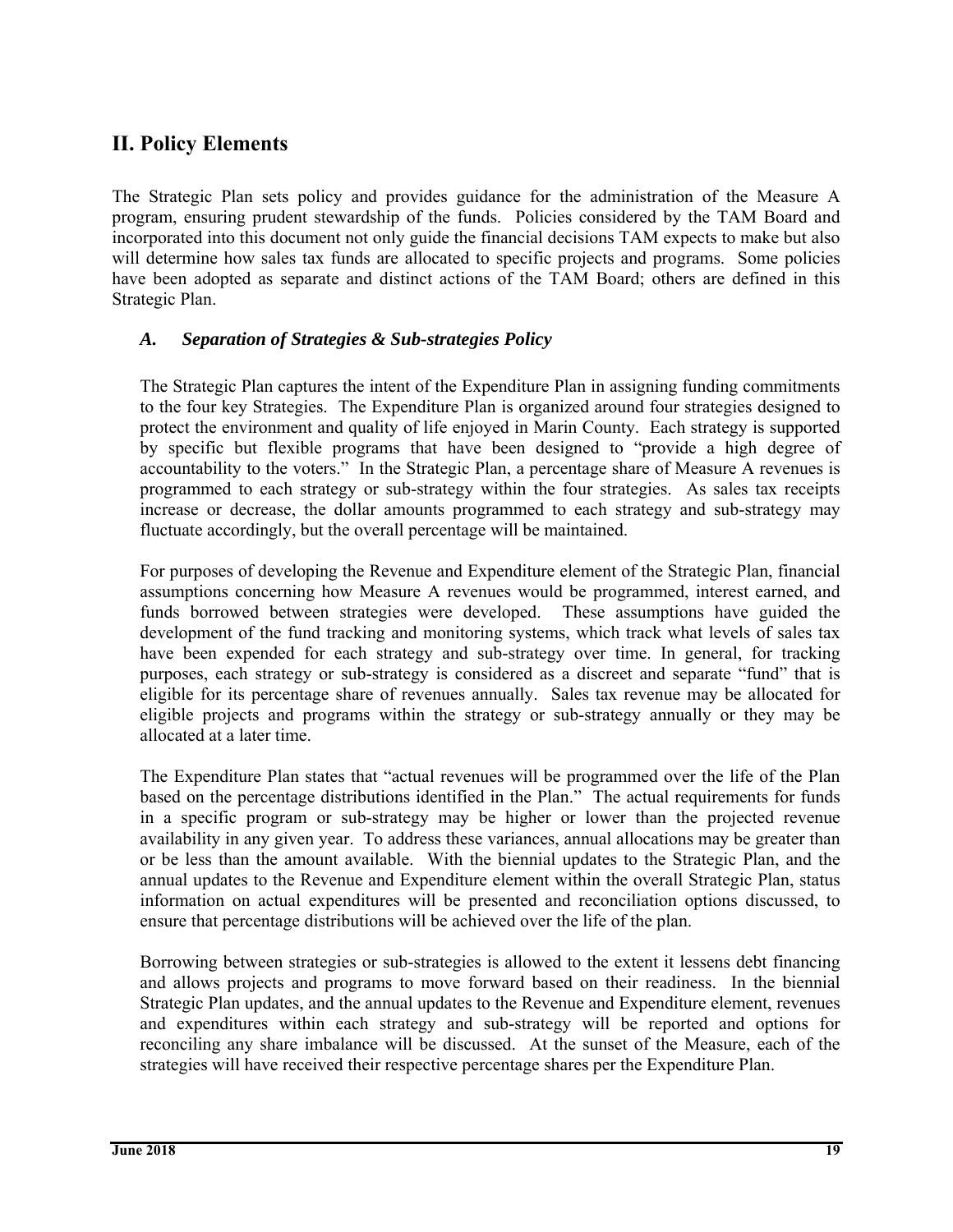Interest earnings on Measure A fund balance are allocated as determined by the TAM Board. Since the 2014 SPU, interest revenues have been tracked and recorded in Attachment 1 of the 2018 SPU that shows available revenues, projects committed with these revenues, and remaining available for programming. The current amount projected to earn over the 20-year period of the Measure A Program is approximately \$6.7 million. The TAM Board had previously programmed \$3.17 million to various projects, including ongoing funding for bike path maintenance and Golden Gate Transit's Ferry Shuttle project, leaving approximately \$3.53 million for future programming. Of that interest amount, \$1.5 million is currently collected and available. Funds must be spent on sales tax eligible expenditures.

However, concurrent with the adoption of the 2018 SPU, the TAM Board also approved the new programming of \$2.363 million of the available interest revenues to the Multi-Use Path in San Rafael (\$763,000), Bellam Boulevard Approach Project (\$600,000), and North South Greenway Project (\$1,000,000). This leaves approximately \$1.17 million for future programming.

Besides the abovementioned allocations, routine maintenance of the primary north-south trunkline multi-use path system, known in part as the North-South Greenway, has been adopted by the TAM Board as an eligible expenditure of interest earned on fund balances. TAM conduct an inventory of what is needed to provide maintenance of the existing North-South Greenway path system, examining primary Class 1 bi/pedestrian facilities, Class 2 facilities, and differentiating between those facilities built, funded, and not-yet funded. In February 2008, the TAM Board adopted a policy of allowing for a 50% reimbursement of routine maintenance cost of local Class 1 bike/pedestrian facilities of regional or countywide usage and significance, approved on a caseby-case basis. This policy allows TAM to utilize Measure A funds, with bike/pedestrian path maintenance an allowable expense under the original Expenditure Plan, to offset the high cost of a regionally significant facility being built maintained by a local jurisdiction within Marin County. This policy does not preclude the TAM Board from allocating Measure A interest earnings to other projects in the Expenditure Plan if it deems necessary.

Local jurisdictions, defined as the County of Marin as well as the cities and towns of Marin County, who are responsible for routine maintenance of the Class 1 multi-use path facility may apply for the Measure A Transportation Sales Tax interest funds. TAM will provide up to 50% on a reimbursable basis, to local jurisdictions in which the path segment lies. Projects are to be considered by the TAM Board on a case-by-case basis and exception was made for the maintenance Puerto Suello Hill multi-use path. In its agreement with the City of San Rafael, TAM agreed to pay the City \$40,000 annually in advance. Maintenance cost of the path is estimated to be over \$80,000 annually and the City agreed to cover the difference.

Over the life of the plan, all direct Measure A sales tax revenues will be programmed according to the percentage distributions identified in the Expenditure Plan.

Specific policies related to programming sales tax revenue to strategies and sub-strategies are discussed in the *Revenue & Expenditure* section of the Strategic Plan.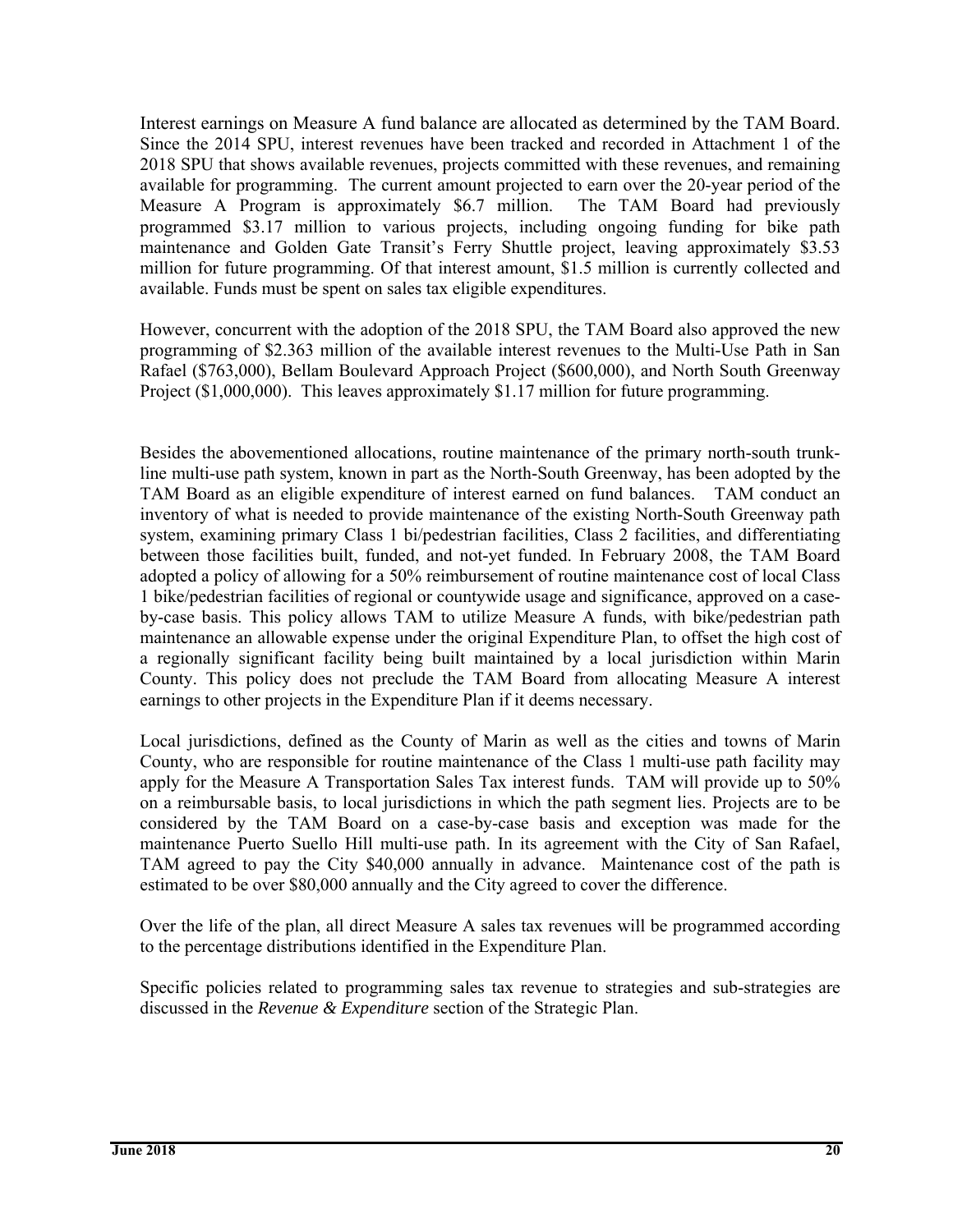# *B. Reserve Policy*

The Expenditure Plan states "The Authority will also have the ability to set aside a reserve fund of up to 10% of the annual receipts from the tax for contingencies, to ensure that the projects included in this plan are implemented on schedule." The purpose of establishing a reserve is to not only ensure that projects are implemented on time, but to allow for fluctuations in annual sales tax receipts that might negatively impact ongoing operating programs. The impacts on revenue availability to strategies of establishing a 5% and a 10% annual reserve fund were analyzed. Given that the reserve fund is only one mechanism TAM will use to address fluctuations in sales tax revenue and that a conservative (low) sales tax forecast will be used, a 5% annual reserve was established for the first five years of the Strategic Plan. The 5% reserve was estimated at \$3.5 million. The conditions and process for disbursing revenues from the reserve will be considered in future policy discussions of the Board.

TAM collected \$5.382 million in the first five-year period, which is more than the \$3.5 million initial target. In February 2017, the TAM Board approved the programming of \$1.882 million in Measure A reserve funds proportionally to each strategy, to support the increased cost of Marin Transit's Redwood and Grant Transit Center in Novato. Programming did not include Strategy 2 because the project has been completed, maintaining \$3.5 million in reserve funds as originally targeted.

Of the \$1.882 million available for programming, \$1.12 million was made available for Strategy 1 (Transit), \$539,000 is available for Strategy 3 (Major and Local Roads), and \$224,000 is available for Strategy 4 (Safe Routes to Schools). All funds have been allocated except \$234,197 for Major Roads. The remaining reserve funds will be allocated to Major Roads when requested by sponsors.

# *C. Debt Policy*

The Transportation Sales Tax Measure Expenditure Plan acknowledges and allows for debt to be issued for expediting the delivery of transportation projects. As envisioned in the Expenditure Plan, approximately \$30 million in debt capacity is reserved in the Strategic Plan to meet the cash flow needs of the 101 Gap Closure project, estimated at \$25 million and other eligible projects, and estimated \$5 million. Issuing debt was originally anticipated to meet the cash demand for the Gap Closure Project, but an infusion of \$12.5 million in federal funds loaned by MTC in 2007 in exchange for future Measure A funds alleviated this demand. The MTC loan secured offers more favorable terms and lower interest expenses to TAM compared to private bond financing.

Issuing debt may still be necessary for the major road projects from Strategy 3.1. Based on the current construction schedules for several major road projects, debt financing is anticipated in FY2021-22 if projects do not experience delays. A specific description of debt financing assumed in the Strategic Plan is provided in Section III.B.

The debt policy that the TAM Board adopted in July 2007 provides a framework for issuing debt, addressing restrictions on the amount and type of debt to be issued, the issuance process, and the management of the debt portfolio.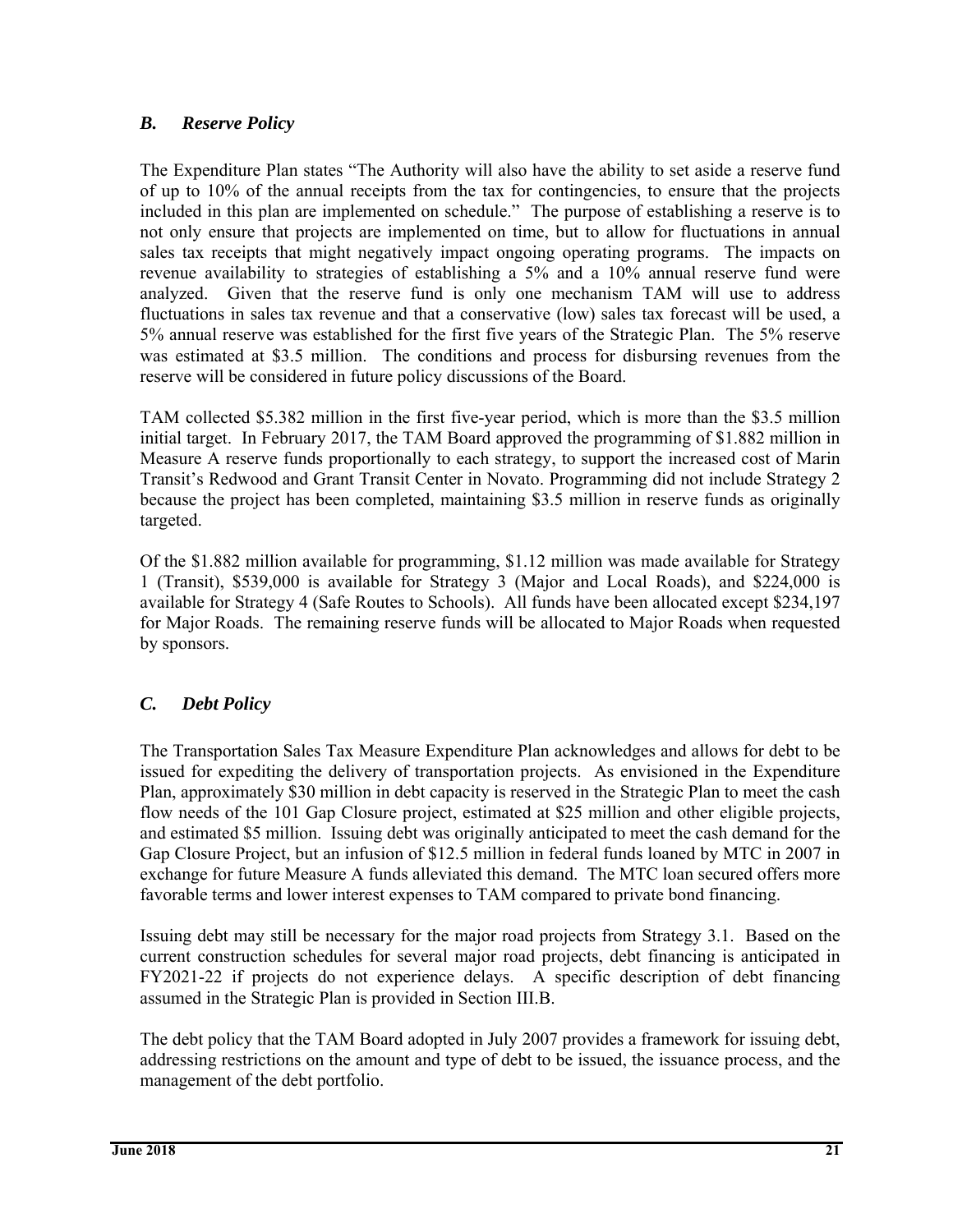Objectives of TAM's debt policy are to:

- 1) Maximize the use of Measure A cash and other leveraged funds to capital projects, thereby minimizing the amount of debt required to deliver projects cost effectively and in a timely manner;
- 2) Maintain cost effective access to the capital markets through prudent yet flexible policies;
- 3) Moderate debt principal and debt service payment through effective planning and project cash management in accordance with TAM project sponsors; and,
- 4) Achieve the highest practical credit ratings.

An effective debt management policy provides guidelines to manage a debt program in line with the available resources. Adherence to its debt management policy signals to rating agencies and the capital markets that TAM is well managed and will likely meet its obligations in a timely manner.

To assure that Major Road projects that may require debt financing have an assured scope, cost, and schedule, so as to issue debt only when necessary, TAM staff recommend a policy revision as part of this Strategic Plan Update whereby the local jurisdiction responsible for the delivery of the Major road project will be required to adopt a project scope, cost, and schedule through the local governing board in a timely manner to allow TAM to pursue the issuance of debt without undue delays to the project. This board action will be accompanied by a request to TAM to supply sufficient Measure A funds, in accordance with the project's funding plan, and in accordance with the project's expected cash flow needs. TAM will reserve the right to supply Measure A or equal funds to meet the project's needs.

# *D. Investment Policy*

The TAM Administrative Code Article VI, Section 106.8 states that "all funds of the Authority will be invested in the manner and upon the conditions set forth in Government Code 53601, and the receipt, transfer or disbursement of such funds during the term of the Agreement shall be accounted for in accordance with generally accepted accounting principles applicable to governmental entities." The Marin County Director of Finance is appointed as TAM's Treasurer by the Board. Currently, TAM holds investments in both the Marin County Investment Pool and CalTRUST. CalTRUST is a program established by public agencies in California for the purpose of pooling and investing local agency funds.

To expand upon the Administrative Code, TAM developed an investment policy with the help of its financial advisor team and input from the Marin County Department of Finance. The TAM Investment Policy was adopted by the Board in April 2007. This policy has been reviewed and updated annually. The following objectives were set forth in the policy:

- **a) Preservation of capital through high quality investments and by continually evaluating the credit of financial institutions approved for investment transactions, and securities considered and held in safekeeping;**
- **b) Maintenance of sufficient liquidity to enable the participants and other depositors to meet their operating requirements; and**
- **c) A rate of return consistent with the above objectives.**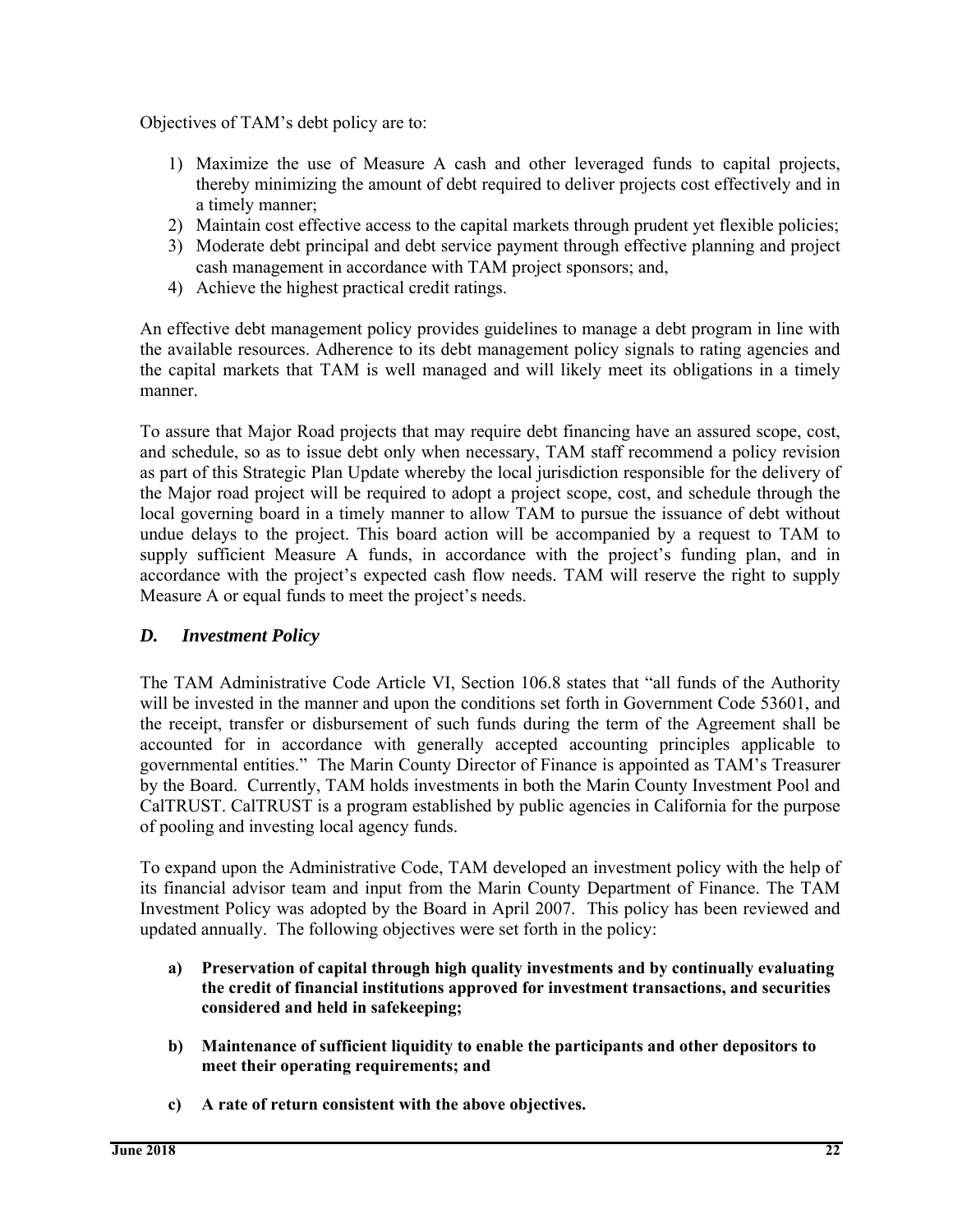# *E. Fund Swap Policy*

The Expenditure Plan envisioned the role of other fund sources to help meet Marin's transportation needs. It recognized that the sales tax funding opened up new opportunities to compete for state and federal grants that require a local match. The Expenditure Plan also discusses TAM's authority to bond "and use other financing mechanisms for the purposes of expediting the delivery of transportation projects and programs and to provide economies of scale." The Expenditure Plan specifically mentions that TAM will be able to use "other means to accelerate the delivery of projects and programs, including seeking outside grants and matching or leveraging tax receipts to the maximum extent possible."

Leveraging funds through a "fund swap," i.e., exchanging Measure A funds for an equivalent or greater amount of state or federal dollars is one mechanism that TAM will utilize in the delivery of the Measure A program. In its role as the Congestion Management Agency for Marin, TAM has the responsibility for programming the majority of state and federal funds that come to the county. TAM is therefore well-situated to identify opportunities where such an exchange would be appropriate. Specifically, TAM looks for fund swap opportunities that meet one or more of the following criteria:

- The fund swap will in some way reduce overall project costs of TAM sales tax strategies, e.g. by reducing or eliminating the need for other financing.
- The fund swap will facilitate the accelerated delivery of TAM's sales tax strategies.
- The fund swap will facilitate the accelerated or reduced delivery cost of TAM funded projects that would otherwise have been funded with federal funds.

TAM has engaged in a number of fund swaps that have accelerated the delivery of TAM funded projects and programs, specifically projects and programs that would have been delivered with federal funds. These fund swaps include the following:

 TE/TLC/STP Funds - In December 2005, TAM approved the swapping of federal funds and Measure A funds, originally programmed to the Highway 101 Gap Closure Project, to alleviate burdens on local project sponsors which would have otherwise used federal funds on smaller projects. The Highway 101 Gap Closure Project was already "federalized", meaning that it had already met all requirements to use federal funds, and would not incur any additional burden by adding more federal funds.

The total amount of swapped federal funds includes \$1.039 million in Transportation Enhancement (TE) funds, \$1.392 million in Transportation for Livable Communities (TLC) funds, and \$3.48 million in Surface Transportation Program (STP) funds. The federal funds were programmed to the Highway 101 Gap Closure Project with the commitment from TAM that the equal amount of Measure A funds would be programmed to other projects in the County that would have otherwise used these federal funds.

 State Local Partnership Program (SLPP) - In July 2010, the TAM Board committed nearly \$6 million in SLPP funds to the Major Roads Category of Strategy 3.1. However,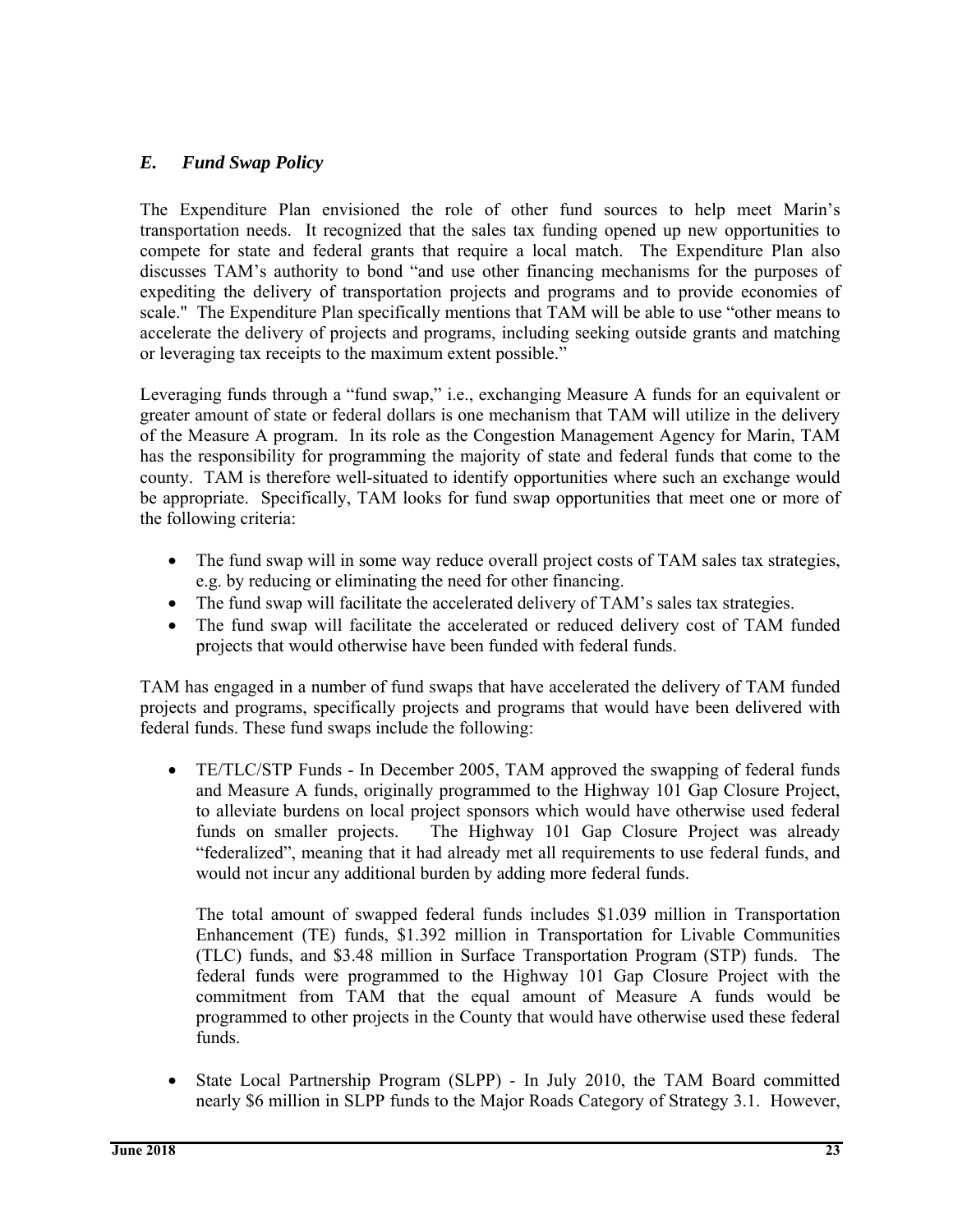in July 2011, the TAM Board diverted all available SLPP funds from the Major Roads category to the SMART project. Concurrently, the TAM Board directed the same amount of Measure A Debt Service Reserve to the Major Road Category to make those projects whole. To date, \$2 million of the \$6 million available has been allocated to two projects: West Sir Francis Drake Boulevard in the West Planning Area and Miller Avenue in the South Planning Area. The remaining \$4 million is still available for allocations to three Planning Areas (North, Central, and Ross Valley). The commitment to backfill SLPP funds with Measure A Bond Reserve funds will be satisfied when the remaining Major Road projects go to construction.

- NTPP Concurrent to the abovementioned funds swap, TAM approved the below list of County TE projects that would be receiving Measure A funds, including \$400,000 to City of San Rafael's Medway/Canal Improvement Project. TAM helped to facilitate a transaction between Marin County and the City of San Rafael to swap \$265,300 in Measure A funds with equal amount in Non-motorized Transportation Pilot Program (NTPP) funds in order to assist Marin County to implement its Bicycle Signing and Striping Project more expeditiously.
- Safe Routes to School TAM received federal Safe Routes to School funding as part of the Block Grant Program and One Bay Area Grant (OBAG) Program from MTC. The funds were intended to establish a Safe Routes to School Program in each CMA, but Marin already has a mature and respected Safe Routes to School Program that was being modelled in other counties. Furthermore, the federal funds could not be used in TAM's existing Safe Routes to School contract because the contract was not "federalized." In consultation with MTC, the federal funds were programmed to the County for the Strawberry Point and Venetia Valley Safe Pathway capital projects and to San Rafael for the Grand Avenue Bridge project and equivalent Safe Pathway funds were programmed to the existing Safe Routes to School Program.

# *F. Compliance Audit Policy*

The Measure A Expenditure Plan provided TAM with the authority to audit all Measure A fund recipients for their use of the sales tax proceeds. An independent compliance audit is explicitly permitted under the terms and conditions of TAM's funding agreements/contracts with all Measure A funding recipients. Compliance Audits are typical practice amongst sales tax agencies around the state. With the assistance of TAM's Citizens' Oversight Committee, the TAM Board adopted the Measure A Compliance Audit Policy at its October 28, 2010 Board meeting. TAM has been conducting annual Measure A compliance Audits since FY2011-12.

# *G. Strategic Plan Amendment Policy*

The Strategic Plan is the programming document that directs the use of the transportation sales tax revenue over the next 20 years. The Strategic Plan provides the intent of the Board and resultant assurance to sponsors. While the programming is a statement of intent, the Board must approve individual allocations before the sales tax can be used.

It is envisioned that annual adjustments to the Revenue and Expenditure element of the Strategic Plan will be routinely done to update revenue status and allow adjustments to programming.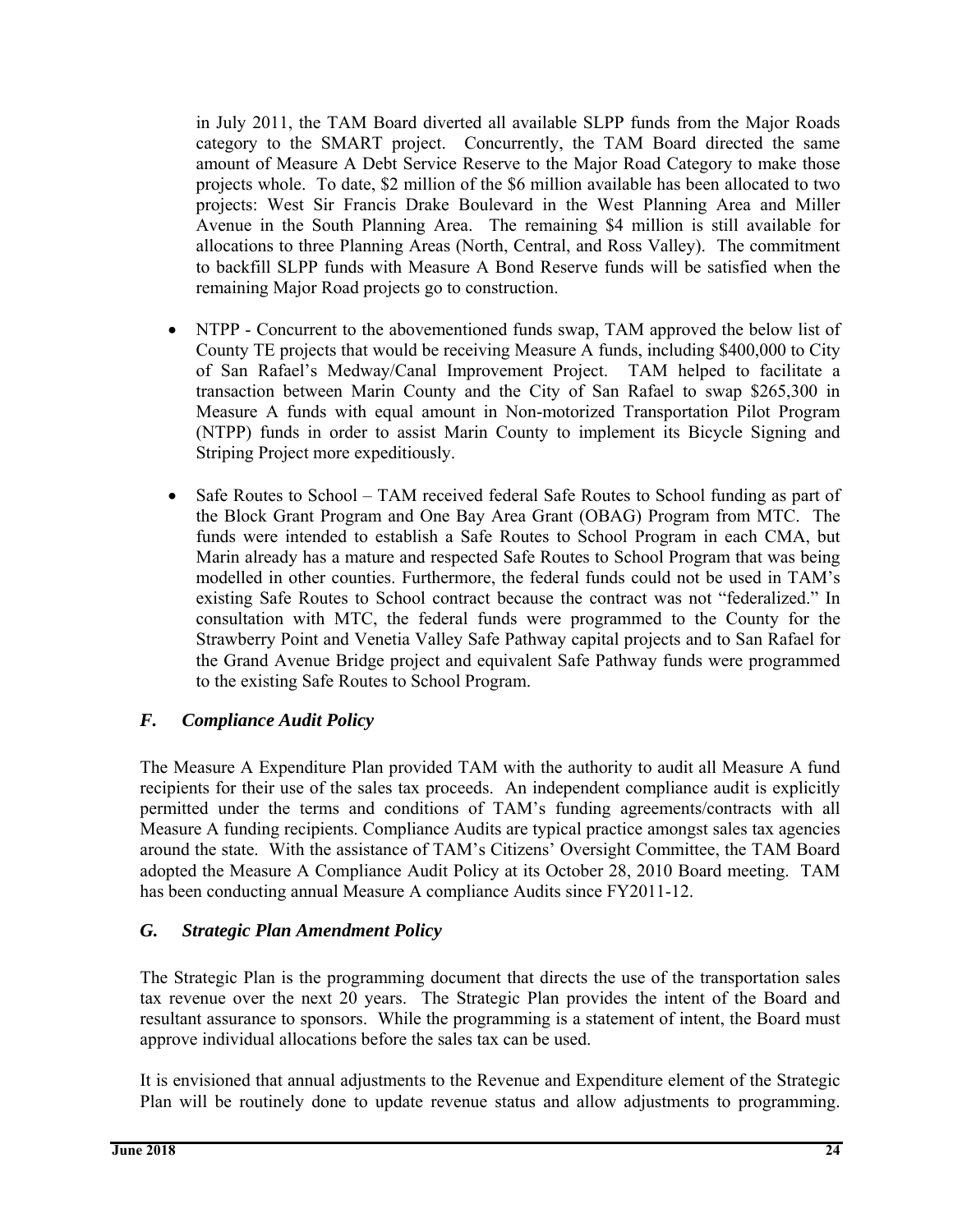These are envisioned to occur at the change of the Fiscal Year in June/July. For any other adjustments in the revenue and expenditure element that occur prior to the annual update, and which result in a reduced use of sales tax, the change will be noted in the allocation action of the Board, but an amendment to the Strategic Plan's revenue and expenditure element will not be necessary. If changes in the revenue and expenditure element result in increased use in sales tax over \$250,000, these changes will be noted in the allocations action of the Board, and an amendment to the Strategic Plan's revenue and expenditure element will be approved simultaneously.

An amendment to the strategic plan will be implemented as part of a regularly scheduled Board meeting. Noticing of the amendment will occur as part of the current process for noticing Board meetings. In all cases, the noticing shall comply with the Brown Act. Comments will be accepted at the meeting regarding the amendment. Approval of the amendment will occur at the following Board meeting, allowing time for additional comment. Any changes to policies contained in the Strategic Plan will also necessitate an amendment to the Strategic Plan, done simultaneously with changes to the policy.

For amendment changes \$250,000 and under, the Board will have the authority to program funds from prior year(s) that were not allocated and/or unprogrammed carryover funds without formally amending the Strategic Plan and opening a formal public comment period. All TAM allocation actions will continue to be done at regularly scheduled and noticed TAM board meetings, allowing public comment and input.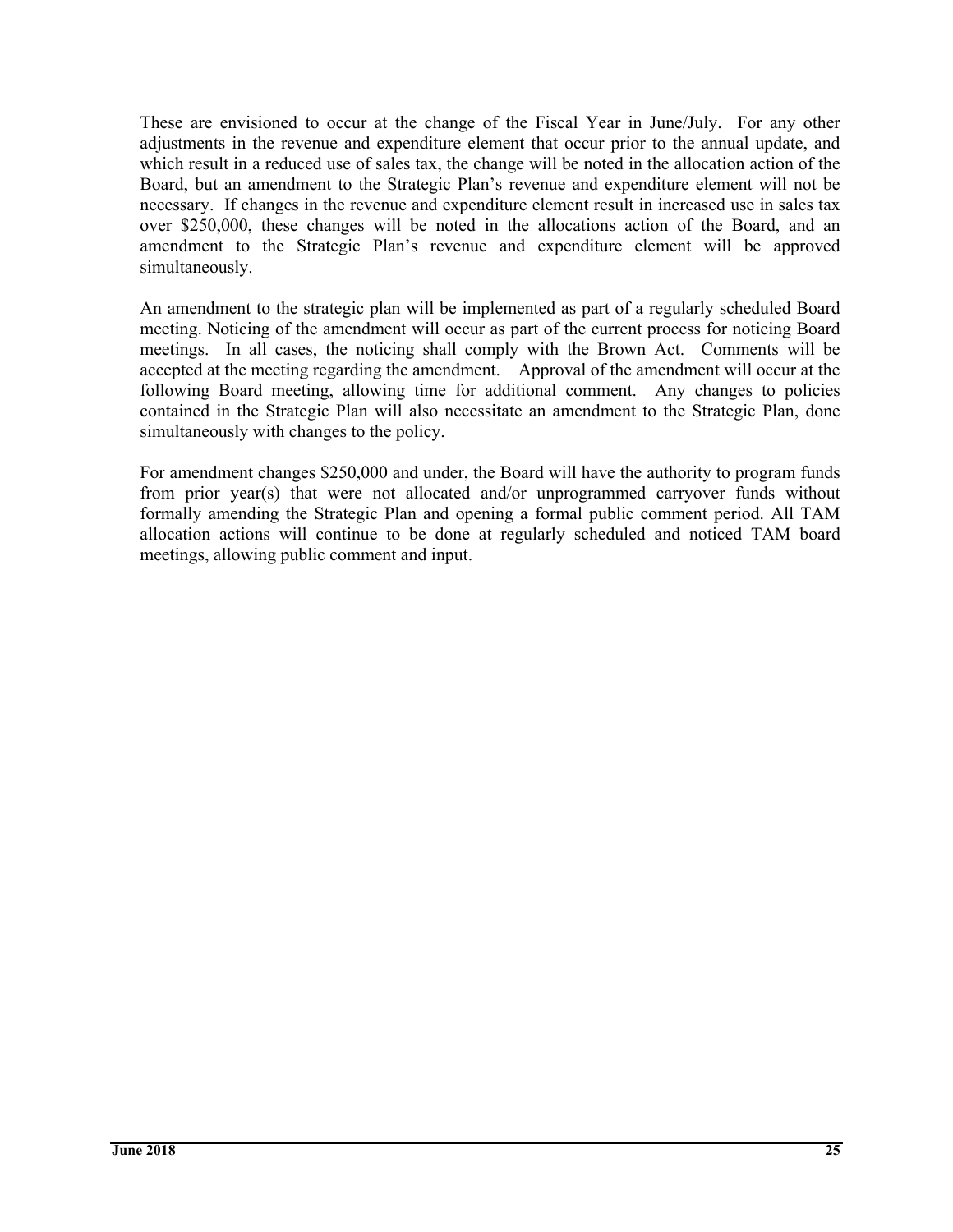# **III. Revenues & Expenditures**

The **Measure A – Transportation Sales Tax 2018 Strategic Plan** provides a 20-year outlook for how the local transportation sales tax will be spent. The Revenue and Expenditure Element of the Strategic Plan is the result of an analysis and modeling of revenue capacity, matched to project costs and project delivery schedules. The resulting assignment of dollars to programs and projects does not constitute a final funding commitment. Commitments are secured through actual allocations actions by the TAM Board to individual projects and programs.

# *A. Updated Sales Tax Revenue Forecast Assumptions*

TAM evaluated and revised its revenue assumptions during the 2018 Strategic Plan update. The budgeted Measure A revenue level for FY2017-18, which is \$26.9 million, was used as the base for future revenue growth. With the steady recovery of sales tax revenue in the last seven years in Marin County, staff recommended the same estimate for FY 2018-19.

It is anticipated that sales tax revenue projections will be updated annually as part of the Revenue and Expenditure update process. Actual revenue and expenditure data will be added to the forecast, which, through the effects of compounding, could impact future revenue estimates. Revised economic analyses could suggest that more robust growth forecasts should be applied at that time, or that continuation of conservative forecasts is the more prudent option.

# *B. Off-the-top Expenditure Assumptions / Debt Capacity*

The Expenditure Plan indicates that allocations to strategies and sub-strategies are made after taking "off-the-top" expenses for administration, program management, debt service reserve and up to 10% reserve. The Expenditure Plan originally assumed a \$30 million bond issue in the first year of the sales tax.

For purposes of developing the revenue and expenditure plan, it is important to understand how funds are taken "off-the-top" and how the net amount available to strategies and sub-strategies is calculated.

Sales tax revenues are received monthly from the Board of Equalization. From the revenues remitted to TAM, the following off-the-top allocations are made consistent with the Expenditure Plan:

- $\bullet$  1% of sales tax receipts to TAM administration of the sales tax,
- 4% of sales tax receipts to sales tax overall program administration,
- \$2.35 million debt reserve for project expenditures under Strategy 2 and debt service and financing costs needed for the 101 Gap Closure project and other eligible projects,
- 5% of sales tax receipts reserved annually for the first five years of the Strategic Plan.

The remaining revenues are allocated to each sub-strategy, with the exception of Strategy 2, which is funded with the debt reserve, according to re-calculated percentage shares per the Expenditure Plan. The above-mentioned off-the-top expenditures were envisioned at the time the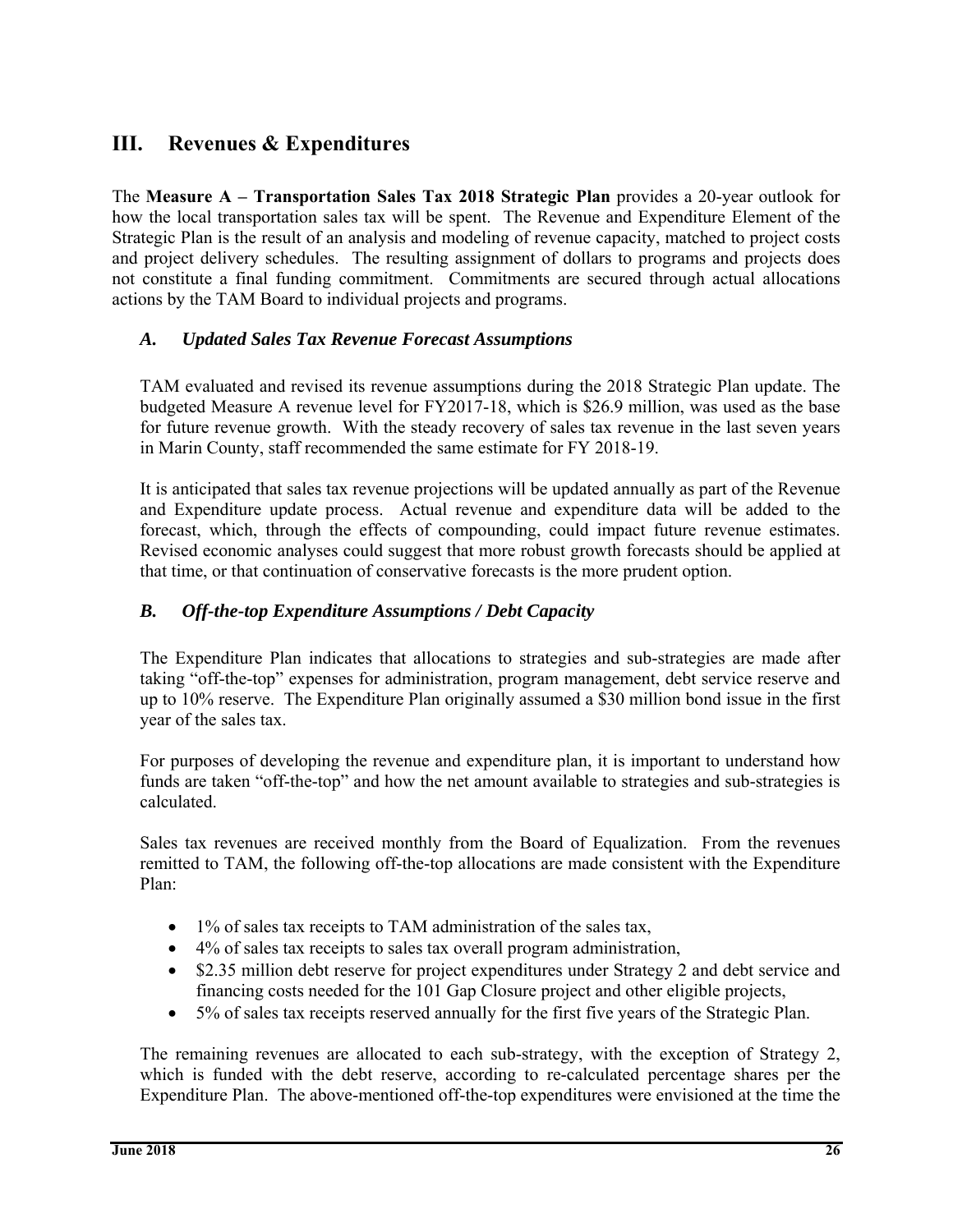Expenditure Plan was developed and approved. Funding levels programmed to strategies in this Strategic Plan, as well as allocated to strategies in the first year—such as transit and Safe Routes to School— reflect this off-the-top assumption.

As called for in the Expenditure Plan, debt payment is reserved off-the-top in the Strategic Plan to account for some form of debt financing. Specifically, approximately \$2.35 million is taken off-the-top for debt service and debt issuance costs annually, beginning in FY 2005-06. This amount was calculated based on a bond issuance of approximately \$30 million and interest assumptions at the time the Expenditure Plan was developed. Staff will revisit the debt finance assumptions before the issuance of the bond and adjust assumptions and bond reserve needs appropriately. Note that sufficient debt reserve will be maintained to cover Strategy 2 expenditures, including direct project design and construction support costs and repaying a MTC loan (\$12.5 Million for the Hwy 101 Gap Closure), paying the State Local Partnership Program swap, as well as debt issuance that may be needed for the delivery of Major Road projects.

Current schedules for several Major Road Projects indicate that funding needs will exceed revenues collected starting in FY2021-22. Staff will monitor the progress of the projects and present various financing options to the Board for review when financing appears imminent.

# *C. Revenue and Expenditure Plan*

#### **1. Revenue Available for Programming**

The  $\frac{1}{2}$  cent sales tax forecast for Marin County is the gross revenue available for the Measure A Expenditure Plan. As noted previously, certain "off the top" deductions are made for expenditures required by law as anticipated in the Expenditure Plan. After the off-the-top expenditures and reserves are set aside, the amount available for programming to strategies is calculated based on the percentage share of each strategy and sub-strategy in the Expenditure Plan. Measure A sales tax revenue available for programming for each year of the plan period is shown in Attachment 1.

# **2. Revenue & Expenditure Plan by Strategy/Sub-Strategy**

The Expenditure Plan dedicated funding to strategies and sub-strategies by percentage share. The four strategies and associated sub-strategies are progressing at slightly different paces, given the nature of the project or program.

The sales tax revenue and expenditures programmed for each strategy and sub-strategy are shown in the Attachments to this Strategic Plan:

- **Attachment 1 Sales Tax Revenues and Assignment to Strategies** this table exhibits in tabular format the revenue available by Strategy in each of 20 years of the Strategic Plan.
- **Attachment 2 Sales Tax Programming Summary**  this table exhibits programming of each Strategy over the 20 years of the Strategic Plan.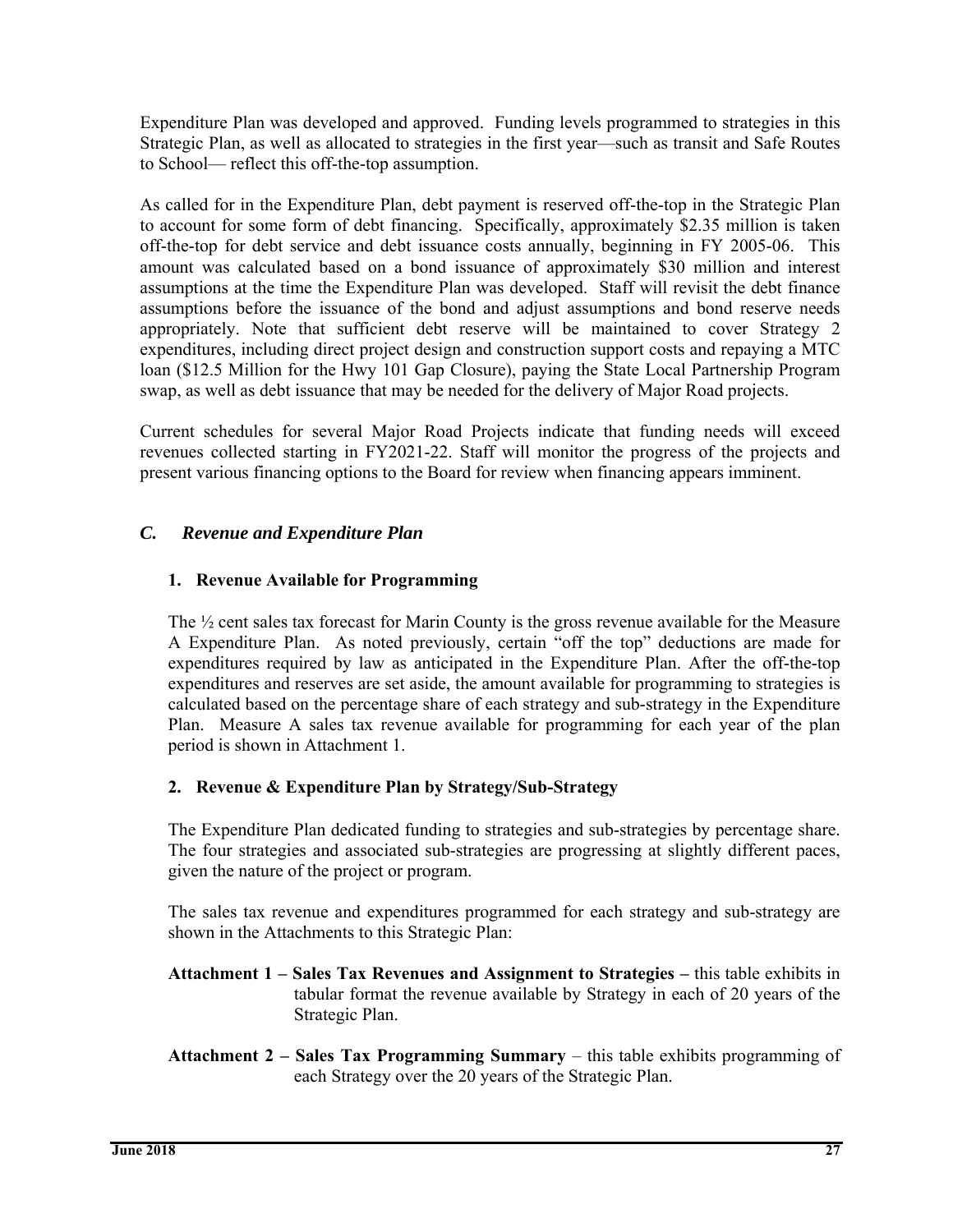#### **Attachment 3-1–Strategy 1: Local Bus Transit System Revenues and Expenditures**

#### **Attachment 3-2–Strategy 2: Highway 101 Gap Closure Revenues and Expenditures**

#### **Attachment 3-3–Strategy 3: Local Transportation Infrastructure Revenues and Expenditures**

#### **Attachment 3-4–Strategy 4: School-Related Congestion and Safer Access to Schools Revenues and Expenditures**

The tables in Attachments 3-1 through 3-4 provide the basis for which allocations to substrategies will be made. For each Strategy, there is a detailed table of planned revenues and programming to those revenues.

Methodology and assumptions for how funds are programmed for each strategy and substrategy are described in Section III.D Programming Methodology and Assumptions for Strategies. Note that many of the aforementioned strategies will require TAM and consultant support staff to manage their direct delivery. For purposes of establishing sales tax availability targets for each sub-strategy, direct project management costs were included as a cost to each strategy. For Strategy 2 project management costs are included in the overall capital cost of the project and may be funded with debt proceeds or with debt reserves in the first two years of the program. For Strategy 3, project management costs are included only for the major infrastructure projects. For all other sub-strategies, direct project management costs are deducted before sales tax revenue availability is calculated by percentage shares for each sub-strategy.

Note that at the end of each fiscal year, if direct project management costs are not expended as envisioned, the funds are returned to the Strategy and allowed to be claimed by the project or program sponsor in the following year.

#### **3. Fund Leveraging**

As discussed previously in this document, as well as in the Expenditure Plan, one of the important principles that guide the implementation of Measure A is the commitment to leverage sales tax revenues to help attract other regional, state and federal funds to transportation needs in Marin County. While the timing and availability of such funds is not always easy to predict, TAM has already proven successful at capturing federal funds largely due to Marin's status as a self-help county. To date, \$21 million in CMAQ and \$19 million in additional STIP funds have been secured for the Highway 101 Gap Closure Project, as well as \$5.9 million in exchange funds. As a result of receiving these funds, the need for bonding has been postponed until at least FY2021-22, and the total amount of bond funds needed may be reduced.

Measure A funds for transit will assist in leveraging other local funds for the Local Initiatives program introduced in Marin Transit's Short-Range Transit Plan by providing matching funds for local transit services. Additionally, new federal rural transit dollars will be matched with Measure A, and several federal, state, and regional transit capital grant programs can be accessed with the availability of Measure A funds.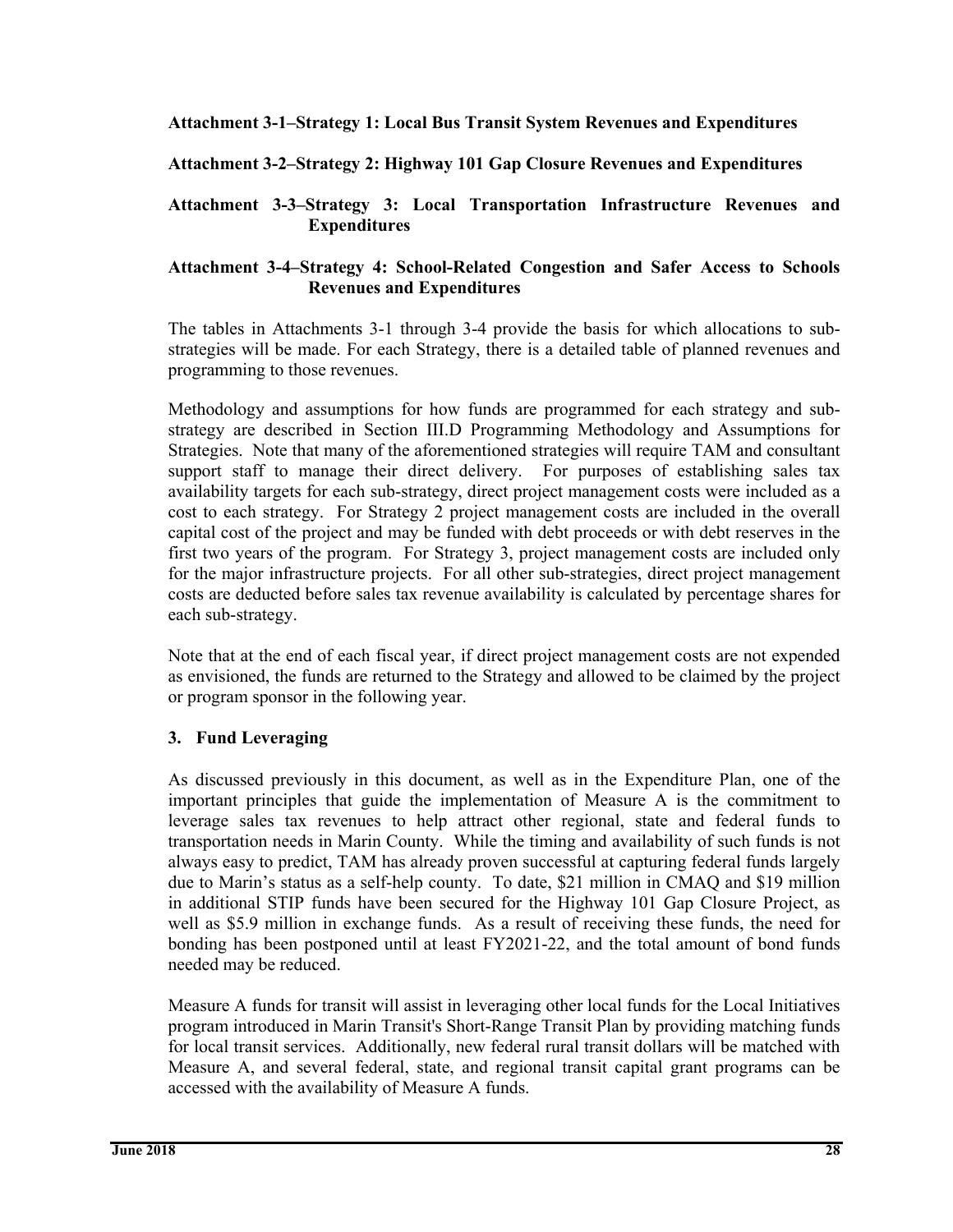TAM has utilized Measure A funds dedicated to engineering support for our Safe Routes to School program to develop grant applications for both state and federal Safe Routes programs. Marin has been very successful in securing federal and state grants, in large part due to the efforts of our Safe Routes team in developing grant applications supported by the local jurisdiction, the local neighborhood community, and the local volunteer task forces of parents and school officials who identify and support capital improvements around schools.

TAM staff will continue to work to identify potential funding sources that can likely be captured by leveraging sales tax revenues. TAM will continue to secure additional funding from regional, state and federal sources on an ongoing basis.

# *D. Programming Methodology & Assumptions for Strategies*

#### **1. Strategy 1: Local Bus Transit**

Strategy 1 of the Expenditure Plan is to "develop a seamless local bus transit system that improves mobility and serves community needs, including special transit for seniors and the disabled (paratransit services)." Measure A provides a dedicated source of local funds for public transit that Marin Transit uses to plan and implement services for the County's residents. The four sub-strategies in the Measure A Expenditure Plan and the share of Measure A revenue for each sub-strategy is as follows:

|     | <b>Sub-strategies</b>                                      | Percentage<br><b>Share</b> |
|-----|------------------------------------------------------------|----------------------------|
| 1.1 | Maintain and expand local bus transit service              | 37%                        |
| 1.2 | Maintain and expand the rural bus transit system           | 3%                         |
|     | 1.3 Maintain and expand transit services and programs for  | 9%                         |
|     | those with special needs – seniors, persons with           |                            |
|     | disabilities, youth, and low-income residents              |                            |
| 1.4 | Invest in bus transit facilities for a clean and efficient | 6%                         |
|     | transit system                                             |                            |
|     | <b>Total</b>                                               |                            |

The Expenditure Plan requires Marin Transit to prepare a Short-Range Transit Plan (SRTP) every two years through a planning process that includes extensive public input from all areas of the county. Marin Transit embarked on development of its first SRTP in Spring 2005. This SRTP is a balanced five-year plan with a ten-year outlook based on extensive data collection, assessment of financial inputs, and public participation. The SRTP and supplemental documents provide detailed performance data that address the criteria in the Expenditure Plan. As part of the Strategic Plan, the TAM Board of Commissioners approved the first SRTP in 2006. Marin Transit has updated the SRTP in 2009, 2012, 2015, and 2017 and these are incorporated in the Strategic Plan Updates.

After the 2012 SRTP, Marin Transit introduced the concept of service typologies to better match local fixed route service design and delivery to community needs. These typologies identify a range of vehicles and services targeted to address the needs of different travel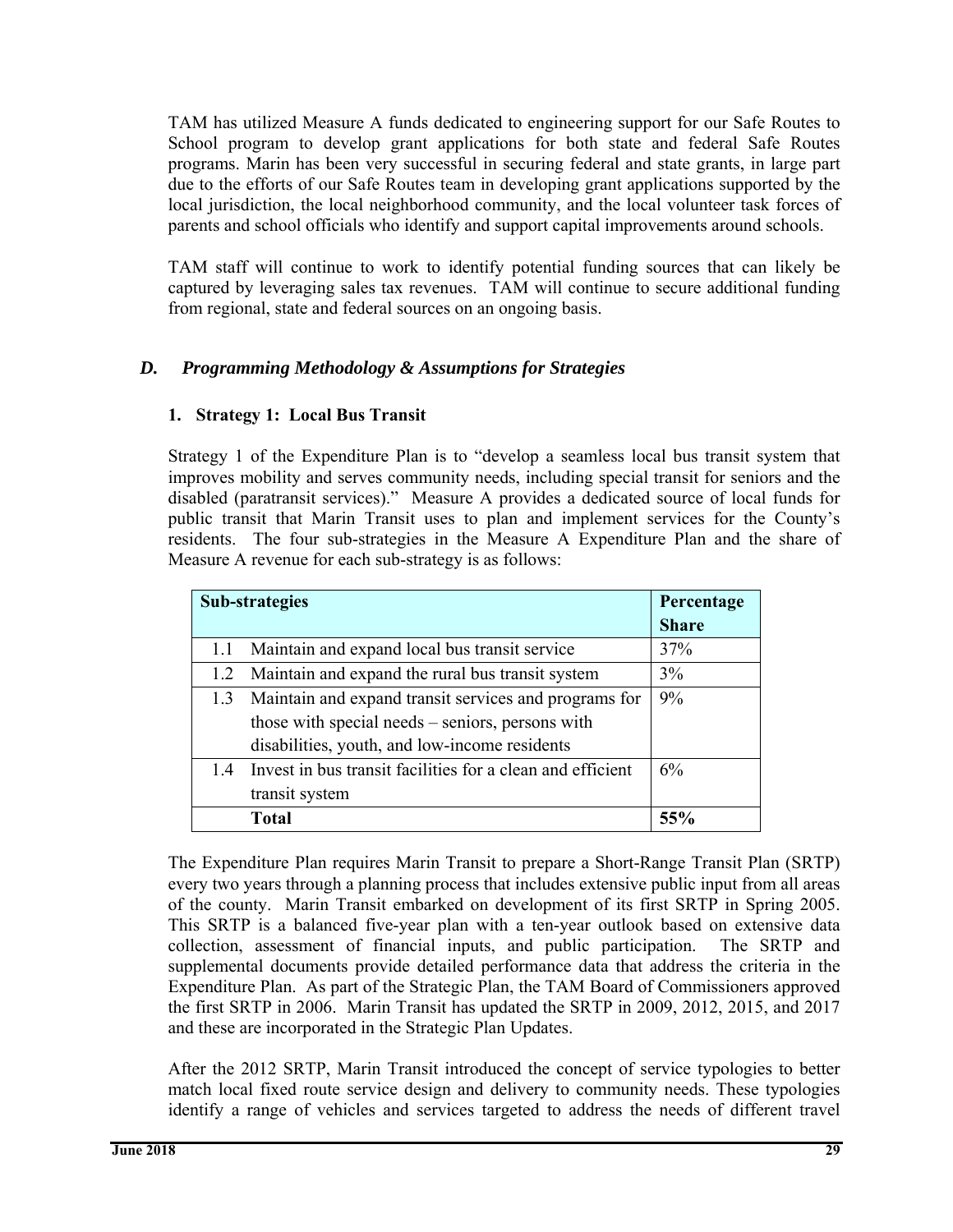markets in the County. These include service focused on the Highway 101 corridor, and basic, connector, rural and seasonal, and community services.

Marin Transit has four categories of fixed route services:

- **Local Fixed Route.** The local fixed route program represents the majority of service within the County and consists of 18 routes. These services carry approximately 80% of the riders and account for 65% of the revenue hours within the Marin Transit system. All fixed route vehicles carry up to three bicycles.
- **Muir Woods Shuttle.** In partnership with the National Park Service, Marin Transit manages the Route 66 service to Muir Woods National Monument during the extended summer season and select holiday periods.
- **Rural Stagecoach**. The West Marin Stagecoach provides weekday and weekend service connecting two major transfer hubs to West Marin: Marin City to Bolinas and San Rafael to Inverness. All Stagecoach vehicles carry up to two bicycles.
- **Community Shuttle.** This program consists of six shuttle bus routes that provide neighborhood connector service in Tiburon, San Rafael, San Anselmo, Fairfax, and Novato. All shuttle vehicles carry up to two bicycles.

Marin Transit also provides demand response service - curb-to-curb service offered to individuals who are unable to use fixed route transit services. Two primary types of demand response services are offered:

- **Local Paratransit**. Paratransit service is curb-to-curb service for Americans with Disabilities Act (ADA) eligible individuals unable to use fixed route transit services due to disability. Marin Transit operates the service under the umbrella of Marin Access. Marin Access provides service as mandated by the ADA and additional service outside of the ADA-required service area.
- **Novato Dial-A-Ride.** The Novato Dial-A-Ride service provides a flexible route and demand responsive service primarily targeted to seniors, students, and persons with disabilities riding within Novato. The Dial-A-Ride provides passengers curb-to-curb pick-up and drop-off service. All trips start and end within the City of Novato, and everyone is welcome to use the service. Rides are reserved and scheduled up to seven days in advance. The Novato Dial-a-Ride vehicle can carry two bicycles.

Seniors and riders with disabilities also have additional options through the Marin Access Mobility Management Program. These services include the Travel Navigator, Volunteer Driver, and Catch-A-Ride subsidized taxi programs.

 **Travel Navigators:** This service is the first resource for program information and eligibility for all Marin Access programs. Navigators recommend the program or programs that will best suit the needs of individual riders and walk them through the eligibility process for those specific programs.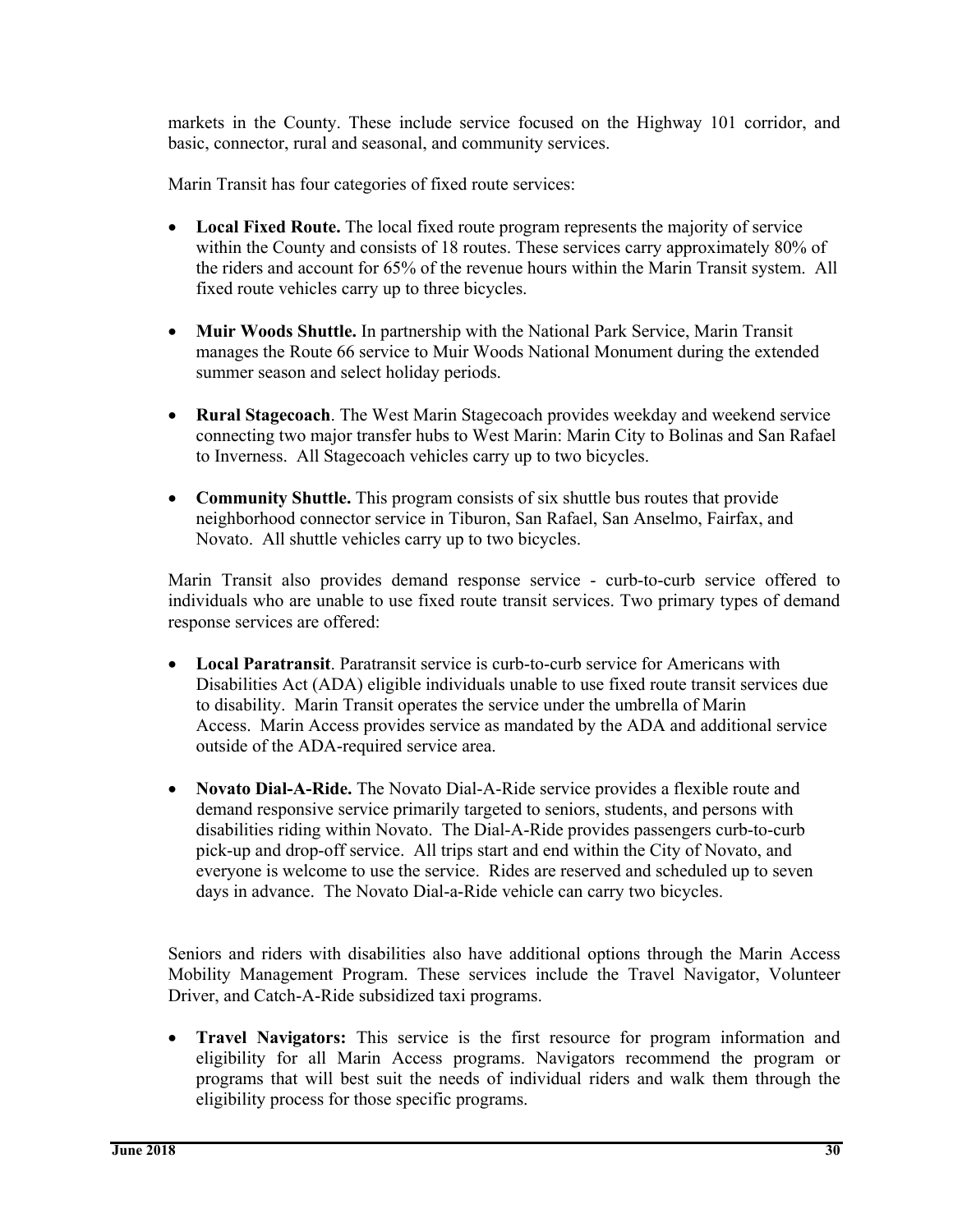- **Volunteer Driver:** Marin Transit supports two types of volunteer driver programs in Central Marin and in West Marin. These are open to Marin residents who are over the age of 60 or who are eligible for paratransit and supported by Measure B. The first program empowers the rider to find their own driver by providing mileage reimbursement for their trips. For the second program, drivers are pre-screened and assigned to the rider.
- **Catch-A-Ride:** Marin Catch-A-Ride allows Marin residents who are age 80 and older as well as residents 60 and older who no longer drive to receive a subsidy to ride on Taxis and other licensed vehicles within Marin. Once eligible, seniors call Catch-A-Ride's call center to schedule rides with a minimum two-hour advance notice. The call center will give them an exact, mileage-based price for that discounted ride. Depending on the destination, the discount may cover the full price of short distance rides.

Marin Transit's Capital Plan includes replacement and expansion of vehicles needed to operate service, bus stop improvement and maintenance, technology improvement projects and a consolidated operations and maintenance facility in Marin County. In addition to hybrid electric vehicles, Marin Transit is investigating the possibility and requirements of providing electric only bus service.

Marin Transit continues to study the local needs of transit riders in the County through its planning, outreach, and data collection efforts. In June 2016, the District will implement it most substantial service change and expansion resulting in nearly 20 percent increase in service. The service change package improves frequency on high demand corridors, speeds up service, and eliminates or reduces the need to transfer.

The District's SRTP will continue to provide the foundation for the Strategy 1 revenues and expenditures in the Strategic Plan. The SRTP Financial Plan is based on the forecasted sales tax availability by sub-strategy.

# **2. Strategy 2: US 101 HOV Gap Closure**

Strategy 2 of the Expenditure Plan "fully fund and accelerated completion of the Highway 101 carpool lane gap closure project through San Rafael." Eligible use of funds identified in the Expenditure Plan include completion of final construction segments through Central San Rafael and Puerto Suello Hill; noise reduction strategies to improve quality of life in adjacent neighborhoods; aesthetic and landscaping improvements; and completion of the north-south bicycle way through Puerto Suello Hill to improve bicycle safety. Note that while the other Strategies under Measure A receive a percentage share of funding under the Expenditure Plan, the Strategy 2 funding for the Gap Closure is capped at \$25 Million total. Any excess funds, of which there is likely to be none, are designated for usage under Strategy 1- transit.

In FY 2005-06, Measure A funds began to be utilized for the development of the Gap Closure's Puerto Suello Hill bike/pedestrian path and sound-absorbing soundwall features. At that time, no Measure A funds had been utilized for the Gap Closure Segment 3 project through central San Rafael and including the 580-connector reconstruction, which began construction the Spring of 2006, except for construction oversight by TAM necessary on the project. Throughout FY 2005-06 and into FY 2006-07, TAM developed the multi-use path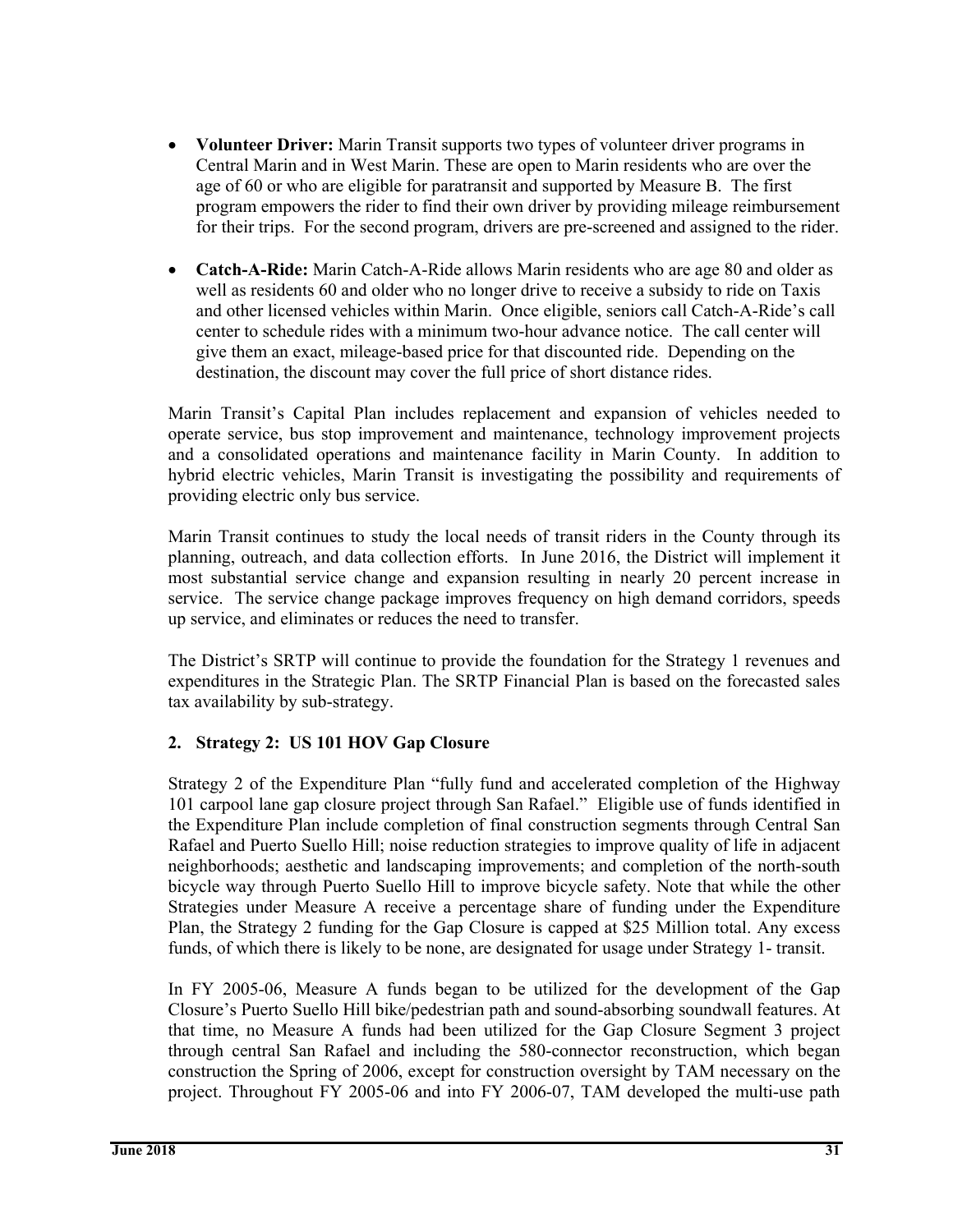over Puerto Suello Hill and the sound-absorbing soundwall system, for incorporation into Caltrans' carpool lane project. This last phase of major construction began in June 2007 and includes the path and soundwall construction. The facilities were completed and HOV Gap Closure Project completion ceremony was held in March 2011.

In December 2005, the TAM Board approved two "fund swaps" for reducing the amount of debt that will need to be entered into to fund the Highway 101 carpool lane. These "fund swaps" entailed the assignment of federal funds available to Marin County for other projects in exchange for Measure funds. The federal funds were available in Summer 2006, when the last phase of the Highway 101 carpool lane work started, with payback in Measure funds over a three-year period starting in FY 2006-07. The total amount of swapped funds, \$2.432 million in Transportation Enhancement or "TE" funds, as well as \$3.48 million in Surface Transportation Program, or "STP" funds have been replaced by Measure funds and are identified in the programming summary for Strategy 2, Attachment 3.2. In October 2007, the TAM Board approved another agreement with MTC to exchange \$12.5 million in CMAQ funds for future Measure A funds. MTC agreed to provide the entire amount of CMAQ funds in FY 2008-09 while TAM will repay MTC with Measure A funds over seven years, with the last payment made in December 2015. In 2008, the TAM Board approved committing \$1.5 million in TDA Article 3 funds to the project in order to fulfill TAM's financial commitments to the State.

All programmed Measure A funds have been allocated to the US 101 HOV Gap Closure project by the TAM Board, with most of the funds directly funded capital construction through a Cooperative Agreement entered into with Caltrans. The approved funds have been expended.

#### **3. Strategy 3: Local Transportation Infrastructure**

Strategy 3 of the Expenditure Plan addresses the need to "maintain, improve, and manage Marin County's local transportation infrastructure, including roads, bikeways, sidewalks, and pathways." Eligible uses of funds identified in the Expenditure Plan include a variety of roadway, bikeway, sidewalk and pathway improvements:

- Pavement and drainage maintenance;
- Signalization and channelization:
- Transit and traffic flow improvements;
- Transportation Systems Management and Demand Management;
- Improvements to reduce response times for emergency vehicles;
- Bike path construction and maintenance;
- Sidewalk and crosswalk construction and maintenance

The two sub-strategies in the Measure A Expenditure Plan and the share of Measure A revenue for each sub-strategy is as follows:

| Sub-strategies                             | Percentage Share |
|--------------------------------------------|------------------|
| 3.1 Major Roads and Related Infrastructure | 13.25%           |
| 3.2 Local Roads for all Modes              | 13.25%           |
| Total                                      | $26.5\%$         |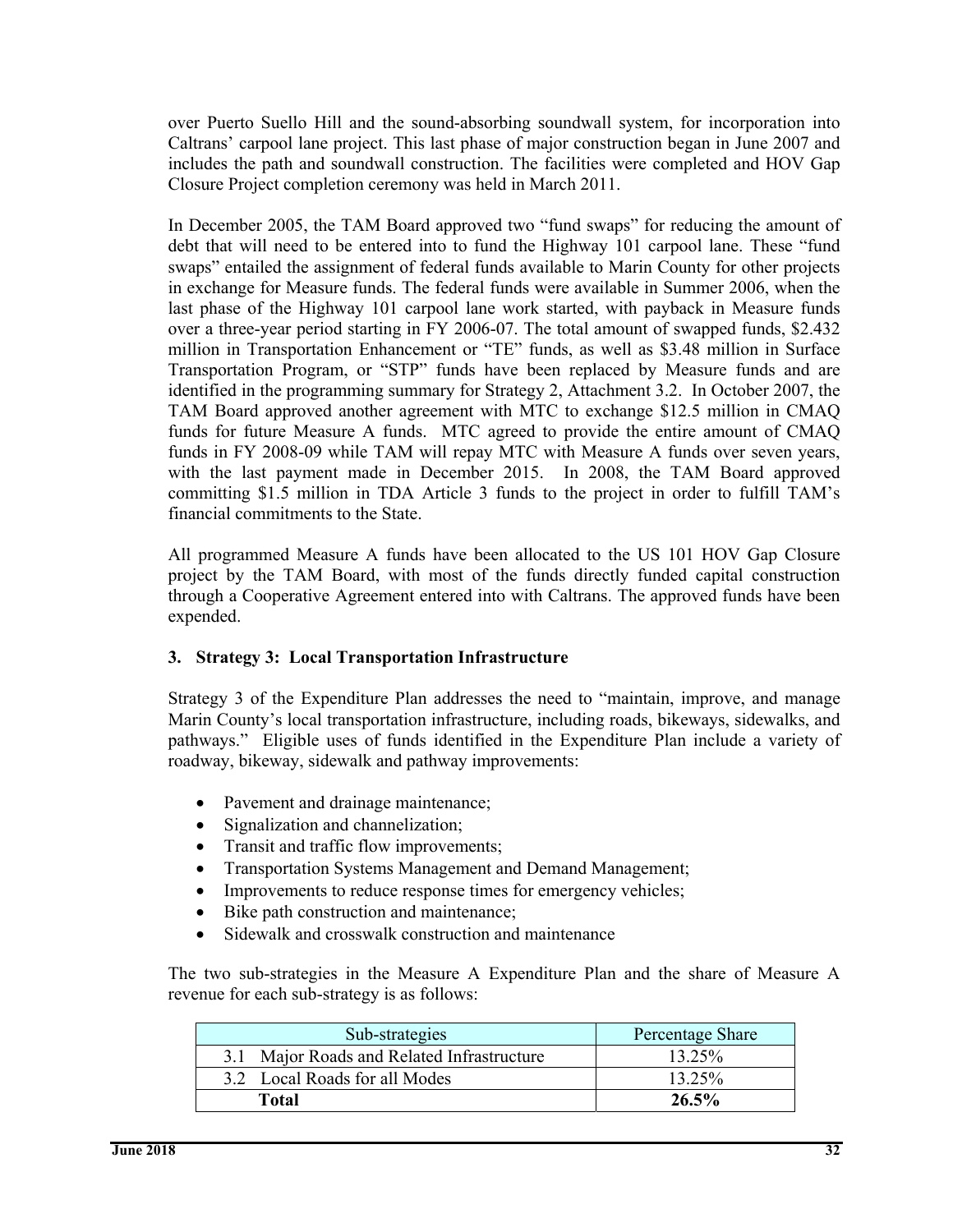#### **3.1 Major Roads and Related Infrastructure**

The Expenditure Plan describes the Major Road and Related Infrastructure sub-strategy as targeting "the most heavily traveled and significant roads and related infrastructure in Marin County." These are roads of countywide significance that may cross jurisdictional boundaries. Included in the Expenditure Plan is a list of roadways that were identified as "priority candidates" for funding under this sub-strategy (see Appendix 1.a).

Funds are allocated to the five County planning areas based on a formula weighted 50% by the population of the planning area and 50% by the number of road miles within the limits of the planning areas. This distribution will be balanced every six years to address changes in population and road mile figures (see Appendix 1.b for current distribution).

The Expenditure Plan assigned the responsibility for establishing the priorities for Major Roads projects to the Public Works Directors of each city, town, and the county working together with a Technical Advisory Committee (TAC). Through a process that was conducted over a 10 months period in FY 2005-06, the Public Works Directors and the TAC made recommendations to TAM regarding the anticipated distribution of Measure A funds under this sub-strategy. The prioritization process was based on the following performance criteria identified in the Expenditure Plan:

- Condition of roadway
- Average daily traffic
- Transit frequency
- Bicycle and pedestrian activity
- School access
- Accident history
- Opportunities for matching funds
- Geographic equity

As an initial exercise in implementing the Major Infrastructure sub-strategy, the Public Works Directors and the TAC reviewed the performance criteria listed in the Expenditure Plan and developed criteria descriptions and weighting criteria for evaluation of the roadway segments. The criteria definitions they developed are listed below:

- **Condition of roadway:** The Pavement Condition Index (PCI), a common standard of measure for roadways, was used to evaluate the roadway condition. The PCI is a numerical rating of the pavement condition that ranges from 0 to 100, with 0 being the worst possible condition and 100 being the best possible condition
- **Average daily traffic:** The Average Daily Traffic (ADT) is another industry standard, consisting of the total traffic volume on a roadway during a given period (from 1 to 365 days) divided by the number of days in that period.
- **Transit frequency:** Transit frequency is a measure of availability of fixed route public transit to the public. As an objective measure, the calculation of average daily bus seat trips was used as a performance measure.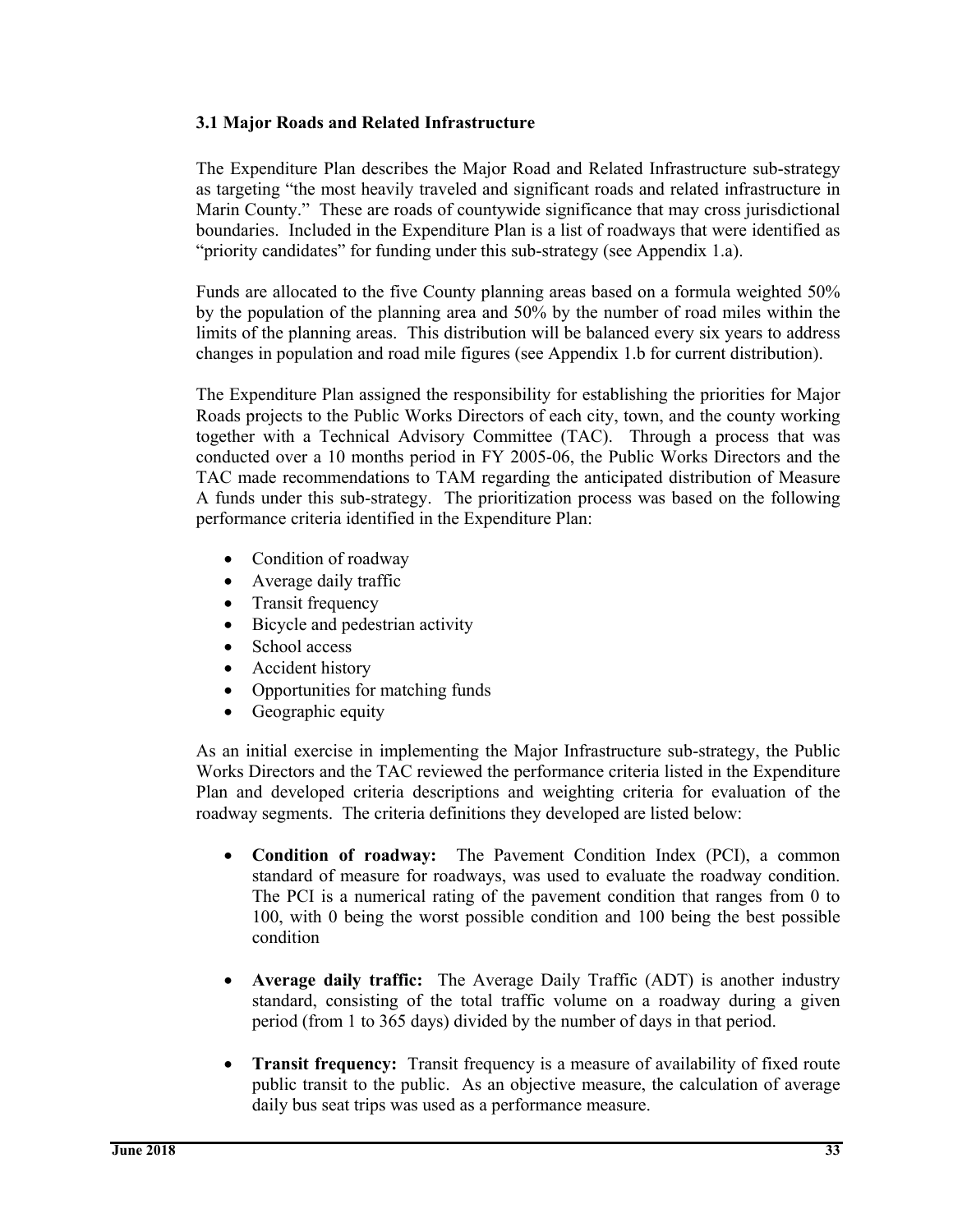- **Bicycle and pedestrian activity:** Bicycle and pedestrian activity was assessed by determining if the roadway includes an existing pedestrian facility and/or bicycle facility or if a pedestrian and/or bicycle facility is planned in the community's adopted Bicycle Master Plan.
- **School access:** School access was determined by the number of designated school zones included in the roadway segment.
- **Accident history:** Accident history was evaluated by calculating the number of accidents for a certain volume of traffic.
- **Opportunities for matching funds:** This performance criterion was evaluated by determining whether matching funds were available for the project. By obtaining matching funds, a project could be implemented with fewer Marin County tax dollars, freeing those dollars to be used on other projects.
- **Geographic equity:** The available funding based on the Expenditure Plan allocation formula determined the prioritization for this performance criterion. Further refinements to the geographic equity criterion will be achieved by examining the distribution of projects within each planning area.

The Public Works Directors reviewed the roadways identified in the Expenditure Plan and developed logical roadway segments limits based on local knowledge of the route within each of the planning areas. They also developed proposed weighting criteria for the performance measures listed above. These weighting criteria were reviewed and refined by the TAC. The Public Works Directors and the TAC agreed that consideration of the opportunities for matching funds and the geographic equity performance criterion would be excluded from the initial selection of projects but would be used in a second phase of the evaluation process.

The Public Works Directors completed a matrix that incorporated data for the performance criteria for evaluation using their preferred performance criteria weighting system. Based on this evaluation, the Public Works Directors then developed a preliminary list of priority segments, using a weighted system that reflected the importance of pavement and traffic as performance criteria.

In a concurrent effort, the TAC evaluated the roadway segments using a weighted system that reflected a more multi-modal consideration of the performance criteria, with greater weighting for transit frequency and bicycle and pedestrian activity (see Appendix 1.c, Project Prioritization Criteria for Major Roads). Although two distinct weighting systems were used, the Public Works Directors and the TAC evaluations resulted in the same priority ranking for the high-ranking roadway segments.

Project sponsors for the priority segments were identified and agreed to by the Public Works Directors. Project sponsors were requested to develop project scopes for their segments, as follows: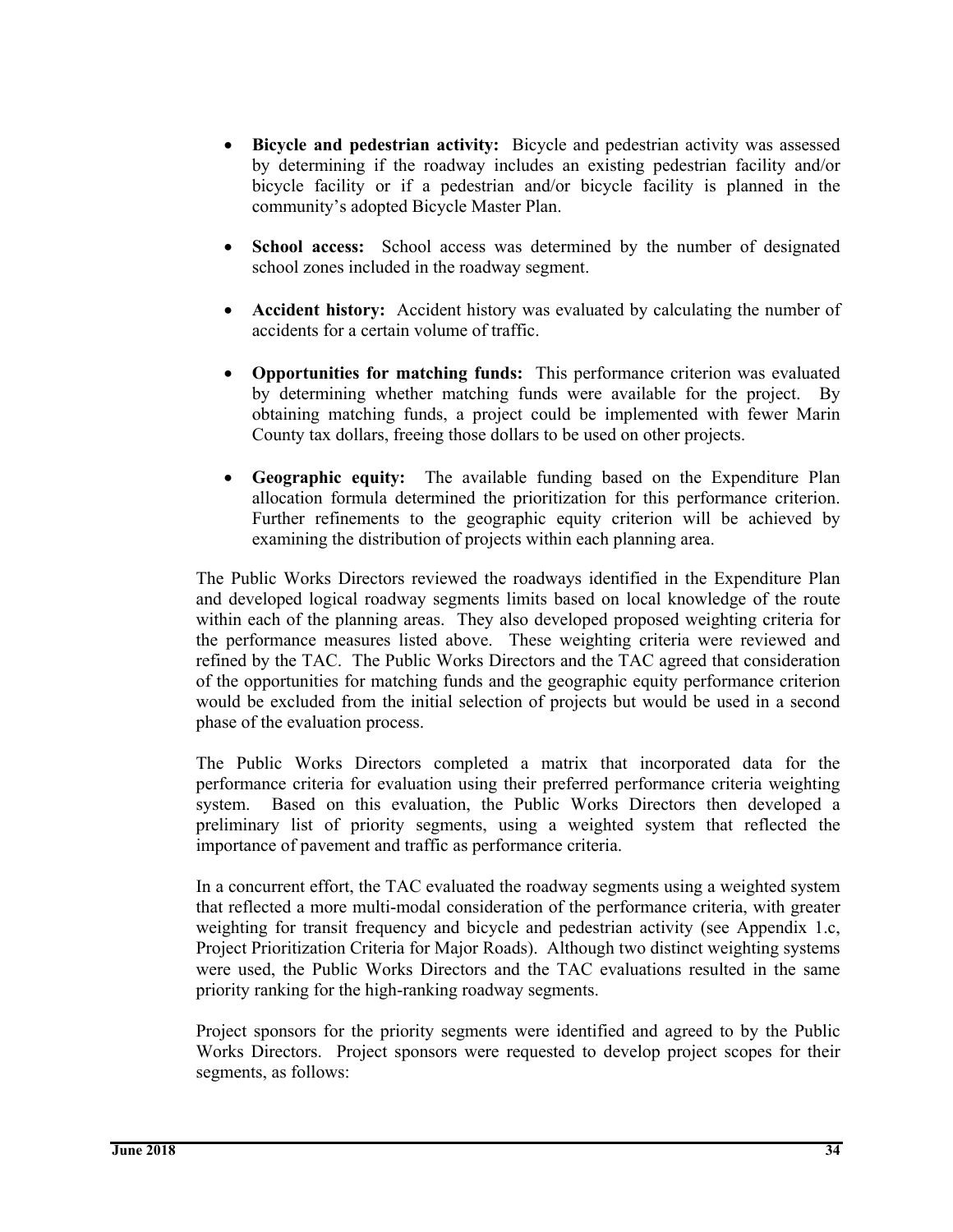#### **Northern Marin**

City of Novato – Novato Blvd between Diablo Avenue and San Marin Drive.

#### **Central Marin**

City of San Rafael –  $4<sup>th</sup>$  Street between Red Hill Avenue and Grand Avenue.

#### **Ross Valley**

County of Marin – Sir Francis Drake Blvd between US 101 and Wolfe Grade and between Wolfe Grade and the Ross City limit. (note: these two segments tied in their scoring, so the County will come back with a proposal as to which goes first).

# **Southern Marin**

City of Mill Valley – Miller Avenue between Camino Alto and Throckmorton Avenue.

#### **Western Marin**

County of Marin – Sir Francis Drake Blvd between Samuel P. Taylor and the Platform Bridge.

It was recommended by the Public Works Directors and agreed to by the TAC that the detailed scoping of the project will occur at the local level by the project sponsor. The draft scope will be brought back to the TAC for review. The approval of the scope will occur at a publicly noticed meeting of the local sponsor legislative body. TAM will post public notices regarding these projects as well as available project information on the TAM website. TAM will receive a final scoping recommendation from the local jurisdiction.

The TAC will receive regular updates to the projects as they progress through their various phases of development. Furthermore, the TAM Board receives updates as sponsors request Measure A allocations. Since the Strategic Plan policies dictate that sponsors can only receive Measure A funds for the current phase of a project, the TAM Board is ensured to be kept abreast of a project's progress when funding requests are presented to for funding consideration.

Since inception, Measure A allocations were made to the following Major Roads projects:

# **Northern Marin**

Novato Boulevard – Funding for the environmental document and PS&E of Segment 1 (Diablo Avenue to Grant Avenue). Full funding for the completion of Segment 2 (Grant Avenue to Eucalyptus Avenue) and Segment 3 (Eucalyptus Avenue to San Marin Drive). Segments 2 and 3 are completed.

# **Central Marin**

4th Street, San Rafael – Construction funds were allocated in FY 2007-08. Project is completed. Approximately \$11.4 million is available for the next prioritized project in Central Marin, which is 3<sup>rd</sup> Street (2<sup>nd</sup> Street to Grand Avenue). San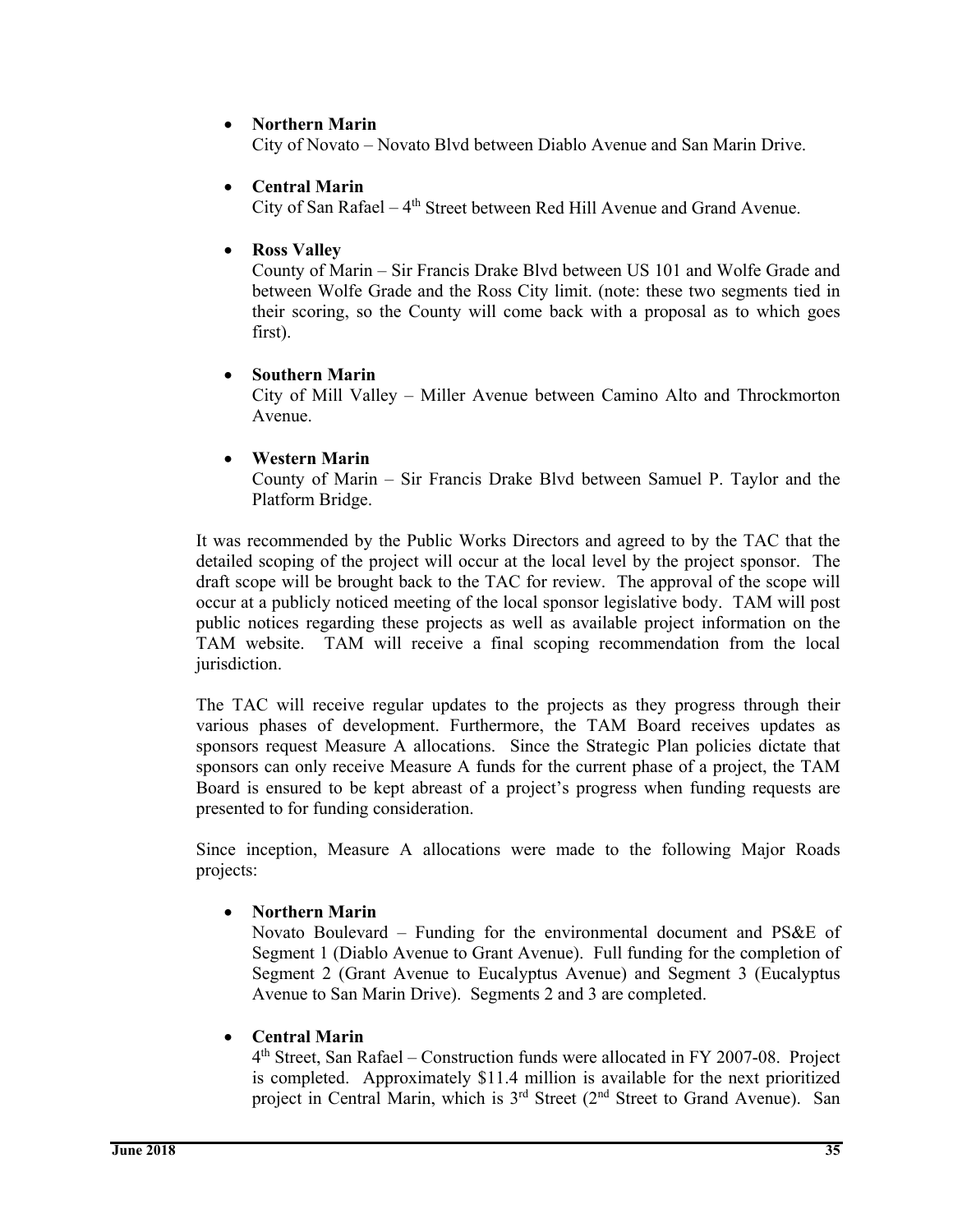Rafael is the sponsor for 3rd Street. Funds were allocated to San Rafael in March 2016 to commence preliminary engineering on  $3<sup>rd</sup>$  Street. If funding remains after completion of 3rd Street, the third prioritized project is Las Gallinas/Los Ranchitos/Lincoln with the County as the sponsor.

#### **Ross Valley**

Sir Francis Drake Boulevard between US 101 and Ross town limits – Funding for preliminary engineering was allocated to the County in June 2013. The segment from US 101 to the Ross town limit represents both priorities one and two of the Ross Valley Planning Area.

#### **Southern Marin**

Miller Avenue, Mill Valley – Funding for preliminary engineering began in FY 2006-07. Funding for PS&E was allocated in May 2017. Funding for construction was allocated in March 2016. Mill Valley was able to secure non-Measure A funds to complete the project late 2017. Approximately \$1.8 million remains after the completion of Miller Avenue. Mill Valley has started the project development phase for the second prioritized project in the Southern Marin Planning Area – East Blithedale Avenue between Sunnyside Avenue and Tiburon Boulevard. Depending on the project scope for East Blithedale, Mill Valley will likely need to secure non-Measure A funds for the construction phase.

#### **Western Marin**

Sir Francis Drake Blvd from Samuel P. Taylor Park to the Platform Bridge – Funds for the environmental document and PS&E were allocated in FY 2006-07. Design funds were allocated in FY 2010-11 with construction in FY 2011-12. The project was completed in January 2014. Approximately \$800,000 remained for the second prioritized project in the West Marin Planning Area, which is Sir Francis Drake Blvd from Fairfax Limit to Samuel P. Taylor (Shafter Bridge). The County was also the sponsor for this segment. While the remaining funds were insufficient for the construction phase of the project, the County was able to construct improvements on Sir Francis Drake Boulevard between Lagunitas Road and Wild Iris Drive with the Measure A funds. The County was able to secure other funds to complete the rest of the project.

Final programming of the capital portion of the projects will take place and allocations of funds considered by the TAM Board once the project scope is defined and environmental activity and design are substantially complete. For that reason, remaining capital funds are listed as a lump sum in the Strategic Plan by year, less the expenditures described above.

It will be impossible to guarantee the programming and allocation of funds for all of the Major Infrastructure segments in the years they are needed, without debt financing or some or type of loan strategy to allow the projects to proceed. Under the current revenue estimate for the sales tax, approximately \$6 million is available annually for the Major Infrastructure projects. There are not sufficient funds available for all projects to proceed simultaneously, without debt financing or other loan provisions.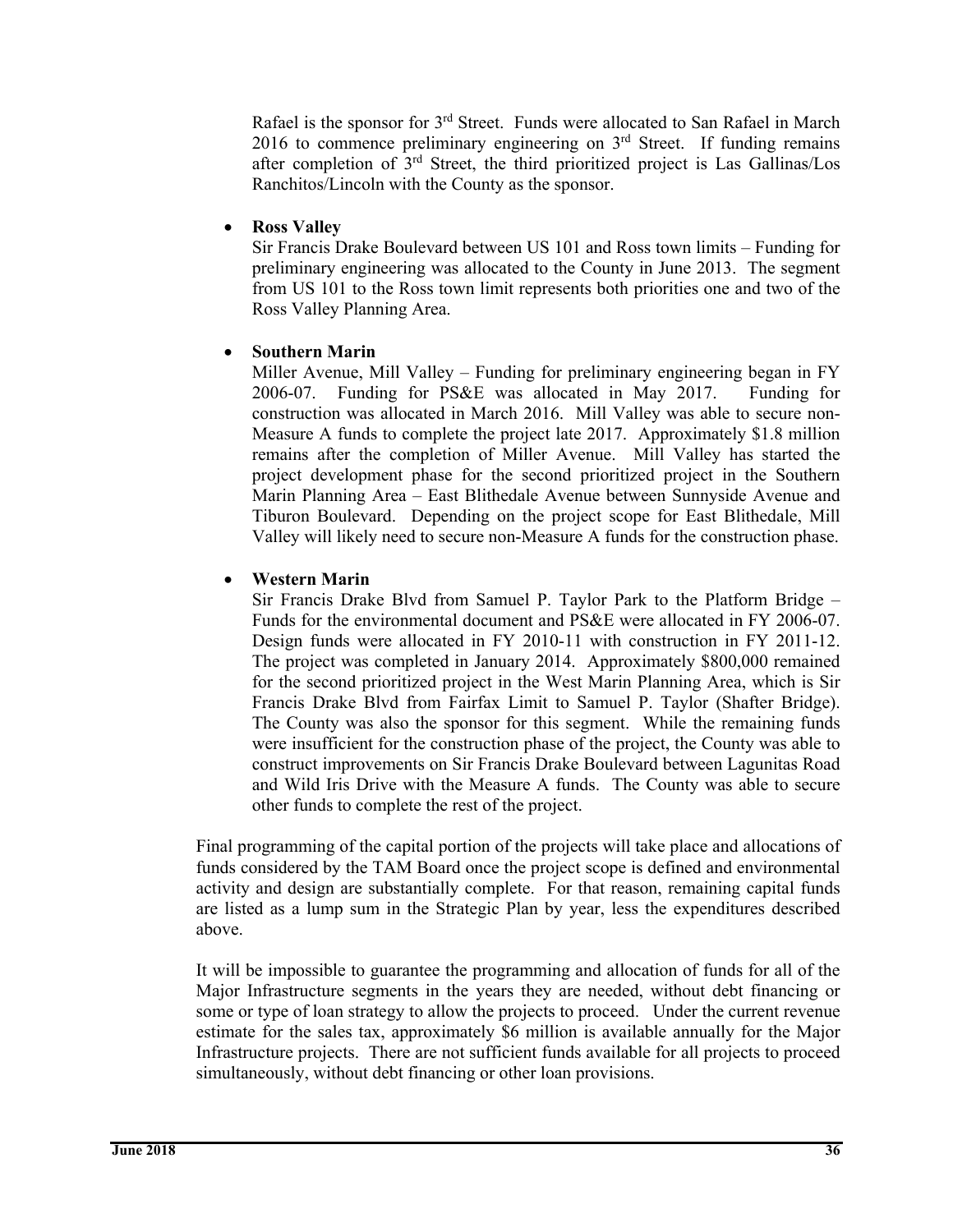With the exception of the Central planning area and possibly the Southern planning area, it should be noted that the current revenue assumptions only support funding the first prioritized projects in each planning area based on the current cost estimates for each project. Based on the current cost estimates for the first priority project in the Central planning area, Measure A funds would also be available for the second priority project.

Based on the costs and schedules on key major road projects shown in Attachment 3-3, the need to issue debt to ensure project delivery is anticipated in FY 2019-20. Protocols have been established to issue debt and a team has been assembled to facilitate any transactions, including a financial advisor, a bond counsel and a disclosure counsel. Given that the costs to issue debt are significant and will lessen the overall Measure A revenues for other projects, it is the policy of the Strategic Plan to require a project sponsor's board to adopt a project scope, cost, and schedule, and submit that information formally to TAM at least six months prior to anticipated debt issuance to ensure TAM that these projects are ready for delivery as scheduled and the costs are reliable.

#### **3.2 Local Infrastructure for All Modes**

The Expenditure Plan recognized that each jurisdiction has unique needs and that local priorities are best identified at the local level. Because of this, Local Roads funds are distributed on a programmatic basis. Funds are allocated to local agencies based on a formula weighted 50% by the population of the local agency's jurisdiction and 50% by the number of lane miles within the limits of that agency's jurisdiction. This formula is updated on a biennial basis to address changes in population and road mile figures (see Appendix 2 for current distribution). The formula in the 2016 SPU was updated with the most current population data from the California Department of Finance and lane miles from MTC.

Local Infrastructure funds can be used for any eligible local transportation need identified by the jurisdiction's Public Works Director and approved by the respective governing board. As defined by the Expenditure Plan, eligible projects include street and road projects, local transit projects, and bicycle and pedestrian projects. Where feasible, locally defined bicycle and pedestrian projects will be implemented in conjunction with a related roadway improvement. This could include safety improvements, pedestrian facilities including disabled access, or bicycle facilities such as bike lanes or signage.

The TAM Board made its first allocation to local cities, towns and Marin County in July 2006, allocating funds available immediately as they had been accumulated over FY 2005-06, following the adoption of the original Strategic Plan. Since inception, the TAM Board has made annual allocations at the beginning of each fiscal year (as shown in Attachment 3-3).

To continually receive funds from TAM for Local Infrastructure needs, the local city/town and the county are required to submit a report at the end of each fiscal year outlining what the funds were spent on. The purpose of these reports is to have ongoing documentation showing that this element of Measure A funds was spent on eligible activity in accordance with the Expenditure Plan. It is up to each jurisdiction to decide what to spend the funds on, in accordance with the Measure Expenditure Plan. Reports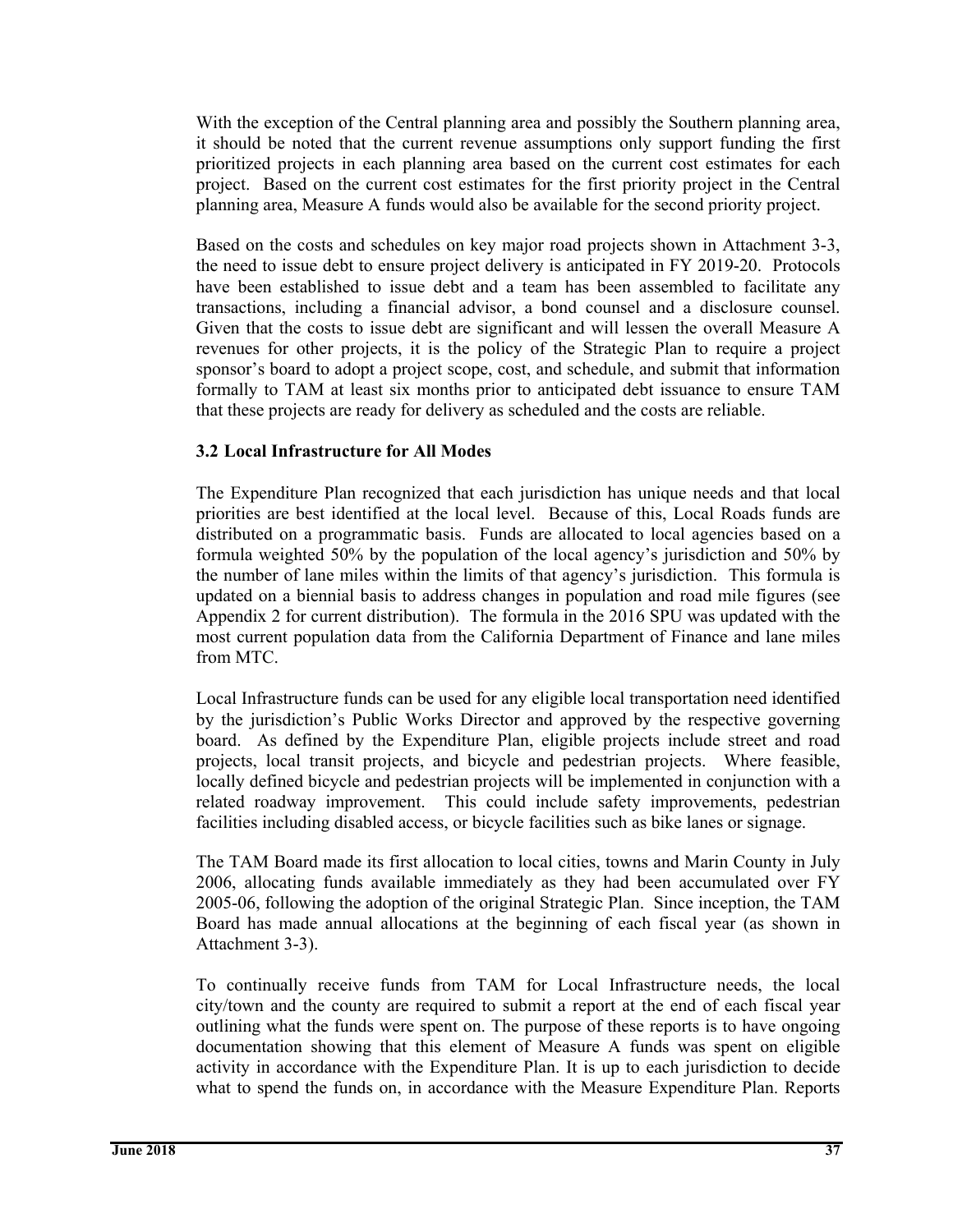are collected annually and posted on the TAM Website, in order for broad viewing of what our local transportation sales tax funds are being spent on.

#### **4. Strategy 4: School Related Congestion and Safer Access to Schools**

The Expenditure Plan identifies school-related trips as a "significant component of traffic congestion" in Marin, accounting for over 21% of all trips in the morning peak period. Consequently, Strategy 4 is intended "to make a significant improvement in local congestion while encouraging safe and healthy behavior" in the County's young people.

Strategy 4 is comprised of three sub-strategies designed to complement each other with the overall objective of providing safer access to Marin schools. These sub-strategies include an educational/planning component and a capital improvement element, sub-strategies 4.1 and 4.3, respectively. Sub-strategy 4.2 represents an investment of Measure A funds in crossing guards.

The three sub-strategies in the Measure A Transportation Sales Tax Expenditure Plan and the share of revenue for each sub-strategy are as follows:

| Sub-strategies              | Percentage Share |
|-----------------------------|------------------|
| 4.1 Safe Routes to Schools  | $3.3\%$          |
| 4.2 Crossing Guards         | $4.2\%$          |
| 4.3 Safe Pathways to School | $3.5\%$          |
| Total                       | $11.0\%$         |

#### **4.1 Safe Routes to Schools**

The Expenditure Plan describes Safe Routes to Schools (SR2S) as a "proven program designed to reduce local congestion around schools while instilling healthy and sustainable habits in our young people." Sub-strategy 4.1 provides an on-going, longterm revenue source for the Safe Routes to School program that began in 2000 as a partnership between local parents and bicycle and pedestrian advocates. The program's mission was—and continues to be—to relieve congestion around schools by promoting alternatives to students being driven alone. In doing this, the program seeks to improve safety, create a healthy lifestyle for children, and enhance the sense of community in their neighborhoods.

The Safe Routes program has expanded to include over 60 schools throughout the county. The long-term success of the program is driven by collaboration between parents, teachers, local public works officials, engineers, school administrators, local elected officials, and law enforcement. The program includes classroom education, special events and contests, and Safe Routes development, mapping and engineering assistance. Structure is provided through the development of "Safe Routes Travel Plans," which map out future improvements and target the use of funds used in sub-strategy 4.3, "Safe Pathways."

TAM's SR2S program continues to make a significant impact across the county, reducing car trips to and from schools and making a safer environment for all: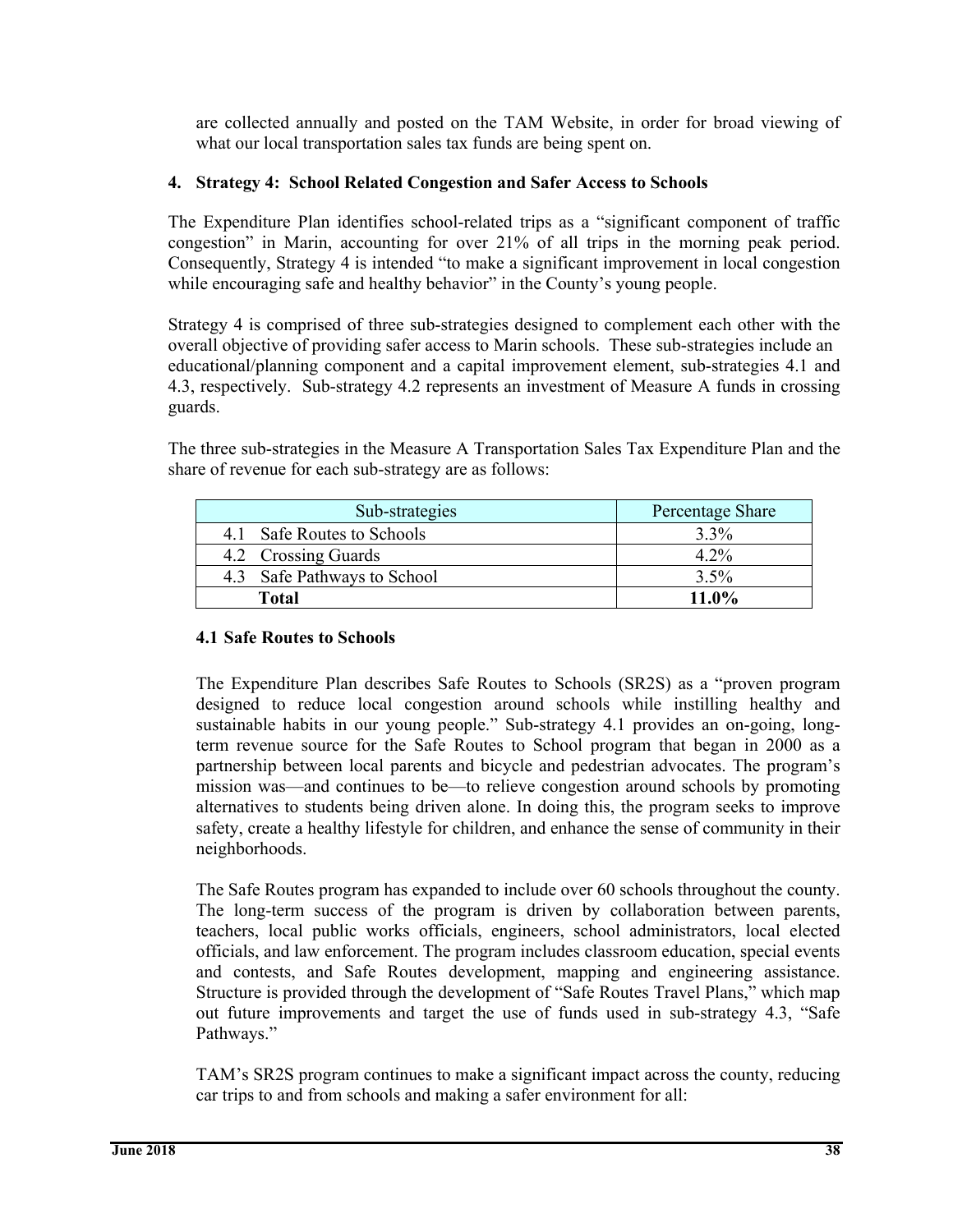- In 2000, there were nine schools participating in Safe Routes to Schools; today, there are 60 schools, representing over 30,000 students.
- From 2011 through 2017, the county has maintained an average 50 percent green trip rate (walking, bicycling, bus, and carpool trips) to and from schools, even while enrollment and participating schools continue to increase.
- Seven Task Forces, representing over 60 parent volunteers are now actively promoting SR2S.
- Over 140 Safe Routes to Schools infrastructure projects, totaling more than \$35 million, have been constructed or are currently under design.
- Street Smarts Marin was expanded from three to ten Marin communities, featuring new messaging to bring awareness to distracted driving.

To strengthen the relevance and long-term impacts of Marin's Safe Routes to Schools program, the program must continually evolve and develop new ideas. The following are some of the strides made in improving the effectiveness of the existing program and promoting even greater success in the future:

- 1. Five school districts and one city have adopted a comprehensive Safe Routes to School policy.
- 2. Safe Route to Schools has extended its reach into every middle school and six high schools.
- 3. Thirty-nine schools participate in Walk and Roll Wednesdays held monthly or weekly.
- 4. Safe Routes to School's bi-lingual outreach specialist is now working in six schools in Marin and the County Department of Health and Human Services has assigned an additional staff person to implement the program in more schools.
- 5. Marin representatives attend a quarterly Spare the Air Youth meeting at MTC with other programs in the Bay Area. Three Marin students presented on active transportation at the sixth Bay Area Youth for Environment and Sustainability Conference.
- 6. Safe Routes to Schools has taught 28 Family Biking classes showing parents how to teach their child confident cycling and rules of the road.
- 7. Safe Routes to School continues to collect Student Tally Surveys from all schools twice a year. During the 2016/2017 school year, the average countywide mode share for green trips was 51%, and 28% for active trips.
- 8. Five schools joined the Safe Routes to School program since 2014, and the program continues to expand.
- 9. SR2S teaches bike and pedestrian safety classes to 9,000 students annually.
- 10. The program has developed or are in the process of developing Suggested Route Maps for 17 schools, providing guidance on recommended walking and cycling routes to schools.
- 11. Eight transportation audits were completed in 2016/2017, working with Task Forces to identify issues and with Public Works Departments to develop short-term and long-range solutions.
- 12. Fifteen engineering concept plans focused on increased pedestrian and bicycle safety are prepared since 2014.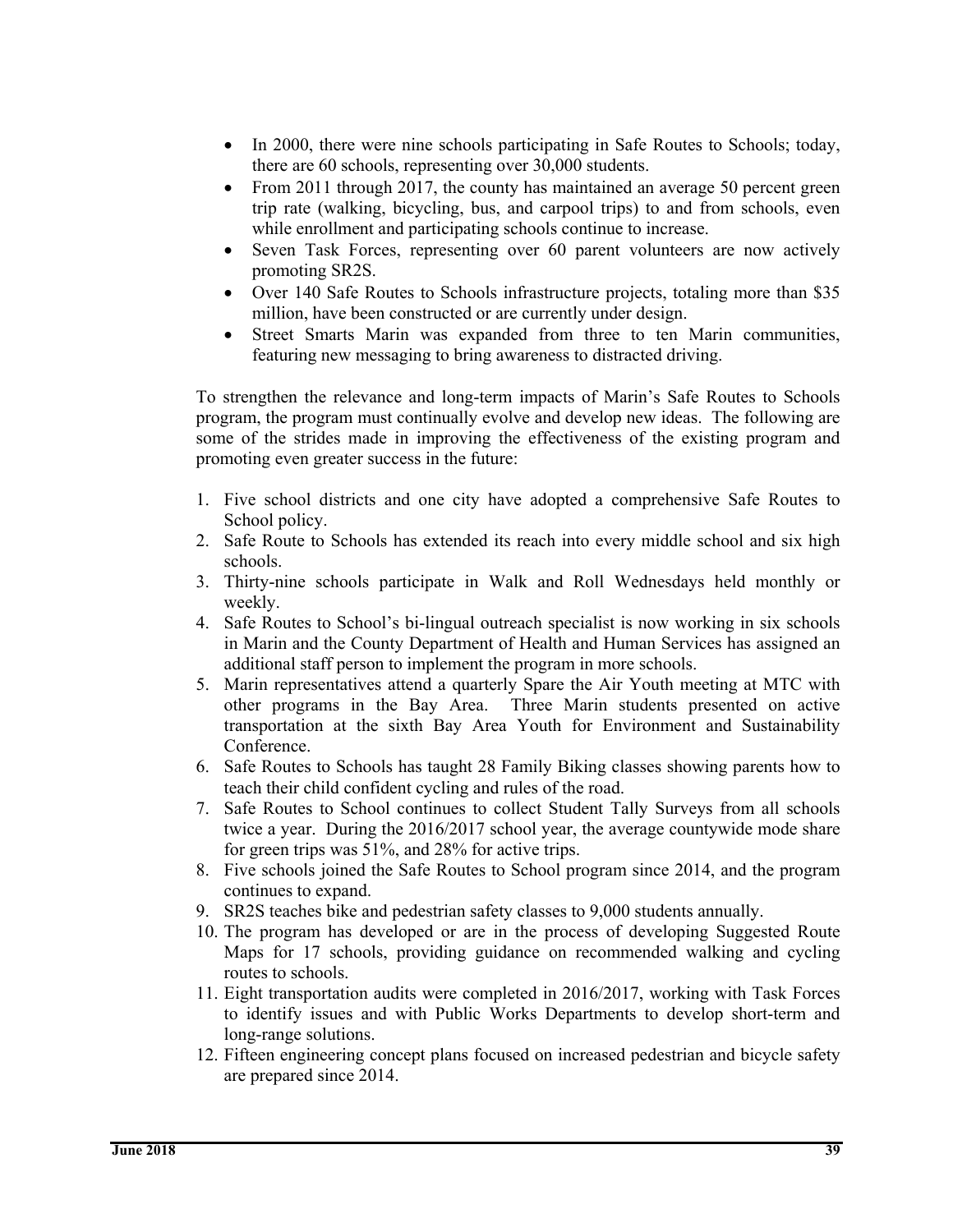#### **4.2 Crossing Guards**

The 2016 Strategic Plan Update provides for establishment of crossing guards at approximately 56 intersections throughout the county and tasks local Public Works Directors and the TAC with their prioritization. An additional 11 guards are administered through the Vehicle Registration Fee, separate from the 56 locations funded with Measure A funds. In accordance with the Expenditure Plan, the crossing guards are provided by a professional company that specializes in crossing guard programs in order to "eliminate liability concerns and to ensure that well trained crossing guards with backups are available for every critical intersection."

The current crossing guard contract expires July 31, 2018. An RFP was released in April and interviews have been held. The evaluation panel expects to make a recommendation in time for the June TAM Board meeting. The new contract is expected to be for 5 years. The Measure A funding for Strategy 4.2 is expected to be sufficient to fund 49 guards for 2018/2019.

#### **4.3 Safe Pathways**

The Expenditure Plan closely links sub-strategies 4.3 and 4.1. As the capital improvement element of the Safe Routes to School program, Safe Pathways is integral to the success of the overall strategy. The sub-strategy provides funds to design and construct projects identified through implementation of the Safe Routes Plans developed under sub-strategy 4.1, the Safe Routes program. As defined in the Expenditure Plan, typical projects might include the construction of pathways, sidewalk improvements, or traffic safety devices. Key to the success of Safe Pathways projects is the opportunity to leverage other fund sources and the ability to incorporate Safe Pathways elements into larger infrastructure projects.

The Expenditure Plan states that eligible Safe Pathways projects will be selected based on performance criteria that focus on improving safety throughout the County. All projects will come from approved Safe Routes plans.

Approved Safe Routes plans are developed in a cooperative effort of schools' Safe Routes to Schools teams, which include school officials and staff, parents and children local elected officials and representatives of public works departments of local jurisdictions and at times, neighborhood representatives. A primary element in development of the plans is the "walkabout" where the team identifies on-site, the routes to the school and areas for safety improvement. Plans resulting from this reconnaissance are reviewed by the local jurisdictions' public works department. This thorough review means that the final approved concept reflects support of parents, school officials and local jurisdictions.

Since inception, TAM issued a Call for Projects in 2007, 2010, and 2014. The next call is anticipated for the summer of 2019. The call required schools and public work departments to submit only projects covered by plans. Most cities and towns in the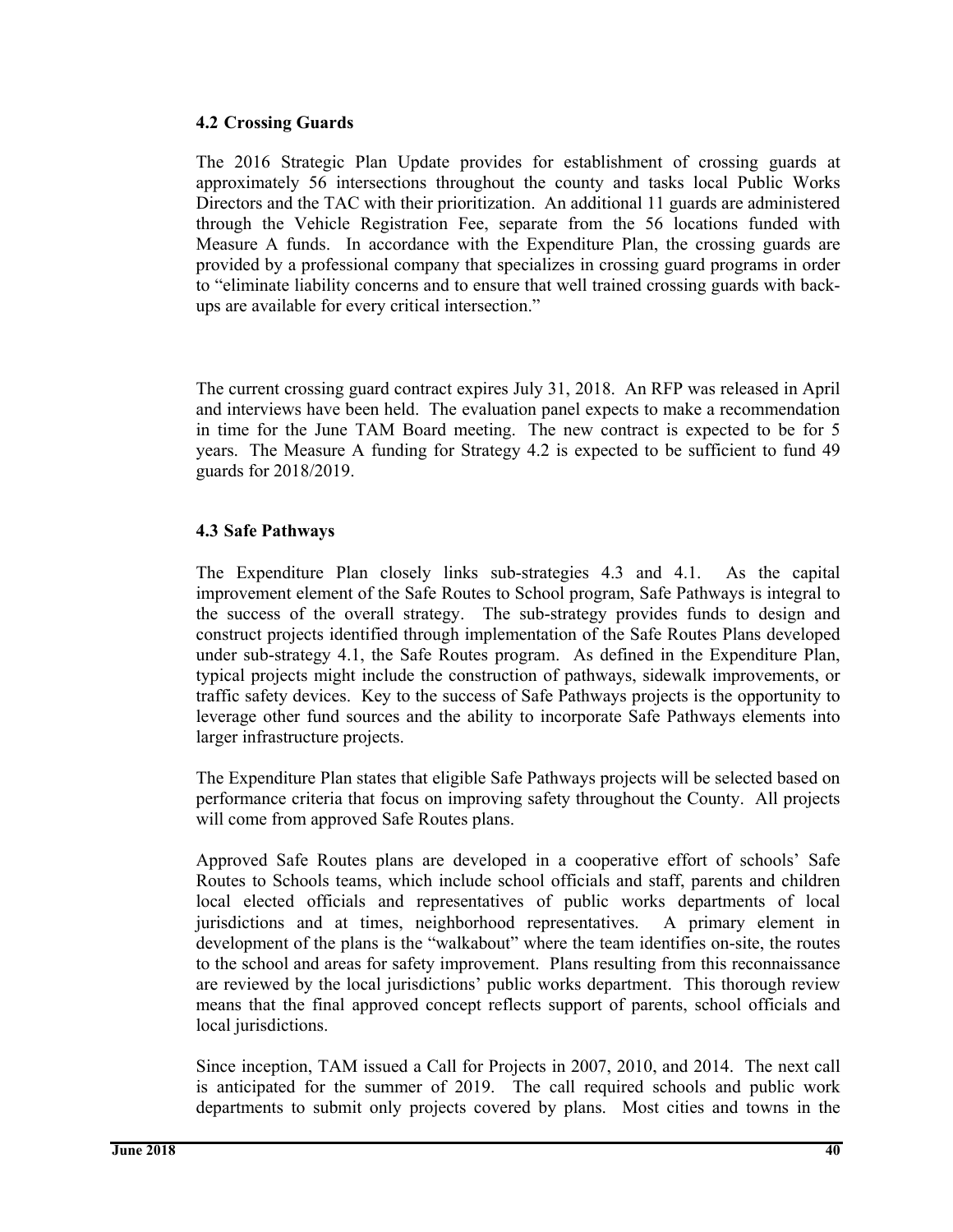county and the County itself meet this criterion. After a rigorous selection process governed by criteria established in the Measure A Expenditure Plan, TAM staff recommendations were also reviewed by the Marin Public Works Association (MPWA) and the TAC. The Expenditure Plan's performance criteria encourage a candidate project to:

- Relieve an identified safety or congestion problem along a major school route
- Complete a "gap" in the bicycle and pedestrian system along a major school route
- Maximize daily uses by students and others
- Attract matching funds
- Respect geographic equity

Similar to the Major Roads sub-strategy, the MPWA and TAC refine the definitions of the performance criteria and develop a project evaluation program. Based on the evaluation of projects, the TAC recommends projects to the TAM Board for inclusion in future updates to the Revenue and Expenditure element of the Strategic Plan.

Safe Pathway projects are also coordinated with other projects being funded by Measure A funds, federal funds or gas tax subventions from the state (i.e., Prop 42).

Recommended programming in the Strategic Plan will coincide with the funding levels available each year for this sub-strategy. In 2007,2010, and 2015 the TAM Board awarded Safe Pathways funding of \$1.766 million to 12 projects, \$2.595 million to 13 projects, and \$3.48 million to 27 projects, respectively. The projects selected in FY 2007-08, FY 2010-11, and FY 2014-15 for funding are listed in Appendix 3d-iv. Based on projected revenue, a fourth call for Safe Pathways projects will be issued in the summer of 2019.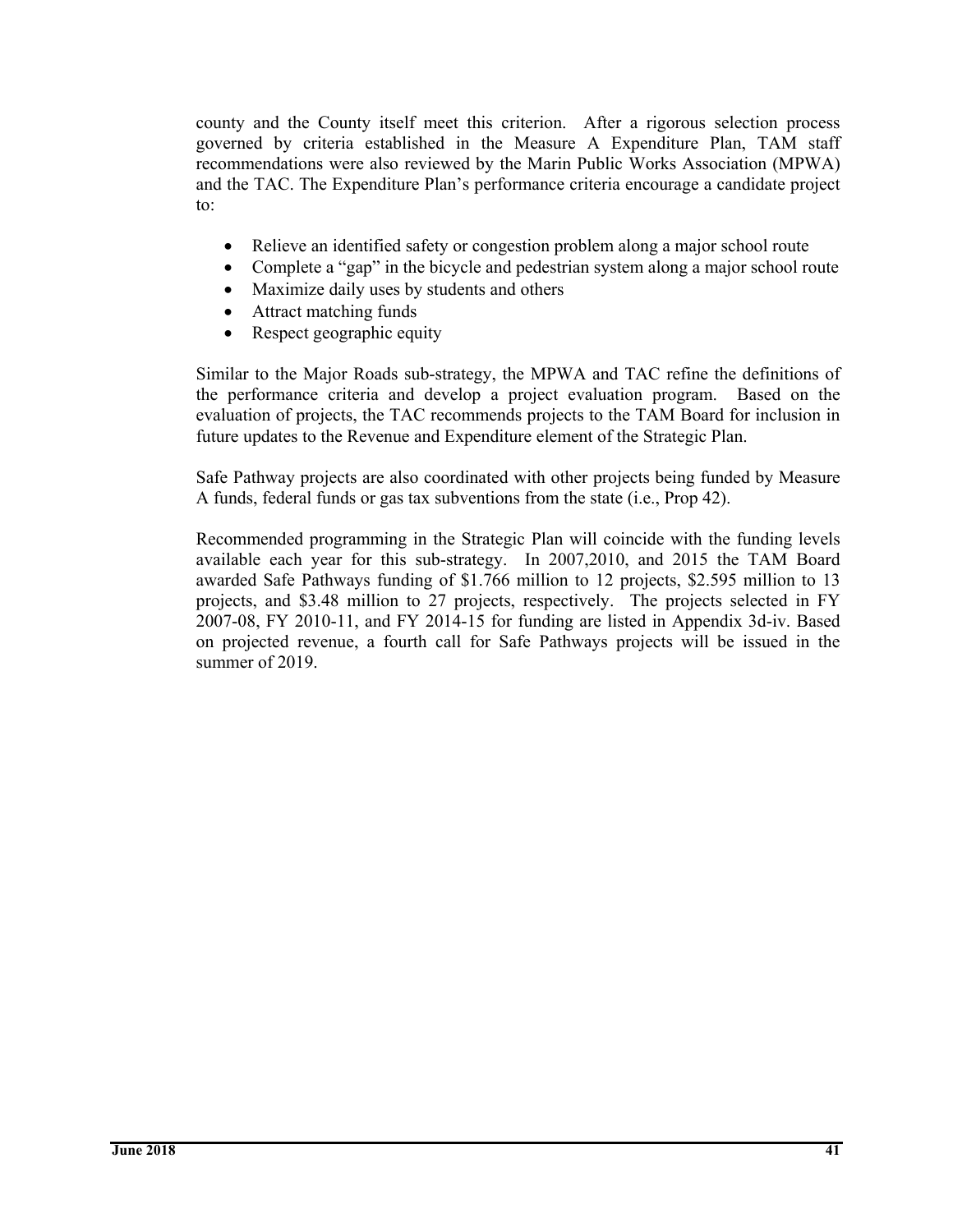# **IV. Implementation Guidelines**

Before Measure A Transportation Sales Tax funds can be spent on a project or program, the sponsoring agency will need to request an allocation of funds and execute a funding agreement with TAM. In general, the funding agreement will describe the project/program scope, the anticipated schedule, and an estimated cash flow of Measure A funds. The agreement will also specify the responsibilities of both TAM and the project sponsor, as described in this section. The TAM Executive Director shall have the authority to execute such funding agreements on behalf of the TAM Board of Commissioners.

#### *A. Claimant Policies*

The following claimant policies provide a framework for the funding agreements that will be developed for the allocation of Measure A funds. These policies clarify TAM's expectations of sponsors to deliver their projects and have been designed to support the Implementation Guidelines provided in the Expenditure Plan and the Strategic Plan Guiding Principles discussed in Section I.C.

#### **1. Eligibility for Funding**

- Project types and sponsors are to be as identified in the Marin County Transportation Sales Tax Expenditure Plan.
- The addition of new project types and/or sponsors can only be accomplished through an Expenditure Plan amendment.
- Projects are to be consistent, as applicable, with regional and state plans, such as Marin Transit's SRTP, Marin County's Congestion Management Plan, and the Metropolitan Transportation Commission's (MTC's) regional Transportation Improvement Plan (including Air Quality Conformity).

# **2. Application Process**

- There are two paths for the allocation of funds:
	- 1. Programmatic funding, such as Strategy 3.2, Local Roads for all modes.
	- 2. Project specific funding, such as Strategy 3.1, Major Roads projects.
- Allocations for programmatic funding will be on an annual basis, in accordance with formulas specified in the Strategic Plan. For Local Roads projects, sponsors need to submit an allocation request form that specifies projects anticipated for implementation. The proposed projects should come from sponsors' Capital Improvement Programs (CIP) or equivalent. Sponsors may also use Local Roads funds for unanticipated emergency projects not in their CIP. If sponsors use such funds for projects not mentioned in the allocation request form, a revised allocation request form needs to be submitted to TAM before proceeding to implementation.
- For an allocation of project specific Measure, A funds, project sponsors will need to submit a complete application package (See Appendix 4.a), consisting of the following information:
	- 1. Identification of Lead Sponsor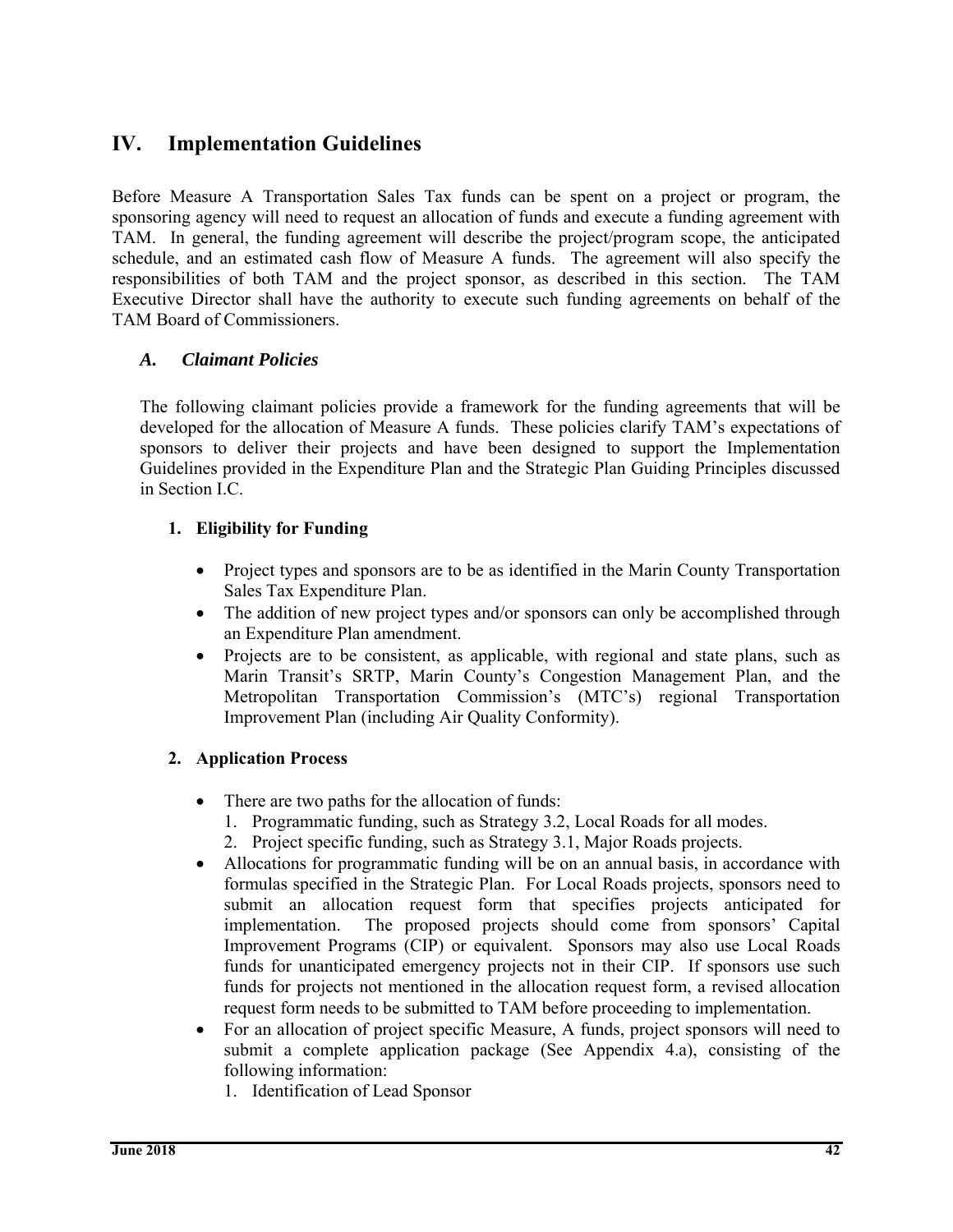- 2. Inclusion in local and/or regional plans (as required)
- 3. Status of environmental review (as required)
- 4. Notice of impediments to project or program
- 5. Scope of Work / Description of Service
- 6. Adherence to Performance Measures (as required)
- 7. Delivery Schedule (by Phase)
- 8. Funding Plan
	- $\checkmark$  Cost and funding for each phase of the project, including the status on non-Measure A funds on whether these funds have been secured or have expiring deadlines
	- $\checkmark$  Cash flow needed on Measure A funds
	- $\checkmark$  Expenditures to Date

#### **3. Allocation and Disbursement of Funds**

- All allocations of Measure A funds by TAM will be reviewed for the following:
	- 1. Consistency with the Strategic Plan [Program of Projects]
	- 2. Completeness of the application via the Allocation Request Form (See Appendix 4.c) and consistency with Strategic Plan requirements.
- All allocations of Measure A funds will be governed by a funding agreement between TAM and the sponsoring agency. The TAM Board will approve such allocations. TAM's Executive Director will have the authority to execute funding agreements.
- Programmatic funding will be approved annually, and project specific funding will be approved based on project readiness. For multi-year projects, funding allocations and funding agreements may be for the term of project phases (i.e. environmental, design, construction).
- All agreements will document the following (See Appendix 4.b):
	- 1. Scope of Work
	- 2. Project Schedule
	- 3. Funding Plan
	- 4. Adherence to Performance Measures (if applicable)
	- 5. Reporting requirements
	- 6. Acceptance of TAM's Claimant Policies
- Funding agreements shall be executed by resolution of the sponsor's governing board.
- Prior to the disbursement of funds, a project must have:
	- 1. an approved allocation resolution from the TAM Board
	- 2. an executed funding agreement between the sponsoring agency and TAM.
- The standard method of payment will be through reimbursement, with the exceptions of Strategies 1.1, 1.2, and 1.3, which can be distributed one month before costs have been incurred, and Strategy 3.2 (Local Roads and Related Infrastructure), which are distributed on a formula basis. Project advances will require approval from the TAM Board.
- Funds may be accumulated by TAM or by recipient agencies over a period of time to pay for larger and long-term projects. All interest income generated by these proceeds will be used for the transportation purposes described in the Expenditure Plan.
- Timely use of funds requirement will be specified in each agreement.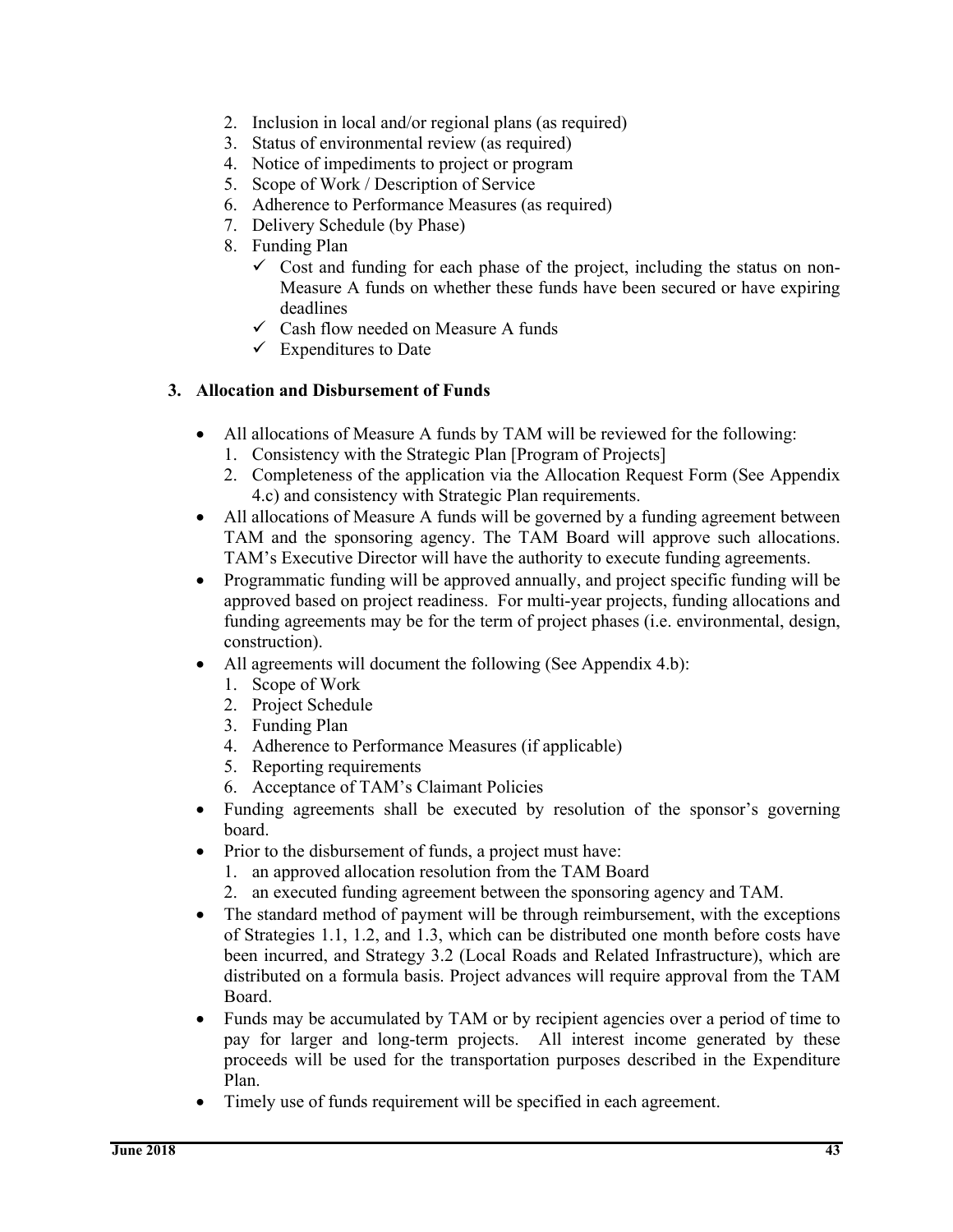- Project reimbursement requests must be accompanied by evidence of payment. Reimbursement requests shall be submitted no more frequently than monthly.
- Measure A funds will not substitute for another fund source that has been programmed or allocated previously to the project or program without prior approval of TAM.
- Other fund sources committed to the project or program will be used in conjunction with Measure A funds. To the maximum extent practicable, other fund sources will be spent down prior to Measure A funds. Otherwise, Measure A funds will be drawn down at a rate proportional to the Measure A share of the total funds programmed to that project phase or program.
- After a multi-year allocation of funds has been made to a project phase, the release of funds in any subsequent fiscal year will be subject to the submittal and acceptance by TAM's Executive Director of a complete Progress Report meeting the requirements for progress reports as adopted by the TAM Board.
- Measure A funds will be allocated to phases of a project or to a program based on demonstrated readiness to begin the work and ability to complete the project phase.
- Measure A allocations for right-of-way and construction will be contingent on a completed environment document.

# **4. Monitoring and Reporting Requirements**

- Recipients of Measure A funds will be required to submit status reports per the provisions of the funding agreement.
- The report will provide information on compliance to established performance measures.
- Audit requirements will be specified in the agreement.

#### **5. Eligible and Ineligible Costs**

- Funds are to be expended in accordance with the applicable provisions of the Expenditure Plan and the Public Utilities Code Section 180000 et seq.
- Eligible phases are as follows:
	- 1. Planning / Conceptual Engineering
	- 2. Preliminary Engineering / Environmental Studies
	- 3. Design Engineering (PS&E)
	- 4. Right of Way Support / Acquisition
	- 5. Construction
- Eligible project sponsor costs include the following:
	- 1. Direct staff time (salary and benefits)
	- 2. Consultants selected through a competitive selection process
	- 3. Right of way acquisition costs
	- 4. Competitively bid construction contracts
- TAM oversight costs are eligible costs.
- Indirect costs (as defined by OMB Circular A-87) will not be considered an eligible expense.
- Retroactive expenses are ineligible. No expenses will be reimbursed that are incurred prior to Board approval of the Measure A allocation for a project or program. TAM will not reimburse expenses incurred prior to fully executing a funding Agreement.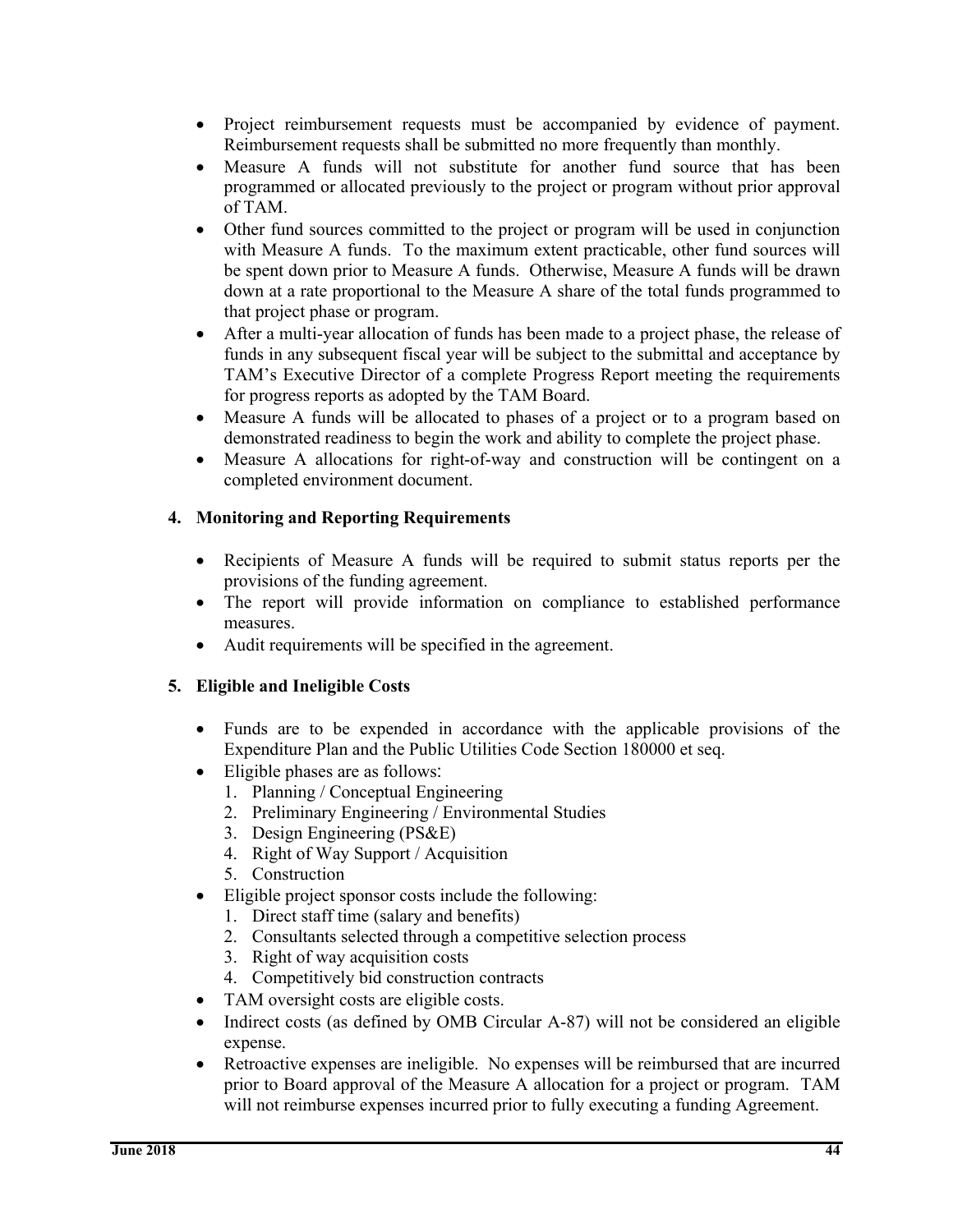#### **6. Other**

- Project sponsor will provide signage at construction sites for projects funded partially or wholly by Measure A sales tax revenue so that the Marin County taxpayers are informed as to how funds are being used.
- Project cancellation will require repayment of all unexpended funds and funds determined by audit not to have been expended as provided for in the funding agreement.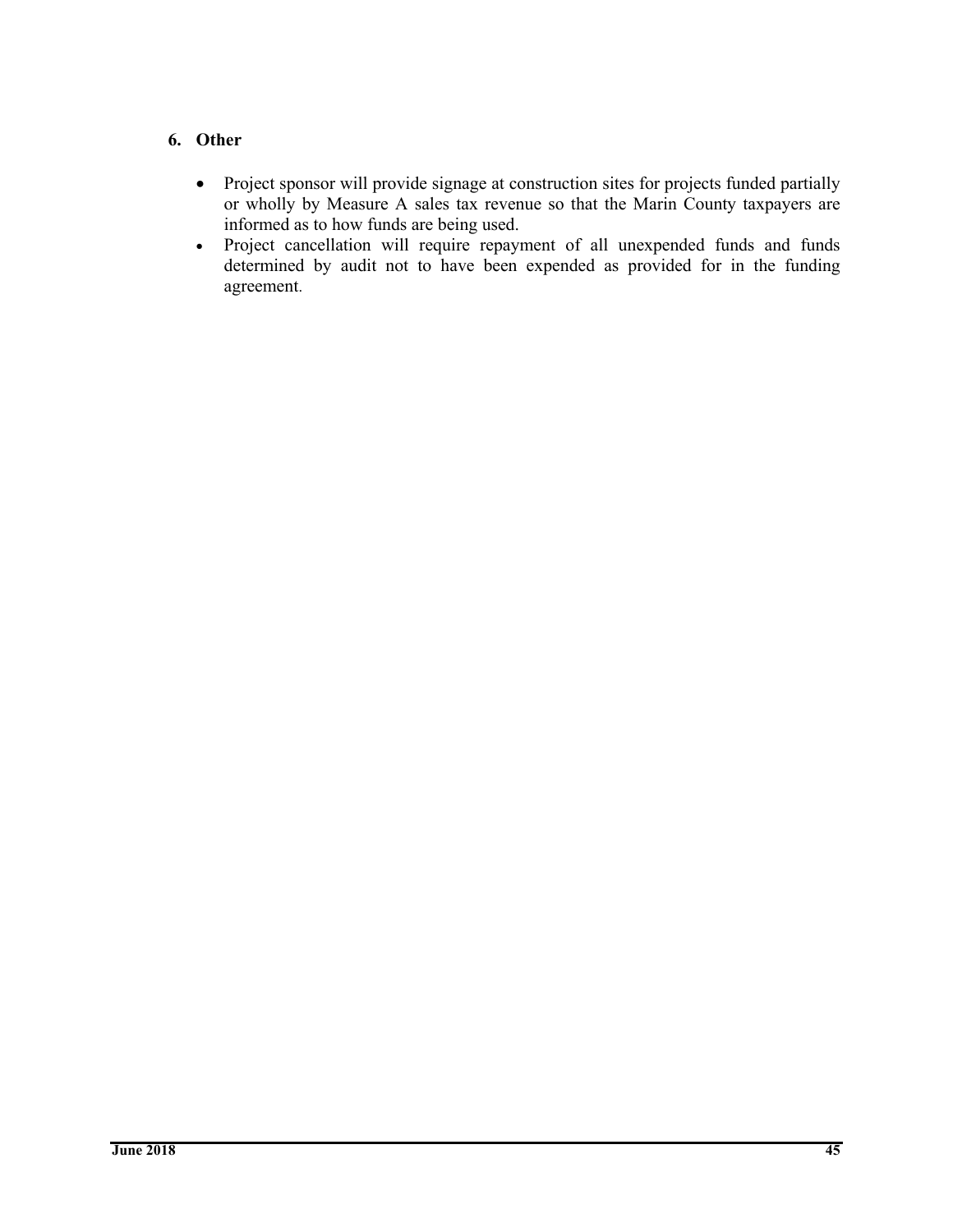# **V. Conclusion**

The Measure A – Transportation Sales Tax 2016 Strategic Plan Update is a comprehensive document guiding the allocation of sales tax revenue over 20 years. With comprehensive policies and procedures corresponding to principles outlined in the Expenditure Plan approved by voters, this guiding document will provide the necessary assurance to project and program sponsors, as well as the banking community, that TAM is managing its sales tax funds well.

The public was notified—via U.S. mail and a notice on the TAM website homepage (www.tam.ca.gov)—that the 2018 Strategic Plan Update will be circulated for comment from May 15, 2018 to June 28, 2018. Copies of the document were be available electronically on the TAM website, and hard copies were be available at the TAM's office at 900 Fifth Avenue, Suite 100; San Rafael, CA 94901. A public hearing was held on June 28, 2018, immediately prior to the regular meeting of the TAM Board of Commissioners. The TAM Board of Commissioners approved the final 2018 Strategic Plan Update at their regular meeting on June 28, 2018..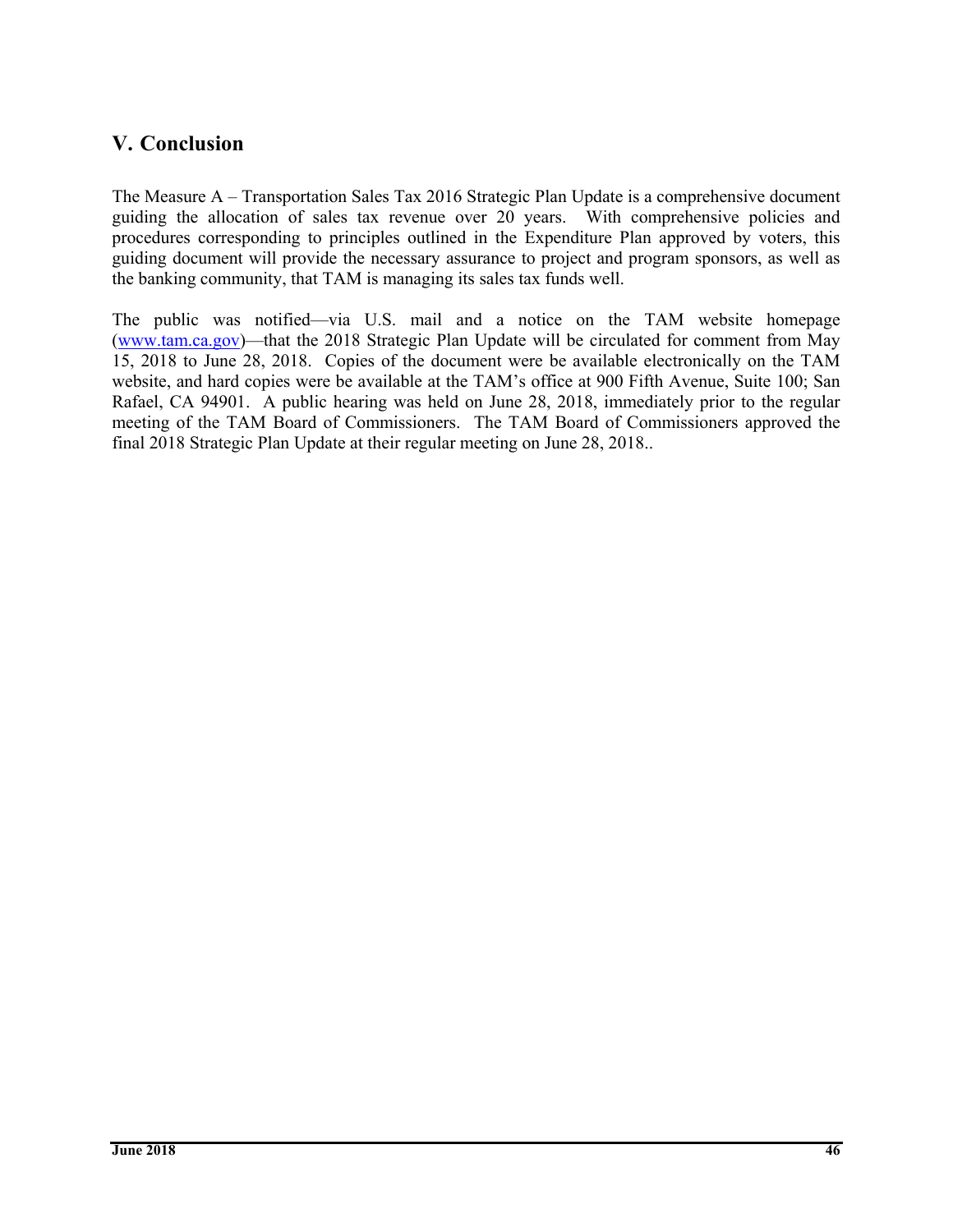# **APPENDICES**

Appendices 1-7 have not been revised and are not included. Appendices 1-7 will be made available upon request.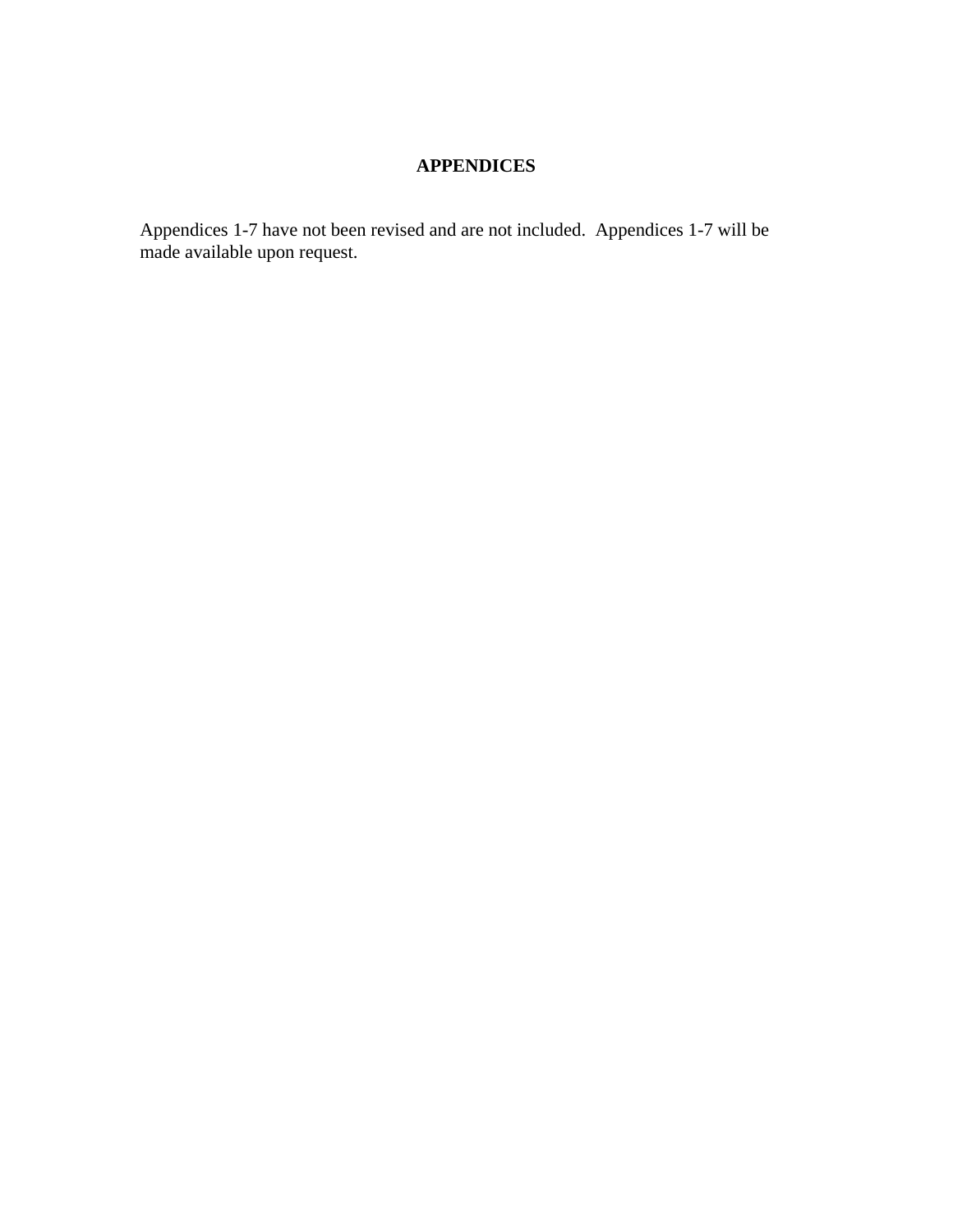#### **Transportation Authority of Marin Attachment 1: Sales Tax Revenues and Assignment to Strategies**

|                                                    | <b>Total</b>                                                                                                                                                                                                                                     | FY 04/05    | FY05/06                                                | FY06/07                                                                 | <b>FY07/08</b>                                                                                                     | <b>FY08/09</b>              | FY09/10                  | FY10/11                                      | FY11/12                     | FY12/13                                                     | FY13/14                                                                                                                                                                  | FY14/15              | FY15/16                                   | FY16/17                   | <b>FY17/18</b>                                                                      | FY18/19                | FY19/20                    | FY20/21                     | FY21/22                                                                                                                | FY22/23                                                  | FY23/24                                  | FY24/25        |
|----------------------------------------------------|--------------------------------------------------------------------------------------------------------------------------------------------------------------------------------------------------------------------------------------------------|-------------|--------------------------------------------------------|-------------------------------------------------------------------------|--------------------------------------------------------------------------------------------------------------------|-----------------------------|--------------------------|----------------------------------------------|-----------------------------|-------------------------------------------------------------|--------------------------------------------------------------------------------------------------------------------------------------------------------------------------|----------------------|-------------------------------------------|---------------------------|-------------------------------------------------------------------------------------|------------------------|----------------------------|-----------------------------|------------------------------------------------------------------------------------------------------------------------|----------------------------------------------------------|------------------------------------------|----------------|
| <b>Measure A Sales Tax Revenue</b>                 | \$495,776,494                                                                                                                                                                                                                                    | 3.793.461   | 20.062.713                                             | 23.068.785                                                              | 22,427,786                                                                                                         | 19,320,196                  | 18.984.492               | 20.259.801                                   | 21.265.462                  | 23.619.507                                                  | 24.086.678                                                                                                                                                               | 25.265.790           | 25,702,937                                | 25,755,761                | 26,940,000                                                                          | 26.940.000             | 27.478.800                 | 28.028.376                  | 28.588.944                                                                                                             | 29.160.722                                               | 29.743.937                               | 25,282,346     |
| <b>Jsage of Measure A Reserve</b>                  |                                                                                                                                                                                                                                                  |             |                                                        |                                                                         |                                                                                                                    |                             |                          |                                              |                             |                                                             |                                                                                                                                                                          |                      |                                           |                           |                                                                                     |                        |                            |                             |                                                                                                                        |                                                          |                                          |                |
| <b>Total Annual Measure Available</b>              | $$3,495,776.494 \;   \; $3,793.461 \;   \; $20.062.713 \;   \; $23.068.785 \;   \; $22.427.786 \;   \; $19.320.196 \;   \; $18.984.492$                                                                                                          |             |                                                        |                                                                         |                                                                                                                    |                             |                          |                                              | $$20.259.801$ $$21.265.462$ |                                                             | \$23,619,507 \$24,086,678 \$25,265,790 \$25,702,937 \$25,755,761 \$26,940,000 \$26,940,000 \$27,478,800 \$28,028,376 \$28,588,944 \$29,160,722 \$29,743,937 \$25,282,340 |                      |                                           |                           |                                                                                     |                        |                            |                             |                                                                                                                        |                                                          |                                          |                |
|                                                    |                                                                                                                                                                                                                                                  |             |                                                        |                                                                         |                                                                                                                    |                             |                          |                                              |                             |                                                             |                                                                                                                                                                          |                      |                                           |                           |                                                                                     |                        |                            |                             |                                                                                                                        |                                                          |                                          |                |
| Off the Top Assignment                             |                                                                                                                                                                                                                                                  |             |                                                        |                                                                         |                                                                                                                    |                             |                          |                                              |                             |                                                             |                                                                                                                                                                          |                      |                                           |                           |                                                                                     |                        |                            |                             |                                                                                                                        |                                                          |                                          |                |
| % TAM Sales Tax Admin                              | 4.957.765                                                                                                                                                                                                                                        | $37.935$ \$ | 200.627 \$                                             | 230.688                                                                 | 224.278                                                                                                            | 193,202                     | 189.845                  | 202.598                                      | 212,655                     | 236,195                                                     | 240.867                                                                                                                                                                  | 252.658              | 257.029 \$                                | 257,558                   | 269,400                                                                             | 269,400                | 274.788                    | 280.284                     | 285.889                                                                                                                | 291.607                                                  | 297.439                                  | 252.823        |
| I% TAM Program Management                          | 19.831.060                                                                                                                                                                                                                                       | 151,738 \$  | 802,509                                                | 922.751                                                                 | 897,111                                                                                                            | 772,808                     | 759,380                  | 810.392                                      | 850,618                     | 944,780                                                     | 963,467                                                                                                                                                                  | \$1,010,632          | $1,028,117$ \$                            | 1,030,230                 | 1,077,600                                                                           | 1,077,600              | 1.099.152                  | \$1,121,135                 | 1,143,558                                                                                                              | 1.166.429                                                | \$ 1,189,757 \$ 1,011,294                |                |
| <b>Debt Service/Capital Proiects Reserve</b>       | 47.000.000                                                                                                                                                                                                                                       |             | \$ 2.350.000   \$ 2.350.000                            |                                                                         | \$2.350.000                                                                                                        | 2.350.000                   | 2.350.000                | \$2.350.000                                  | \$2.350.000                 |                                                             | $$2.350.000 \;   \; $2.350.000 \;   \;$                                                                                                                                  | \$ 2.350,000         |                                           | 2.350.000 \$ 2.350.000    |                                                                                     | 2.350.000 \$ 2.350.000 | \$2.350.000                | \$2.350.000                 | \$2.350.000                                                                                                            | \$ 2.350.000                                             | $\frac{1}{2}$ , 2.350.000 \ \$ 2.350.000 |                |
| % Reserve                                          | 5.382.872                                                                                                                                                                                                                                        |             | 189.673 \$ 1.003.136 \$ 1.153.439                      |                                                                         | \$1.121.389                                                                                                        | 966.010                     | 949.225                  |                                              |                             |                                                             |                                                                                                                                                                          |                      |                                           |                           |                                                                                     |                        |                            |                             |                                                                                                                        |                                                          |                                          |                |
| Subtotal, Off the Top S                            | 77.171.696                                                                                                                                                                                                                                       |             | 379.346 \$4.356.271 \$4.656.879                        |                                                                         | \$4.592.779                                                                                                        | 4.282.020                   | \$4.248.449              | \$3,362,990                                  | \$3,413,273                 |                                                             | $$3.530.975$ $$3.554.334$                                                                                                                                                | \$3.613.289          | $$3.635.147 \times $3.637.788$            |                           | \$3.697.000                                                                         | \$3.697,000            | \$3.723.940                | \$3.751.419                 | \$3.779.447                                                                                                            | $$3.808.036 \quad $3.837.197 \quad $3.614.11$            |                                          |                |
| <b>Net Measure A Revenue</b>                       | \$418,604.797                                                                                                                                                                                                                                    |             | \$ 3.414.115 \$ 15.706.442 \$ 18.411.907 \$ 17.835.007 |                                                                         |                                                                                                                    |                             | 15,038,176 \$ 14,736,043 | \$16,896,811 \$17,852,189                    |                             |                                                             | \$20,088,532 \$20,532,344 \$21,652,500 \$22,067,790                                                                                                                      |                      |                                           | \$22,117,973 \$23,243,000 |                                                                                     |                        | \$23,243,000 \$23,754,860  |                             | \$24,276,957 \$24,809,496 \$25,352,686 \$25,906,740 \$21,668,229                                                       |                                                          |                                          |                |
| Plus: Debt Reserve                                 | 47,000,000                                                                                                                                                                                                                                       |             |                                                        | $$2,350,000$ $$2,350,000$                                               | \$2,350,000                                                                                                        | 2,350,000                   | \$2,350,000              | \$2,350,000                                  | \$2,350,000                 |                                                             |                                                                                                                                                                          |                      |                                           |                           | $$2,350,000$ $$2,350,000$ $$2,350,000$ $$2,350,000$ $$2,350,000$ $$2,350,000$       |                        | $\frac{1}{2}$ \$ 2,350,000 | \$2,350,000                 | $\frac{1}{2}$ \$ 2,350,000                                                                                             | \$2,350,000                                              | $\frac{1}{2}$ , 2,350,000 \ \$ 2,350,000 |                |
| 5% Reserve Close Out <sup>1</sup>                  | 5,382,872                                                                                                                                                                                                                                        |             |                                                        |                                                                         |                                                                                                                    |                             |                          |                                              |                             |                                                             |                                                                                                                                                                          |                      |                                           | \$1,882,000               |                                                                                     |                        |                            |                             |                                                                                                                        |                                                          |                                          | \$3,500,872    |
| otal Revenue Available to Strategies               | 470.987.669                                                                                                                                                                                                                                      |             | $$3,414,115$ $$18,056,442$ $$20,761,907$ $$20,185,007$ |                                                                         |                                                                                                                    | $$17,388,176$ $$17,086,043$ |                          | $$19,246,811$ $$20,202,189$                  |                             |                                                             | $$22,438,532$ $$22,882,344$                                                                                                                                              |                      |                                           |                           | $$24,002,500$ $$24,417,790$ $$26,349,973$ $$25,593,000$ $$25,593,000$ $$26,104,860$ |                        |                            | $$26,626,957$ $$27,159,496$ |                                                                                                                        | $\frac{1}{2}$ \$ 27,702,686 \$ 28,256,740 \$ 27,519,101  |                                          |                |
|                                                    |                                                                                                                                                                                                                                                  |             |                                                        |                                                                         |                                                                                                                    |                             |                          |                                              |                             |                                                             |                                                                                                                                                                          |                      |                                           |                           |                                                                                     |                        |                            |                             |                                                                                                                        |                                                          |                                          |                |
| <b>Assignment to Strategies</b>                    | <b>Total</b>                                                                                                                                                                                                                                     | FY 04/05    | <b>FY05/06</b>                                         | <b>FY06/07</b>                                                          | <b>FY07/08</b>                                                                                                     | <b>FY08/09</b>              | <b>FY09/10</b>           | FY10/11                                      | FY11/12                     | FY12/13                                                     | FY13/14                                                                                                                                                                  | <b>FY14/15</b>       | FY15/16                                   | FY16/17                   | <b>FY17/18</b>                                                                      | <b>FY18/19</b>         | FY19/20                    | FY20/21                     | FY21/22                                                                                                                | FY22/23                                                  | FY23/24                                  | <b>FY24/25</b> |
| <b>Strategy 1</b>                                  |                                                                                                                                                                                                                                                  |             |                                                        |                                                                         |                                                                                                                    |                             |                          |                                              |                             |                                                             |                                                                                                                                                                          |                      |                                           |                           |                                                                                     |                        |                            |                             |                                                                                                                        |                                                          |                                          |                |
| <b>Project Management</b>                          | 926.152                                                                                                                                                                                                                                          |             | $\mathbf{S}$<br>77,661                                 |                                                                         | 13,387                                                                                                             | 21,585                      |                          | 3.074                                        |                             |                                                             |                                                                                                                                                                          | $285$ \$             | $3,471$ \$                                | 6,689                     | 100,000                                                                             | 100,000                | 100,000                    | 100,000                     | 100,000                                                                                                                | 100,000                                                  | 100,000 \$                               | 100,000        |
| Strategy 1 - Local Bus Transit                     | $$251.174.624$ \ $$2.030.014$ \ $$9.261.304$ \ $$10.947.620$ \ $$10.591.212$ \ $$$                                                                                                                                                               |             |                                                        |                                                                         |                                                                                                                    | 8.920.033                   |                          | \$ 8.761.972 \$ 10.043.678                   |                             | $\frac{1}{2}$ \$ 10.614.815 \ \$ 11.944.532 \ \$ 12.208.421 |                                                                                                                                                                          |                      | $$12.874.175$ $$13.117.917$ $$13.144.538$ |                           | \$13,720,162 \$13,720,162                                                           |                        | \$14.024.511               | \$14.334.948                | \$14.651.592 \$14.974.570 \$15.304.008 \$15.984.438                                                                    |                                                          |                                          |                |
| <b>Strategy 2</b>                                  |                                                                                                                                                                                                                                                  |             |                                                        |                                                                         |                                                                                                                    |                             |                          |                                              |                             |                                                             |                                                                                                                                                                          |                      |                                           |                           |                                                                                     |                        |                            |                             |                                                                                                                        |                                                          |                                          |                |
| <b>Project Management</b>                          | 1,035,012                                                                                                                                                                                                                                        |             | $331.614$ \$                                           | 256,666                                                                 | 370.982                                                                                                            | 75,751                      |                          |                                              |                             |                                                             |                                                                                                                                                                          |                      |                                           |                           |                                                                                     |                        |                            |                             |                                                                                                                        |                                                          |                                          |                |
| Strategy 2 - 101 Gap Closure/Debt Reserve          | 32.196.844                                                                                                                                                                                                                                       |             | \$ 2.114.662                                           | $\frac{1}{2}$ \$ 1.031.500 \$                                           | 849.515 \$                                                                                                         | 1.830.117                   | \$4.301.967              | \$2.837.117                                  | $\frac{1}{2}$ \$ 3.173.963  | 5.729.025                                                   | \$2.211.360                                                                                                                                                              |                      |                                           | \$ 1.175.804              |                                                                                     | \$2.825.529            |                            |                             |                                                                                                                        |                                                          |                                          |                |
| Strategy 3                                         |                                                                                                                                                                                                                                                  |             |                                                        |                                                                         |                                                                                                                    |                             |                          |                                              |                             |                                                             |                                                                                                                                                                          |                      |                                           |                           |                                                                                     |                        |                            |                             |                                                                                                                        |                                                          |                                          |                |
| Local Infrastructure                               | $$119.840.109$ \S                                                                                                                                                                                                                                |             |                                                        |                                                                         | $978.098$   \$ 4,409.233   \$ 5,149,762   \$ 5,087,904   \$ 4,282,121   \$ 4,221,677   \$ 4,819,603   \$ 5,079,964 |                             |                          |                                              |                             |                                                             | \$ 5,699,688 \$ 5,826,361 \$ 6,138,827 \$ 6,256,061 \$ 6,270,240 \$ 6,533,805 \$ 6,533,805 \$ 6,680,446 \$ 6,830,020 \$ 6,982,585                                        |                      |                                           |                           |                                                                                     |                        |                            |                             |                                                                                                                        | $\frac{1}{2}$ \$ 7.138.202 \ \$ 7.296.931 \ \$ 7.624.775 |                                          |                |
| <b>Project Management</b>                          | 1,626,629                                                                                                                                                                                                                                        |             |                                                        | $90.450$ $\begin{array}{ccc} \text{S} & 125.000 & \text{S} \end{array}$ | 21.585                                                                                                             | 26,113                      |                          | 21.105                                       | 34,447                      | $55.405$ \ \$                                               | 55.878                                                                                                                                                                   | 64.322 \$            | 66.063 \$                                 | 66,261                    | 125,000 \$                                                                          | 125,000 \$             | 125,000 \$                 | 125.000                     | 125,000                                                                                                                |                                                          | 125,000 \$ 125,000 \$ 125,000            |                |
| <b>Strategy 4</b>                                  |                                                                                                                                                                                                                                                  |             |                                                        |                                                                         |                                                                                                                    |                             |                          |                                              |                             |                                                             |                                                                                                                                                                          |                      |                                           |                           |                                                                                     |                        |                            |                             |                                                                                                                        |                                                          |                                          |                |
| <b>School Access</b>                               | 46.525.815                                                                                                                                                                                                                                       |             | 156.003   \$ 1.769.643   \$ 2.189.524                  |                                                                         | $$2.010.779$ \$                                                                                                    | 1.649.334                   | 1.652.394                |                                              | 1.920.733 \$ 1.931.665      |                                                             | $$2.158.272$ $$2.247.096$                                                                                                                                                |                      | $$2.373.452 \  \  \, \$2.499.598$         | \$2.464.443               | $\frac{1}{2}$ \$ 2.514.032 \ \$ 2.514.032                                           |                        | \$2.574.902                | \$ 2.636.990                | \$2.700.318                                                                                                            | \$ 2.764.914                                             | \$ 2.830.802 \$ 2.966.888                |                |
| <b>Project Management</b>                          | 3,894,340                                                                                                                                                                                                                                        | 250,000 \$  | $98,150$ \$                                            |                                                                         | $110,141$ \$                                                                                                       | 138,990                     | 100,000                  | 88,617 \$                                    | 191,298                     | 230,634 \$                                                  | 194,588                                                                                                                                                                  | 201,440              | 124,680                                   | 165,802                   | 250,000 \$                                                                          | 250,000                | 250,000                    | 250,000 \$                  | 250,000 \$                                                                                                             | $250,000$ \$                                             | 250,000 \$                               | 250,000        |
|                                                    |                                                                                                                                                                                                                                                  |             |                                                        |                                                                         |                                                                                                                    |                             |                          |                                              |                             |                                                             |                                                                                                                                                                          |                      |                                           |                           |                                                                                     |                        |                            |                             |                                                                                                                        |                                                          |                                          |                |
| <b>Assignment to Strategies</b>                    | \$ 456,293,373 \$ 3,414,115 \$ 18,152,718 \$ 19,700,073 \$ 19,055,504 \$ 16,944,044 \$ 19,038,010 \$ 19,733,928 \$ 26,047,556 \$ 22,743,704 \$ 23,588,825 \$ \$ 24,247,750 \$ 28,893,777 \$ 23,243,000 \$ 26,068,529 \$ 23,754,860 \$ 24,276,957 |             |                                                        |                                                                         |                                                                                                                    |                             |                          |                                              |                             |                                                             |                                                                                                                                                                          |                      |                                           |                           |                                                                                     |                        |                            |                             |                                                                                                                        |                                                          |                                          |                |
| <b>Balance</b>                                     | $\frac{1}{2}$ \$ 14,694,296 \$                                                                                                                                                                                                                   |             | $-1$ s                                                 |                                                                         | $(96, 276)$ \$ 1,061,834 \$ 1,129,503 \$                                                                           |                             |                          | 444,132   \$ (1,951,967)   \$ (487,117)   \$ |                             | $(823,963)$ \$ $(3,379,025)$ \$                             |                                                                                                                                                                          | 138,640 \$413,675 \$ |                                           |                           |                                                                                     |                        |                            |                             | $170,040$ \$ 3,056,196 \$ 2,350,000 \$ $(475,529)$ \$ 2,350,000 \$ 2,350,000 \$ 2,350,000 \$ 2,350,000 \$ 2,350,000 \$ |                                                          |                                          | 468.000        |
|                                                    |                                                                                                                                                                                                                                                  |             |                                                        |                                                                         |                                                                                                                    |                             |                          |                                              |                             |                                                             |                                                                                                                                                                          |                      |                                           |                           |                                                                                     |                        |                            |                             |                                                                                                                        |                                                          |                                          |                |
|                                                    |                                                                                                                                                                                                                                                  |             |                                                        |                                                                         |                                                                                                                    |                             |                          |                                              |                             |                                                             |                                                                                                                                                                          |                      |                                           |                           |                                                                                     |                        |                            |                             |                                                                                                                        |                                                          |                                          |                |
| <b>Measure A Interest Revenue &amp; Assignment</b> | <b>Total</b>                                                                                                                                                                                                                                     | FY 04/05    | <b>FY05/06</b>                                         | <b>FY06/07</b>                                                          | <b>FY07/08</b>                                                                                                     | <b>FY08/09</b>              | FY09/10                  | FY10/11                                      | FY11/12                     | FY12/13                                                     | FY13/14                                                                                                                                                                  | FY14/15              | FY15/16                                   | FY16/17                   | <b>FY17/18</b>                                                                      | FY18/19                | FY19/20                    | FY20/21                     | FY21/22                                                                                                                | FY22/23                                                  | FY23/24                                  | FY24/25        |

| <b>Measure A Interest Revenue &amp; Assignment</b>                                        | <b>Total</b> | FY 04/05 | <b>FY05/06</b> | <b>FY06/07</b> | <b>FY07/08</b> | <b>FY08/09</b> | FY09/10   | FY10/11   | FY11/12   | FY12/13   | <b>FY13/14</b> | <b>FY14/15</b> | <b>FY15/16</b> | FY16/17   | <b>FY17/18</b> | <b>FY18/19</b> | FY19/20   | FY20/21   | FY21/22   | FY22/23   | FY23/24   | FY24/25   |
|-------------------------------------------------------------------------------------------|--------------|----------|----------------|----------------|----------------|----------------|-----------|-----------|-----------|-----------|----------------|----------------|----------------|-----------|----------------|----------------|-----------|-----------|-----------|-----------|-----------|-----------|
| Interest Earning on Cash Balance                                                          | 6,693,051    |          | 145,218        | 732,602        | 1,042,742      | 621,929        | 261,262   | 132,281   | 67,224    | 40,778    | 47,466         | 154,517        | 354,912        | 442,120   | 500,000        | 500,000        | 400,000   | 350,000   | 350,000   | 200,000   | 200,000   | 150,000   |
| <b>Board Approved Expenditures</b>                                                        | 4,851,714    |          |                |                |                |                |           | 40,000    | 40,000    | 202,000   | 230,847        | 179,648        | 224,083        | 146,136   | 898,000        | 1,251,000      | 286.000   | 286,000   | 267,000   | 267,000   | 267,000   | 267,000   |
| Gap Closure - Nov. 2006                                                                   |              |          |                |                |                |                |           |           |           |           |                |                |                |           |                |                |           |           |           |           |           |           |
| Gap Closure SMART Design - Dec. 2009                                                      |              |          |                |                |                |                |           |           |           |           |                |                |                |           |                |                |           |           |           |           |           |           |
| Multi-Use Path - Andersen to Rice (redirected<br>Measure Interest funds from Gap Closure) |              |          |                |                |                |                |           |           |           |           |                |                |                |           |                |                |           |           |           |           |           |           |
| Multi-Use Path - Rice to 2nd (new<br>programming of Measure A Interest funds)             |              |          |                |                |                |                |           |           |           |           |                |                |                |           |                |                |           |           |           |           |           |           |
| Bellam Blvd Approach to RSR Bridge                                                        | 687,000      |          |                |                |                |                |           |           |           |           |                |                |                |           | 687,000        |                |           |           |           |           |           |           |
| North South Greenway Northern Segment                                                     | 1.000.000    |          |                |                |                |                |           |           |           |           |                |                |                |           |                | 1.000.000      |           |           |           |           |           |           |
| Bike/Ped Path Routine Maintenance - Feb.<br>2008 & April 2014 & Dec 2016                  | 1,674,279    |          |                |                |                |                |           | 40,000    | 40,000    | 202,000   | 145.847        | 34.648         | 130,375        | 45.409    | 107.000        | 107.000        | 137,000   | 137.000   | 137.000   | 137,000   | 137.000   | 137,000   |
| <b>GGT Ferry Shuttle</b>                                                                  | 510,000      |          |                |                |                |                |           |           |           |           | 85.000         | 85.000         | 85.000         | 85.000    | 85.000         | 85,000         |           |           |           |           |           |           |
| SMART CMFC Ins. Policy apvd April 2013                                                    | 100,435      |          |                |                |                |                |           |           |           |           |                |                | 8,708          | 15,727    | 19,000         | 19,000         | 19,000    | 19,000    |           |           |           |           |
| San Rafael Bike Path Study (2nd to Anderson<br>Dr.) - May 2015                            | 60,000       |          |                |                |                |                |           |           |           |           |                | 60,000         |                |           |                |                |           |           |           |           |           |           |
| <b>Planned Path Routine Maintenance</b><br>Scheduled to be Placed in Service              | 820,000      |          |                |                |                |                |           |           |           |           |                |                |                |           |                | 40,000         | 130,000   | 130,000   | 130,000   | 130,000   | 130,000   | 130,000   |
| <b>Balance for Future Board Actions</b>                                                   | 1,841,337    |          | 145,218        | 877,820        | 1,920,562      | 2,542,491      | 2,803,753 | 2,896,034 | 2,923,258 | 2,762,036 | 2,578,655      | 2,553,524      | 2,684,353      | 2,980,337 | 2,582,337      | 1,831,337      | 1,945,337 | 2,009,337 | 2,092,337 | 2,025,337 | 1,958,337 | 1,841,337 |

**Notes:**<br>1. A 5% reserve is set aside for the first 6 fiscal years. For the purposes of the Strategic Plan, the reserve is assumed to be paid out to strategies in F2024-25. Actual use of reserve funds will be determined b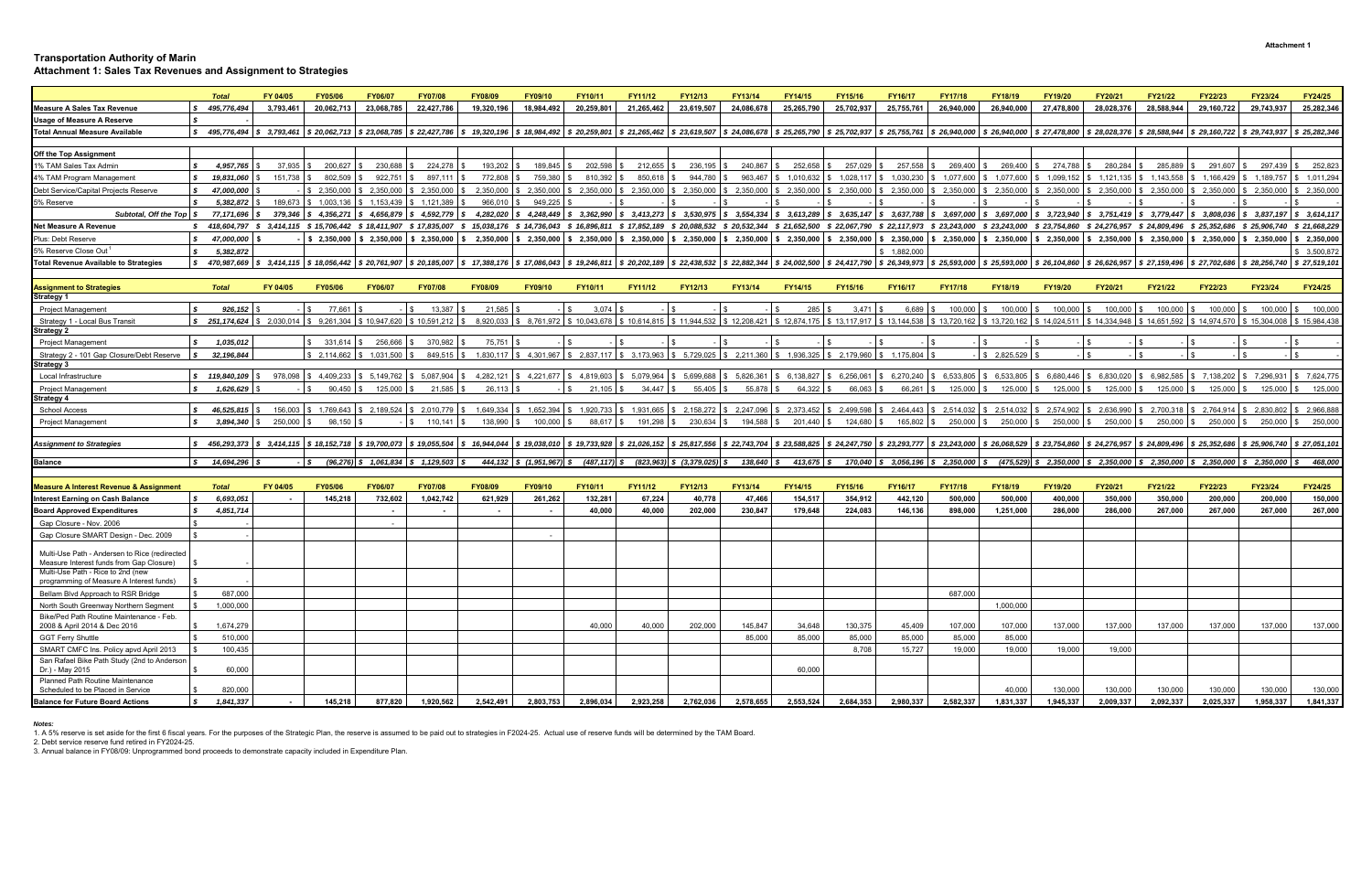| <b>Strategy 1 - Local Bus Transit</b>        | <b>Total</b> |                 | FY 04/05                 | FY05/06           | <b>FY06/07</b> | <b>FY07/08</b>                                                                                                                                                                                                                                   | <b>FY08/09</b> | FY09/10   | FY10/11    | <b>FY11/12</b> | <b>FY12/13</b>           | <b>FY13/14</b>            | FY14/15      | FY15/16   | <b>FY16/17</b>                                      | <b>FY17/18</b> | <b>FY18/19</b>              | <b>FY19/20</b> | FY20/21    | <b>FY21/22</b>           | <b>FY22/23</b>                                                                                                                                                                                                  | <b>FY23/24</b>          | <b>FY24/25</b>            |
|----------------------------------------------|--------------|-----------------|--------------------------|-------------------|----------------|--------------------------------------------------------------------------------------------------------------------------------------------------------------------------------------------------------------------------------------------------|----------------|-----------|------------|----------------|--------------------------|---------------------------|--------------|-----------|-----------------------------------------------------|----------------|-----------------------------|----------------|------------|--------------------------|-----------------------------------------------------------------------------------------------------------------------------------------------------------------------------------------------------------------|-------------------------|---------------------------|
| Substrategy 1: Local Bus Transit System      |              | \$72.933.143    | 2.755.000                | 7.195.156         | \$6.155.572    | 6.548.000                                                                                                                                                                                                                                        | 7.594.61       | 6.527.304 | 6.579.438  | 6.427.463      | 6.811.501                | 7.824.594                 | 7.109.173 \$ | 7.575.766 | 9,526,252                                           | \$10.200.000   | \$10,400,000                | \$13,080,881   | 9.643.510  | 9.856.526                | \$10.073.802                                                                                                                                                                                                    | \$10.295.423            | \$10,753,168              |
| Substrategy 2: Rural Bus Transit System      |              | 13,785,923      | 92.000                   | 259.627           | 594.167        | 530,920                                                                                                                                                                                                                                          | 635.083        | 514.642   | (192, 059) | 333,754        | 554.086                  | 570,757                   | 886,505      | 888,950   | 1,061,315                                           | 1,200,000      | 986,682                     | 764,973        | 781,906    | 799.178                  | 816.795 \$                                                                                                                                                                                                      | 834.764                 | 871,878                   |
| Substrategy 3: Special Needs Transit Service |              | 42,048,302      | 615.000                  | 1.950.765         | 1.339.707      | 1.764.797                                                                                                                                                                                                                                        | 1.775.065      | 1.507.622 | 1.567.907  | 1,550,728      | 1.875.095                | 1.949.564                 | 2,303,870    | 2,203,546 | 2,180,396                                           | 2,134,005      | 2.721.751                   | 2.294.920      | 2,345,719  | 2.397.533                | \$2,450,384                                                                                                                                                                                                     | \$2,504,292             | 2,615,635                 |
| Substrategy 4: Bus Transit Facilities        |              | 28.606.474      |                          |                   |                | 983.988 \$1.002.278 \$1.264.367 \$1.142.267                                                                                                                                                                                                      |                | 678.999   | 702.895    | 955.93         | 670 157                  | 964.439                   | 854.503      | 934.159   | 950.801 \$                                          |                | $4.140.000$ $\$\,3.000.000$ |                |            |                          |                                                                                                                                                                                                                 |                         |                           |
|                                              |              |                 |                          |                   |                |                                                                                                                                                                                                                                                  |                |           |            |                |                          |                           |              |           |                                                     |                |                             |                |            |                          |                                                                                                                                                                                                                 |                         |                           |
| <b>Subtotal, Strategy 1</b>                  |              |                 |                          |                   |                | \$ 257,373,842 \$ 3,462,000 \$ 10,389,535 \$ 9,091,724 \$ 10,108,084 \$ 11,147,030 \$ 9,228,567 \$ 8,658,181 \$ 9,267,876 \$ 9,910,839 \$ 11,309,354 \$ 11,154,051 \$ 11,502,421 \$ 13,718,764 \$ 17,674,005 \$ 17,108,433 \$ 18,293,422 \$ 14,3 |                |           |            |                |                          |                           |              |           |                                                     |                |                             |                |            |                          |                                                                                                                                                                                                                 |                         |                           |
|                                              |              |                 |                          |                   |                |                                                                                                                                                                                                                                                  |                |           |            |                |                          |                           |              |           |                                                     |                |                             |                |            |                          |                                                                                                                                                                                                                 |                         |                           |
| <b>Strategy 2 - 101 Gap Closure</b>          |              | <b>Total</b>    | FY 04/05                 | FY05/06           | <b>FY06/07</b> | <b>FY07/08</b>                                                                                                                                                                                                                                   | <b>FY08/09</b> | FY09/10   | FY10/11    | FY11/12        | FY12/13                  | FY13/14                   | FY14/15      | FY15/16   | FY16/17                                             | <b>FY17/18</b> | FY18/19                     | FY19/20        | FY20/21    | FY21/22                  | FY22/23                                                                                                                                                                                                         | FY23/24                 | <b>FY24/25</b>            |
| Subtotal, Strategy 2                         |              | 32,196,844      |                          | $-$ \$ 2,114,662  | 1.031.500      | 849.515 \$                                                                                                                                                                                                                                       | 1.830.117      | 4.301.967 | 2.837.11   | 3,173,963      | 5,729,025                | $$2,211,360$ \$           | 1.936.325    | 2.179.960 | $$1,175,804$ \$                                     |                | $-$ \$ 2,825,529 \$         |                | - \$       |                          |                                                                                                                                                                                                                 | - \$                    | - \$                      |
|                                              |              |                 |                          |                   |                |                                                                                                                                                                                                                                                  |                |           |            |                |                          |                           |              |           |                                                     |                |                             |                |            |                          |                                                                                                                                                                                                                 |                         |                           |
| <b>Strategy 3 - Local Infrastructure</b>     |              | <b>Total</b>    | FY 04/05                 | FY05/06           | <b>FY06/07</b> | <b>FY07/08</b>                                                                                                                                                                                                                                   | <b>FY08/09</b> | FY09/10   | FY10/11    | FY11/12        | <b>FY12/13</b>           | FY13/14                   | FY14/15      | FY15/16   | FY16/17                                             | <b>FY17/18</b> | FY18/19                     | FY19/20        | FY20/21    | <b>FY21/22</b>           | <b>FY22/23</b>                                                                                                                                                                                                  | <b>FY23/24</b>          | <b>FY24/25</b>            |
| Substrategy 1: Major Roads                   |              | 60,658,450      |                          |                   |                | 2.972.050                                                                                                                                                                                                                                        | 3.300.000      | 178.256   |            | 2,000,00       | 1,996,278                | 2,000,000                 | 1.348.286    | 1,300,000 | 5,352,000                                           | 4.500.000      | 1.564.08                    | 2.838.000      | 10.450.000 | \$13,212,500             | $$5,559,000$ \$                                                                                                                                                                                                 |                         |                           |
| Substrategy 2: Local Roads                   |              | 60.733.369      | 146.968                  | 2.177.684         | \$ 2.651,406   | 2.574.881                                                                                                                                                                                                                                        | \$2.490.553    | 2.135.371 | 2.188.1    |                | 2.499.777 \$2.681.338 \$ | 3.434.390 \$              | 3.049.918    | 3.233.573 | \$3.186.916                                         | 3.301.61       | \$3.329.403                 |                |            | 3.477.510 \ \$ 3.553.793 | \$3.631.601                                                                                                                                                                                                     |                         | \$ 3.710.965 \$ 3.874.887 |
| <b>Subtotal, Strategy 3</b>                  |              | \$121,391,819   |                          |                   |                | 146,968 \$ 2,177,684 \$ 3,427,406 \$ 5,546,931 \$ 5,790,553 \$ 2,313,627 \$ 3,500,101 \$                                                                                                                                                         |                |           |            | 4,499,777 \$   |                          | 4,677,616 \$ 5,434,390 \$ |              |           | 4,398,204 \$ 4,533,573 \$ 8,538,916 \$ 7,801,611 \$ |                |                             |                |            |                          | 4,893,483 \$ 6,240,723 \$ 13,927,510 \$ 16,766,293 \$ 9,190,601 \$ 3,710,965 \$ 3,874,887                                                                                                                       |                         |                           |
|                                              |              |                 |                          |                   |                |                                                                                                                                                                                                                                                  |                |           |            |                |                          |                           |              |           |                                                     |                |                             |                |            |                          |                                                                                                                                                                                                                 |                         |                           |
| <b>Strategy 4 - School Access</b>            |              | <b>Total</b>    | FY 04/05                 | FY05/06           | FY06/07        | <b>FY07/08</b>                                                                                                                                                                                                                                   | <b>FY08/09</b> | FY09/10   | FY10/11    | FY11/12        | FY12/13                  | FY13/14                   | FY14/15      | FY15/16   | FY16/17                                             | <b>FY17/18</b> | FY18/19                     | FY19/20        | FY20/21    | FY21/22                  | FY22/23                                                                                                                                                                                                         | <b>FY23/24</b>          | <b>FY24/25</b>            |
| Substrategy 1: Safe Routes to Schools        |              | $13,604,171$ \$ |                          | 362,866           | 293,650        | 524.863                                                                                                                                                                                                                                          | 507.307        | 635.528   | 717.535    | 756,676        | 704.616                  | 459,782                   | 703,878      | 783,549   | 623,921                                             | 655,000        | 825,000                     | 825.000        | 825,000    | 825.000                  | 825,000                                                                                                                                                                                                         | 875,000                 | 875,000                   |
| Substrategy 2: Crossing Guards               |              | 17,295,253      |                          | 45,700            | 568.736        | 775.539                                                                                                                                                                                                                                          | 659.867        | 719.899   | 811.679    | 699.007        | 811.918 9                | 928.160                   | 912.131      | 934.769   | 1,016,848                                           | 1.076.000      | 1,015,000                   | 970.000        | 1.010.000  | 1.175.000                |                                                                                                                                                                                                                 | \$1.020.000 \$1.035.000 | 1,110,000                 |
| Substrategy 3: Safe Pathways                 |              | 14,508,860      |                          | 3.715             |                | 1.961.130                                                                                                                                                                                                                                        | 297.267        | 79.684    | 2.154.002  | 86.            |                          | 148.20                    | 3,260,680    | 109,631   |                                                     | 99 744         | 456,790                     | 819.287        | 839.042    |                          | 879.745                                                                                                                                                                                                         | 900                     | 944,010                   |
| <b>Subtotal, Strategy 4</b>                  |              | 45,408,285 \$   |                          | $-$ \$ 412,281 \$ |                | 998,006 \$ 3,261,532 \$ 1,464,441 \$ 1,435,111 \$ 3,683,216 \$ 1,541,787 \$ 1,673,252 \$ 1,536,143 \$ 4,876,689 \$ 1,827,949                                                                                                                     |                |           |            |                |                          |                           |              |           |                                                     |                |                             |                |            |                          | \$1,958,352 \$1,830,744 \$2,296,796 \$2,614,287 \$2,674,042 \$2,859,192 \$2,724,745 \$2,810,710 \$2,929,010                                                                                                     |                         |                           |
| <b>Total Sales Tax Programming</b>           |              |                 | 456.370.790 \$ 3.608.968 |                   |                | \$15.094.162 \$14.548.636 \$19.766.062 \$20.232.141                                                                                                                                                                                              |                |           |            |                |                          |                           |              |           |                                                     |                |                             |                |            |                          | \$17,279,272 \$18,678,615 \$18,483,402 \$21,990,732 \$20,491,247 \$22,365,268 \$20,143,904 \$25,391,836 \$27,306,360 \$27,124,242 \$27,148,432 \$30,936,500 \$34,277,077 \$26,889,917 \$21,825,683 \$22,788,335 |                         |                           |

#### **Transportation Authority of Marin Attachment 2: Sales Tax Programming/Expenditure Summary**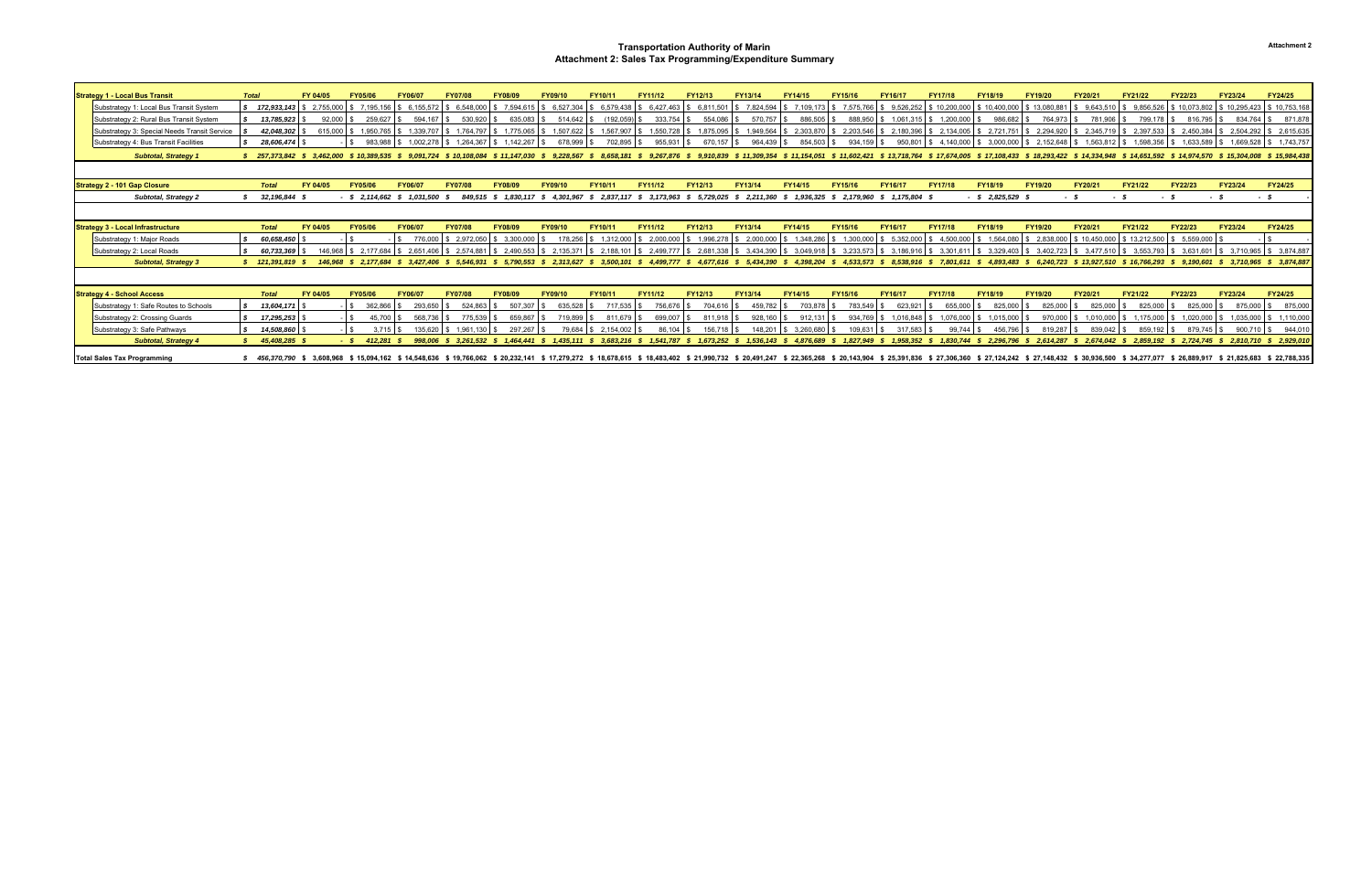|                                                                                                                                                                                                    | <b>Total</b>                                                                                                                                                                                                                                                | FY 04/05                 | <b>FY05/06</b>                    | <b>FY06/07</b>                                                                                                                                        | <b>FY07/08</b>                  | <b>FY08/09</b>                   | FY09/10        | <b>FY10/11</b>                | FY11/12        | FY12/13                                                                                                                                                                                                                                           | <b>FY13/14</b>                         | FY14/15                                | FY15/16        | <b>FY16/17</b>                       | <b>FY17/18</b>                                                                                                                        | <b>FY18/19</b>         | <b>FY19/20</b> | FY20/21        | FY21/22                                                                                             | <b>FY22/23</b> | <b>FY23/24</b>            | FY24/25              |
|----------------------------------------------------------------------------------------------------------------------------------------------------------------------------------------------------|-------------------------------------------------------------------------------------------------------------------------------------------------------------------------------------------------------------------------------------------------------------|--------------------------|-----------------------------------|-------------------------------------------------------------------------------------------------------------------------------------------------------|---------------------------------|----------------------------------|----------------|-------------------------------|----------------|---------------------------------------------------------------------------------------------------------------------------------------------------------------------------------------------------------------------------------------------------|----------------------------------------|----------------------------------------|----------------|--------------------------------------|---------------------------------------------------------------------------------------------------------------------------------------|------------------------|----------------|----------------|-----------------------------------------------------------------------------------------------------|----------------|---------------------------|----------------------|
| <b>Revenue Available to Strategy 1</b>                                                                                                                                                             | \$ 251,174,624 \$ 2,030,014 \$ 9,261,304 \$ 10,947,620 \$ 10,591.212 \$ 8,920.033                                                                                                                                                                           |                          |                                   |                                                                                                                                                       |                                 |                                  |                | \$ 8.761.972 \$ 10.043.678    |                | \$10.614.815 \$11.944.532 \$12.208.421                                                                                                                                                                                                            |                                        | \$12.874.175 \$13.117.917 \$13.144.538 |                |                                      | \$13.720.162 \$13.720.162 \$14.024.511 \$14.334.948                                                                                   |                        |                |                | \$14.651.592                                                                                        | \$14,974.570   | \$15,304,008 \$15,984,438 |                      |
|                                                                                                                                                                                                    |                                                                                                                                                                                                                                                             |                          |                                   |                                                                                                                                                       |                                 |                                  |                |                               |                |                                                                                                                                                                                                                                                   |                                        |                                        |                |                                      |                                                                                                                                       |                        |                |                |                                                                                                     |                |                           |                      |
| 37% To Substrategy 1                                                                                                                                                                               |                                                                                                                                                                                                                                                             |                          |                                   |                                                                                                                                                       |                                 |                                  |                |                               |                |                                                                                                                                                                                                                                                   |                                        |                                        |                |                                      |                                                                                                                                       |                        |                |                |                                                                                                     |                |                           |                      |
| Maintain and Expand Local Bus                                                                                                                                                                      |                                                                                                                                                                                                                                                             |                          |                                   |                                                                                                                                                       |                                 |                                  |                |                               |                |                                                                                                                                                                                                                                                   |                                        |                                        |                |                                      |                                                                                                                                       |                        |                |                |                                                                                                     |                |                           |                      |
| Transit Service                                                                                                                                                                                    | <b>Total</b>                                                                                                                                                                                                                                                | FY 04/05                 | <b>FY05/06</b>                    | <b>FY06/07</b>                                                                                                                                        | <b>FY07/08</b>                  | <b>FY08/09</b>                   | FY09/10        | FY10/11                       | FY11/12        | <b>FY12/13</b>                                                                                                                                                                                                                                    | <b>FY13/14</b>                         | FY14/15                                | <b>FY15/16</b> | <b>FY16/17</b>                       | <b>FY17/18</b>                                                                                                                        | <b>FY18/19</b>         | <b>FY19/20</b> | FY20/21        | FY21/22                                                                                             | <b>FY22/23</b> | <b>FY23/24</b>            | <b>FY24/25</b>       |
| Revenue                                                                                                                                                                                            |                                                                                                                                                                                                                                                             |                          |                                   |                                                                                                                                                       |                                 |                                  |                |                               |                |                                                                                                                                                                                                                                                   |                                        |                                        |                |                                      |                                                                                                                                       |                        |                |                |                                                                                                     |                |                           |                      |
| Prior Year Carryforward                                                                                                                                                                            |                                                                                                                                                                                                                                                             |                          | \$1.170.681                       | 1,005,468                                                                                                                                             |                                 | 2,245,048 \$ 2,822,045           |                | $1,336,713$ \$ $1,033,127$ \$ | 1,343,600      | 2,057,013                                                                                                                                                                                                                                         | \$3,280,924                            | \$3,669,268                            | 5,220,904      | 6,469,918                            | 5,786,355                                                                                                                             | \$4,816,282            | 3,646,210      |                |                                                                                                     |                |                           |                      |
| Strategy 1 Revenue<br>37% 67%                                                                                                                                                                      | 168,972,020<br>IS.                                                                                                                                                                                                                                          | \$1,365,646              | 6,230,332                         | 7,364,763                                                                                                                                             | 7.124.997                       | 6,000,750                        | 5,894,417      | 6,756,656                     | 7,140,876      | 8,035,413                                                                                                                                                                                                                                         | 8,212,938                              | 8,660,808                              | 8,824,781      | 8,842,689                            | 9,229,927                                                                                                                             | 9,229,927              |                |                | $9,434,671$   \$ $9,643,510$   \$ $9,856,526$   \$ $10,073,802$   \$ $10,295,423$   \$ $10,753,168$ |                |                           |                      |
| Local Transit Reserve                                                                                                                                                                              | 571.088                                                                                                                                                                                                                                                     |                          |                                   |                                                                                                                                                       |                                 | 108,533                          | 329,301        | 133,254                       |                |                                                                                                                                                                                                                                                   |                                        |                                        |                |                                      |                                                                                                                                       |                        |                |                |                                                                                                     |                |                           |                      |
| Advance Proceeds from TAM <sup>2</sup>                                                                                                                                                             |                                                                                                                                                                                                                                                             | 2,560,035   \$ 2,560,035 |                                   |                                                                                                                                                       |                                 |                                  |                |                               |                |                                                                                                                                                                                                                                                   |                                        |                                        |                |                                      |                                                                                                                                       |                        |                |                |                                                                                                     |                |                           |                      |
| Loan from Substrategy 1.4<br><b>Total Revenue</b>                                                                                                                                                  | 830.000<br> \$ 172,933,143 \$ 3,925,681 \$ 8,200,624 \$ 8,400,620 \$ 9,370,045 \$ 8,931,328 \$ 7,560,432 \$ 7,923,038 \$ 8,484,475 \$ 10,092,425 \$ 11,493,862 \$ 12,330,076 \$ 15,312,607 \$ 15,016,282 \$ 14,046,210 \$ 9,856,310 \$ 9,845,510 \$ 9,856,5 |                          | 799.61<br>$\mathbf{f}$            | 30.389                                                                                                                                                |                                 |                                  |                |                               |                |                                                                                                                                                                                                                                                   |                                        |                                        |                |                                      |                                                                                                                                       |                        |                |                |                                                                                                     |                |                           |                      |
|                                                                                                                                                                                                    |                                                                                                                                                                                                                                                             |                          |                                   |                                                                                                                                                       |                                 |                                  |                |                               |                |                                                                                                                                                                                                                                                   |                                        |                                        |                |                                      |                                                                                                                                       |                        |                |                |                                                                                                     |                |                           |                      |
| <b>Expenditures</b>                                                                                                                                                                                |                                                                                                                                                                                                                                                             |                          |                                   |                                                                                                                                                       |                                 |                                  |                |                               |                |                                                                                                                                                                                                                                                   |                                        |                                        |                |                                      |                                                                                                                                       |                        |                |                |                                                                                                     |                |                           |                      |
| Substrategy 1                                                                                                                                                                                      |                                                                                                                                                                                                                                                             |                          |                                   |                                                                                                                                                       |                                 |                                  |                |                               |                | 5.970.055 \$ 6.463.516 \$ 7.510.131 \$ 6.166.154 \$ 6.302.771 \$ 6.150.796 \$ 6.811.501 \$ 7.824.594 \$ 7.109.173 \$ 7.575.766 \$ 9.024.034 \$ 10.200.000 \$ 10.400.000 \$ 13.080.881 \$ 9.643.510 \$ 9.856.526 \$ 10.073.802 \$ 10.295.423 \$ 10 |                                        |                                        |                |                                      |                                                                                                                                       |                        |                |                |                                                                                                     |                |                           |                      |
| Local Transit Reserve                                                                                                                                                                              | 571,088                                                                                                                                                                                                                                                     |                          | 132,120                           | 185,517                                                                                                                                               | 84,484 \$                       | 84,484                           | 84,484         |                               |                |                                                                                                                                                                                                                                                   |                                        |                                        |                |                                      |                                                                                                                                       |                        |                |                |                                                                                                     |                |                           |                      |
| Repayment of Advance to TAM                                                                                                                                                                        | 2,624,036                                                                                                                                                                                                                                                   |                          | \$2,624,036                       |                                                                                                                                                       |                                 |                                  |                |                               |                |                                                                                                                                                                                                                                                   |                                        |                                        |                |                                      |                                                                                                                                       |                        |                |                |                                                                                                     |                |                           |                      |
| Repayment of Loan to 1.4<br>Lifeline 4th Cycle STA Swapped Projects <sup>1</sup>                                                                                                                   | 830,000<br>502,218                                                                                                                                                                                                                                          |                          |                                   |                                                                                                                                                       |                                 |                                  | 276,667        | 276,667                       | 276,667        |                                                                                                                                                                                                                                                   |                                        |                                        |                | 502.218                              |                                                                                                                                       |                        |                |                |                                                                                                     |                |                           |                      |
| <b>Total Expenditures</b>                                                                                                                                                                          | \$ 172,933,143 \$ 2,755,000 \$ 7,195,156 \$ 6,155,572 \$ 6,548,000 \$ 7,594,615 \$ 6,527,304 \$ 6,579,438 \$ 6,427,463 \$ 6,811,501 \$ 7,824,594 \$ 7,109,173 \$ 7,575,766 \$ 9,526,252 \$ 10,400,000 \$ 13,080,881 \$ 9,643,510 \$ 9,856,526 \$            |                          |                                   |                                                                                                                                                       |                                 |                                  |                |                               |                |                                                                                                                                                                                                                                                   |                                        |                                        |                |                                      |                                                                                                                                       |                        |                |                |                                                                                                     |                |                           |                      |
|                                                                                                                                                                                                    |                                                                                                                                                                                                                                                             |                          |                                   |                                                                                                                                                       |                                 |                                  |                |                               |                |                                                                                                                                                                                                                                                   |                                        |                                        |                |                                      |                                                                                                                                       |                        |                |                |                                                                                                     |                |                           |                      |
| <b>Substrategy 1 Cumulative Balance</b>                                                                                                                                                            |                                                                                                                                                                                                                                                             |                          |                                   |                                                                                                                                                       |                                 |                                  |                |                               |                | \$ 1,170,681 \$ 1,005,468 \$ 2,245,048 \$ 2,822,045 \$ 1,336,713 \$ 1,033,127 \$ 1,343,600 \$ 2,057,013 \$ 3,280,924 \$ 3,669,268 \$ 5,220,904 \$ 6,469,918 \$ 5,786,355 \$ 4,816,282 \$ 3,646,210 \$                                             |                                        |                                        |                |                                      |                                                                                                                                       |                        |                |                |                                                                                                     |                |                           |                      |
| 3% To Substrategy 2                                                                                                                                                                                |                                                                                                                                                                                                                                                             |                          |                                   |                                                                                                                                                       |                                 |                                  |                |                               |                |                                                                                                                                                                                                                                                   |                                        |                                        |                |                                      |                                                                                                                                       |                        |                |                |                                                                                                     |                |                           |                      |
| Maintain and Expand Rural Bus                                                                                                                                                                      |                                                                                                                                                                                                                                                             |                          |                                   |                                                                                                                                                       |                                 |                                  |                |                               |                |                                                                                                                                                                                                                                                   |                                        |                                        |                |                                      |                                                                                                                                       |                        |                |                |                                                                                                     |                |                           |                      |
| Transit System                                                                                                                                                                                     | <b>Total</b>                                                                                                                                                                                                                                                | FY 04/05                 | <b>FY05/06</b>                    | <b>FY06/07</b>                                                                                                                                        | <b>FY07/08</b>                  | <b>FY08/09</b>                   | FY09/10        | FY10/11                       | FY11/12        | FY12/13                                                                                                                                                                                                                                           | FY13/14                                | FY14/15                                | <b>FY15/16</b> | <b>FY16/17</b>                       | <b>FY17/18</b>                                                                                                                        | <b>FY18/19</b>         | FY19/20        | FY20/21        | FY21/22                                                                                             | <b>FY22/23</b> | <b>FY23/24</b>            | <b>FY24/25</b>       |
| Revenue                                                                                                                                                                                            |                                                                                                                                                                                                                                                             |                          |                                   |                                                                                                                                                       |                                 |                                  |                |                               |                |                                                                                                                                                                                                                                                   |                                        |                                        |                |                                      |                                                                                                                                       |                        |                |                |                                                                                                     |                |                           |                      |
| Prior Year Carryforward                                                                                                                                                                            |                                                                                                                                                                                                                                                             |                          | 104,217                           | 349,752                                                                                                                                               | 352,728 \$                      | 399,511                          | 250,975        | 214,259                       | 954,155        | 1,199,391                                                                                                                                                                                                                                         | 1,296,825                              | \$1,391,982                            | 1,207,704      | 1,034,277                            | 689,937                                                                                                                               | 238,309                |                |                |                                                                                                     |                |                           |                      |
| 3%<br>5%<br>Strategy 1 Revenue                                                                                                                                                                     | 13,700,434<br>l S                                                                                                                                                                                                                                           | 110,728 \$               | 505,162                           | 597,143                                                                                                                                               | 577,702 \$                      | 486,547                          | 477,926        | 547,837                       | 578,990        | 651,520                                                                                                                                                                                                                                           | 665,914 \$                             | 702,228                                | 715,523        | 716,975                              | 748,372 \$                                                                                                                            | 748,372 \$             | 764,973 \$     | 781,906        | 799,178 \$                                                                                          | 816,795        | 834,764 \$                | 871,878              |
| Advance Proceeds from TAM                                                                                                                                                                          | 85,489 \$<br><b>S</b>                                                                                                                                                                                                                                       | 85,489                   |                                   |                                                                                                                                                       |                                 |                                  |                |                               |                |                                                                                                                                                                                                                                                   |                                        |                                        |                |                                      |                                                                                                                                       |                        |                |                |                                                                                                     |                |                           |                      |
| <sup>:</sup> Loan from Substrategy 1.4                                                                                                                                                             |                                                                                                                                                                                                                                                             |                          |                                   |                                                                                                                                                       |                                 |                                  |                |                               |                |                                                                                                                                                                                                                                                   |                                        |                                        |                |                                      |                                                                                                                                       |                        |                |                |                                                                                                     |                |                           |                      |
| <b>Total Revenue</b>                                                                                                                                                                               | 13,785,923 \$<br>$\mathbf{s}$                                                                                                                                                                                                                               | $196,217$ \$             | $609,379$ \$                      | $946,895$ \$                                                                                                                                          | $930,431$ \$                    | 886,058                          | 728,901        |                               |                | 762,096 \$1,533,145 \$1,850,911 \$1,962,739 \$2,094,209 \$1,923,227 \$1,751,252 \$1,438,309 \$                                                                                                                                                    |                                        |                                        |                |                                      |                                                                                                                                       | 986,682                | 764,973 \$     | 781,906        | 799,178 \$                                                                                          | 816,795 \$     |                           | 834,764 \$871,878    |
| <b>Expenditures</b>                                                                                                                                                                                |                                                                                                                                                                                                                                                             |                          |                                   |                                                                                                                                                       |                                 |                                  |                |                               |                |                                                                                                                                                                                                                                                   |                                        |                                        |                |                                      |                                                                                                                                       |                        |                |                |                                                                                                     |                |                           |                      |
| Substrategy 2                                                                                                                                                                                      | $\frac{1}{2}$ 14,482,275                                                                                                                                                                                                                                    | $92,000$ \$              | 172,000                           | 594.167 \$                                                                                                                                            | 530,920 \$                      | 635,083 \$                       | 514,642 \$     | 591,920 \$                    | $333,754$ \$   | 554,086 \$                                                                                                                                                                                                                                        | 570,757 \$                             | 886,505 \$                             |                |                                      | 888.950   \$ 1.061.315   \$ 1.200.000   \$                                                                                            | 986,682 \$             | 764,973 \$     | 781,906 \$     | 799,178 \$                                                                                          | 816,795 \$     |                           | 834,764   \$ 871,878 |
| Repayment of Advance to TAM <sup>2</sup>                                                                                                                                                           | l S<br>87,627                                                                                                                                                                                                                                               |                          | 87,627                            |                                                                                                                                                       |                                 |                                  |                |                               |                |                                                                                                                                                                                                                                                   |                                        |                                        |                |                                      |                                                                                                                                       |                        |                |                |                                                                                                     |                |                           |                      |
| Repayment of Loan to 1.4                                                                                                                                                                           | l S                                                                                                                                                                                                                                                         |                          |                                   |                                                                                                                                                       |                                 |                                  |                |                               |                |                                                                                                                                                                                                                                                   |                                        |                                        |                |                                      |                                                                                                                                       |                        |                |                |                                                                                                     |                |                           |                      |
| <b>Deobligated Funds</b>                                                                                                                                                                           | l S<br>(783, 979)                                                                                                                                                                                                                                           |                          |                                   |                                                                                                                                                       |                                 |                                  |                | (783,979                      |                |                                                                                                                                                                                                                                                   |                                        |                                        |                |                                      |                                                                                                                                       |                        |                |                |                                                                                                     |                |                           |                      |
| <b>Total Expenditures</b>                                                                                                                                                                          | 13,785,923<br>$\mathbf{s}$                                                                                                                                                                                                                                  |                          |                                   |                                                                                                                                                       | $530,920$ \$                    | 635,083                          | 514,642        | (192, 059)                    | $333,754$ \$   |                                                                                                                                                                                                                                                   |                                        |                                        |                |                                      |                                                                                                                                       | 986,682                | 764,973 \$     | 781,906        |                                                                                                     | 816,795        |                           | 834,764 \$871,878    |
|                                                                                                                                                                                                    |                                                                                                                                                                                                                                                             | $92,000$ \$              | 259,627                           | $594,167$ \$                                                                                                                                          |                                 |                                  |                |                               |                | 554.086                                                                                                                                                                                                                                           | 570,757 \$                             | 886,505 \$                             |                | 888,950 \$ 1,061,315 \$ 1,200,000 \$ |                                                                                                                                       |                        |                |                | 799,178 \$                                                                                          |                |                           |                      |
|                                                                                                                                                                                                    |                                                                                                                                                                                                                                                             |                          |                                   |                                                                                                                                                       | 399,511                         |                                  | 214,259        | 954,155 \$                    | 1,199,391      | $1,296,825$ \$                                                                                                                                                                                                                                    | 1,391,982                              | $1,207,704$ \$                         | 1,034,277      |                                      |                                                                                                                                       |                        |                |                |                                                                                                     |                |                           |                      |
|                                                                                                                                                                                                    |                                                                                                                                                                                                                                                             |                          |                                   |                                                                                                                                                       |                                 |                                  |                |                               |                |                                                                                                                                                                                                                                                   |                                        |                                        |                |                                      |                                                                                                                                       |                        |                |                |                                                                                                     |                |                           |                      |
|                                                                                                                                                                                                    |                                                                                                                                                                                                                                                             |                          |                                   |                                                                                                                                                       |                                 |                                  |                |                               |                |                                                                                                                                                                                                                                                   |                                        |                                        |                |                                      |                                                                                                                                       |                        |                |                |                                                                                                     |                |                           |                      |
| Maintain and Expand Transit                                                                                                                                                                        |                                                                                                                                                                                                                                                             |                          |                                   |                                                                                                                                                       |                                 |                                  |                |                               |                |                                                                                                                                                                                                                                                   |                                        |                                        |                |                                      |                                                                                                                                       |                        |                |                |                                                                                                     |                |                           |                      |
| Services for Those with Special                                                                                                                                                                    |                                                                                                                                                                                                                                                             |                          |                                   |                                                                                                                                                       |                                 |                                  |                |                               |                |                                                                                                                                                                                                                                                   |                                        |                                        |                |                                      |                                                                                                                                       |                        |                |                |                                                                                                     |                |                           |                      |
| <b>Substrategy 2 Cumulative Balance</b><br>9% to Substrategy 3<br>Veeds<br>Revenue                                                                                                                 | <b>Total</b>                                                                                                                                                                                                                                                | FY 04/05                 | <b>FY05/06</b>                    | <b>FY06/07</b>                                                                                                                                        | <b>FY07/08</b>                  | <b>FY08/09</b>                   | <b>FY09/10</b> | FY10/11                       | FY11/12        | FY12/13                                                                                                                                                                                                                                           | <b>FY13/14</b>                         | <b>FY14/15</b>                         | <b>FY15/16</b> | <b>FY16/17</b>                       | <b>FY17/18</b>                                                                                                                        | <b>FY18/19</b>         | <b>FY19/20</b> | <b>FY20/21</b> | FY21/22                                                                                             | <b>FY22/23</b> | <b>FY23/24</b>            | <b>FY24/25</b>       |
| <b>Prior Year Carryforward</b>                                                                                                                                                                     |                                                                                                                                                                                                                                                             |                          | \$288,662                         | 37,760                                                                                                                                                | 680,627 \$                      | 648,938                          | $333,514$ \ \$ | 259,670                       | 335,274        | 521,515 \$                                                                                                                                                                                                                                        | 600,980                                | 649,158 \$                             | 451,971        | 394,993 \$                           | 365,522 \$                                                                                                                            | 476,634                |                |                |                                                                                                     |                |                           |                      |
| Strategy 1 Revenue<br>9%<br>- 16%                                                                                                                                                                  | 41,101,302<br>l Sr                                                                                                                                                                                                                                          |                          | 332,184 \$ 1,515,486              | 1,791,429                                                                                                                                             |                                 | 1,733,107   \$ 1,459,642         | 1,433,777 \$   | 1,643,511 \$                  | 1,736,970      | 1,954,560                                                                                                                                                                                                                                         |                                        | 1,997,742 \$ 2,106,683 \$ 2,146,568    |                |                                      | $$2,150,924$ $$2,245,117$ $$2,245,117$ $$2,294,920$ $$2,345,719$ $$2,397,533$ $$2,450,384$ $$2,504,292$ $$2,615,635$                  |                        |                |                |                                                                                                     |                |                           |                      |
| Advance Proceeds from TAM <sup>2</sup>                                                                                                                                                             | 571,478 \$                                                                                                                                                                                                                                                  | 571,478                  |                                   |                                                                                                                                                       |                                 |                                  |                |                               |                |                                                                                                                                                                                                                                                   |                                        |                                        |                |                                      |                                                                                                                                       |                        |                |                |                                                                                                     |                |                           |                      |
| Loan from Substrategy 1.4                                                                                                                                                                          | l S<br>375,522                                                                                                                                                                                                                                              |                          | $\mathbf{s}$<br>184,377           | 191,145                                                                                                                                               |                                 |                                  |                |                               |                |                                                                                                                                                                                                                                                   |                                        |                                        |                |                                      |                                                                                                                                       |                        |                |                |                                                                                                     |                |                           |                      |
| <b>Total Revenue</b>                                                                                                                                                                               | $\mathbf{s}$<br>42,048,302 \$                                                                                                                                                                                                                               |                          |                                   |                                                                                                                                                       |                                 |                                  |                |                               |                | 903,662 \$ 1,988,525 \$ 2,020,334 \$ 2,413,735 \$ 2,108,579 \$ 1,767,292 \$ 1,903,181 \$ 2,072,243 \$ 2,476,075 \$ 2,598,722 \$ 2,755,841 \$ 2,598,539 \$ 2,545,918 \$ 2,510,639 \$ 2,721,751 \$ 2,294,920 \$ 2,345,719 \$ 2,397,533 \$ 2,450,384 |                                        |                                        |                |                                      |                                                                                                                                       |                        |                |                |                                                                                                     |                |                           |                      |
| <b>Expenditure:</b>                                                                                                                                                                                |                                                                                                                                                                                                                                                             |                          |                                   |                                                                                                                                                       |                                 |                                  |                |                               |                |                                                                                                                                                                                                                                                   |                                        |                                        |                |                                      |                                                                                                                                       |                        |                |                |                                                                                                     |                |                           |                      |
| Substrategy 3                                                                                                                                                                                      | 41,086,931 \$<br><b>S</b>                                                                                                                                                                                                                                   |                          | 615,000 \$ 1,365,000              |                                                                                                                                                       |                                 |                                  |                |                               |                | 1,339,707 \$ 1,639,595 \$ 1,649,863 \$ 1,382,420 \$ 1,567,907 \$ 1,550,728 \$ 1,855,095 \$ 1,949,564 \$ 2,303,870 \$ 2,203,546 \$ 2,180,396 \$ 2,134,005 \$ 2,721,751 \$ 2,294,920 \$ 2,345,719 \$ 2,397,533 \$ 2,450,384 \$ 2,504,292 \$ 2,615,6 |                                        |                                        |                |                                      |                                                                                                                                       |                        |                |                |                                                                                                     |                |                           |                      |
| Repayment of Advance to TAM <sup>2</sup>                                                                                                                                                           | 585,765                                                                                                                                                                                                                                                     |                          | 585,765                           |                                                                                                                                                       |                                 |                                  |                |                               |                |                                                                                                                                                                                                                                                   |                                        |                                        |                |                                      |                                                                                                                                       |                        |                |                |                                                                                                     |                |                           |                      |
| <b>Repayment of Loan to 1.4</b>                                                                                                                                                                    | 375,606                                                                                                                                                                                                                                                     |                          |                                   |                                                                                                                                                       |                                 |                                  |                |                               |                |                                                                                                                                                                                                                                                   |                                        |                                        |                |                                      |                                                                                                                                       |                        |                |                |                                                                                                     |                |                           |                      |
| <b>Total Expenditures</b>                                                                                                                                                                          | \$ 42,048,302 \$ 615,000 \$ 1,950,765 \$ 1,339,707 \$ 1,764,797 \$ 1,775,065 \$ 1,507,622 \$ 1,567,907 \$ 1,567,907 \$ 1,567,907 \$ 1,567,907 \$ 1,567,907 \$ 1,567,907 \$ 1,567,907 \$ 1,567,907 \$ 1,567,907 \$ 1,567,907 \$ 1,567,907 \$ 1,56            |                          |                                   |                                                                                                                                                       |                                 |                                  |                |                               |                |                                                                                                                                                                                                                                                   |                                        |                                        |                |                                      |                                                                                                                                       |                        |                |                |                                                                                                     |                |                           |                      |
|                                                                                                                                                                                                    |                                                                                                                                                                                                                                                             |                          |                                   |                                                                                                                                                       |                                 |                                  |                |                               |                | \$ 288,662 \$ 37,760 \$ 680,627 \$ 648,938 \$ 333,514 \$ 259,670 \$ 335,274 \$ 521,515 \$ 600,980 \$ 649,158 \$ 451,971 \$ 394,993 \$ 365,522 \$ 476,634 \$                                                                                       |                                        |                                        |                |                                      |                                                                                                                                       |                        |                |                |                                                                                                     |                |                           |                      |
|                                                                                                                                                                                                    |                                                                                                                                                                                                                                                             |                          |                                   |                                                                                                                                                       |                                 |                                  |                |                               |                |                                                                                                                                                                                                                                                   |                                        |                                        |                |                                      |                                                                                                                                       |                        |                |                |                                                                                                     |                |                           |                      |
|                                                                                                                                                                                                    |                                                                                                                                                                                                                                                             |                          |                                   |                                                                                                                                                       |                                 |                                  |                |                               |                |                                                                                                                                                                                                                                                   |                                        |                                        |                |                                      |                                                                                                                                       |                        |                |                |                                                                                                     |                |                           |                      |
|                                                                                                                                                                                                    |                                                                                                                                                                                                                                                             |                          |                                   |                                                                                                                                                       |                                 |                                  |                |                               |                |                                                                                                                                                                                                                                                   |                                        |                                        |                |                                      |                                                                                                                                       |                        |                |                |                                                                                                     |                |                           |                      |
|                                                                                                                                                                                                    | <b>Total</b>                                                                                                                                                                                                                                                | FY 04/05                 | <b>FY05/06</b>                    | FY06/07                                                                                                                                               | <b>FY07/08</b>                  | <b>FY08/09</b>                   | <b>FY09/10</b> | <b>FY10/11</b>                | <b>FY11/12</b> | FY12/13                                                                                                                                                                                                                                           | FY13/14                                | <b>FY14/15</b>                         | <b>FY15/16</b> | FY16/17                              | <b>FY17/18</b>                                                                                                                        | <b>FY18/19</b>         | <b>FY19/20</b> | <b>FY20/21</b> | <b>FY21/22</b>                                                                                      | <b>FY22/23</b> | <b>FY23/24</b>            | <b>FY24/25</b>       |
| Revenue                                                                                                                                                                                            |                                                                                                                                                                                                                                                             |                          |                                   |                                                                                                                                                       |                                 |                                  |                |                               |                |                                                                                                                                                                                                                                                   |                                        |                                        |                |                                      |                                                                                                                                       |                        |                |                |                                                                                                     |                |                           |                      |
| Prior Year Carryforward<br>Strategy 1 Revenue<br>6% 11%                                                                                                                                            | 27,400,868<br>l S                                                                                                                                                                                                                                           |                          | \$221,456<br>221,456 \$ 1,010,324 | 247,793 \$                                                                                                                                            | $1,194,286$ \ \$ 1,155,405 \ \$ | 973,095                          | 955,851        | 1,095,674 \$                  | 1,157,980      | 439,800 \$456,040 \$412,069 \$1,090,791 \$1,760,236 \$2,238,952 \$2,871,835 \$3,239,223 \$3,789,175 \$4,286,062 \$4,769,211 \$2,125,956 \$                                                                                                        | $$1,303,040$ $$1,331,828$ $$1,404,455$ |                                        | \$1,431,046    | \$1,433,950                          |                                                                                                                                       | 1,496,745 \$ 1,496,745 | 622,701 \$     |                | $1,529,947$   \$ $1,563,812$   \$ $1,598,356$   \$ $1,633,589$   \$ $1,669,528$   \$ $1,743,757$    |                |                           |                      |
| Loan Repayment from 1.1 <sup>3</sup>                                                                                                                                                               | 830,000<br>IS.                                                                                                                                                                                                                                              |                          |                                   | $-1$ \$                                                                                                                                               |                                 | $-1$ \$                          | 276,667 \$     | 276,667                       | 276,667        |                                                                                                                                                                                                                                                   |                                        |                                        |                |                                      |                                                                                                                                       |                        |                |                |                                                                                                     |                |                           |                      |
| Loan Repayment from 1.2 <sup>3</sup>                                                                                                                                                               | l S                                                                                                                                                                                                                                                         |                          |                                   |                                                                                                                                                       |                                 |                                  |                |                               |                |                                                                                                                                                                                                                                                   |                                        |                                        |                |                                      |                                                                                                                                       |                        |                |                |                                                                                                     |                |                           |                      |
| Loan Repayment from 1.3 <sup>3</sup>                                                                                                                                                               | l s<br>375,606                                                                                                                                                                                                                                              |                          |                                   | - \$                                                                                                                                                  |                                 | 125.202 \$ 125.202 \$ 125.202 \$ |                |                               |                |                                                                                                                                                                                                                                                   |                                        |                                        |                |                                      |                                                                                                                                       |                        |                |                |                                                                                                     |                |                           |                      |
| <b>Total Revenue</b>                                                                                                                                                                               | $\mathbf{s}$                                                                                                                                                                                                                                                |                          |                                   |                                                                                                                                                       |                                 |                                  |                |                               |                | 28,606,474 \$ 221,456 \$ 1.231,780 \$ 1.442,078 \$ 1.720,407 \$ 1.554,336 \$ 1.769,790 \$ 2.463,131 \$ 3.194,883 \$ 3.541,992 \$ 4.203,662 \$ 4.643,679 \$ 5,720,022 \$ 5,720,012 \$ 6,265,956 \$ 3.622,701 \$ 2.152,648 \$ 1.563,812 \$ 1.598,35 |                                        |                                        |                |                                      |                                                                                                                                       |                        |                |                |                                                                                                     |                |                           |                      |
|                                                                                                                                                                                                    |                                                                                                                                                                                                                                                             |                          |                                   |                                                                                                                                                       |                                 |                                  |                |                               |                |                                                                                                                                                                                                                                                   |                                        |                                        |                |                                      |                                                                                                                                       |                        |                |                |                                                                                                     |                |                           |                      |
| Expenditures<br>Substrategy 4                                                                                                                                                                      | \$27,400,952                                                                                                                                                                                                                                                | $-1$ \$                  |                                   |                                                                                                                                                       |                                 |                                  |                |                               |                | 780,744 \$ 1,264,367 \$ 1,142,267 \$ 678,999 \$ 702,895 \$ 955,931 \$ 670,157 \$                                                                                                                                                                  |                                        |                                        |                |                                      | 964.439 \$684.503 \$934.159 \$950.801 \$4.140.000 \$3.000.000 \$2.152.648 \$1.563.812 \$1.598.356 \$1.633.589 \$1.669.528 \$1.743.757 |                        |                |                |                                                                                                     |                |                           |                      |
| Loan to Substrategy 1.1 <sup>3</sup>                                                                                                                                                               | 830,000<br>l S                                                                                                                                                                                                                                              |                          | $$799,611$ \ \$                   | 30,389                                                                                                                                                |                                 |                                  |                |                               |                |                                                                                                                                                                                                                                                   |                                        |                                        |                |                                      |                                                                                                                                       |                        |                |                |                                                                                                     |                |                           |                      |
| Loan to Substrategy 1.2 <sup>3</sup>                                                                                                                                                               | l s                                                                                                                                                                                                                                                         |                          |                                   |                                                                                                                                                       |                                 |                                  |                |                               |                |                                                                                                                                                                                                                                                   |                                        |                                        |                |                                      |                                                                                                                                       |                        |                |                |                                                                                                     |                |                           |                      |
| <b>Substrategy 3 Cumulative Balance</b><br>6% to Substrategy 4<br><b>Invest in Bus Transit Facilities for</b><br><b>Clean and Efficient Transit System</b><br>Loan to Substrategy 1.3 <sup>3</sup> | l s<br>375,522                                                                                                                                                                                                                                              |                          | 184,377 \$<br>$\mathbf{s}$        | 191,145                                                                                                                                               |                                 |                                  |                |                               |                |                                                                                                                                                                                                                                                   |                                        |                                        |                |                                      |                                                                                                                                       |                        |                |                |                                                                                                     |                |                           |                      |
| <b>Total Expenditures</b>                                                                                                                                                                          | 28,606,474 \$<br>$\mathcal{S}$                                                                                                                                                                                                                              | $-1$ s                   |                                   | $983,988$ $\frac{1}{3}$ $1,002,278$ $\frac{1}{3}$ $1,264,367$ $\frac{1}{3}$ $1,142,267$ $\frac{1}{3}$ $678,999$ $\frac{1}{3}$ $702,895$ $\frac{1}{3}$ |                                 |                                  |                |                               |                | 955,931 \$ 670,157 \$ 964,439 \$ 854,503 \$ 934,159 \$ 950,801 \$ 4,140,000 \$ 3,000,000 \$ 2,152,648 \$ 1,563,812 \$ 1,598,356 \$ 1,633,589 \$ 1,669,528 \$ 1,743,757                                                                            |                                        |                                        |                |                                      |                                                                                                                                       |                        |                |                |                                                                                                     |                |                           |                      |
| <b>Substrategy 4 Cumulative Balance</b>                                                                                                                                                            |                                                                                                                                                                                                                                                             |                          |                                   |                                                                                                                                                       |                                 |                                  |                |                               |                | \$ 221,456 \$ 247,793 \$ 439,800 \$ 456,040 \$ 412,069 \$ 1,090,791 \$ 1,760,236 \$ 2,238,952 \$ 2,871,835 \$ 3,239,223 \$ 3,789,175 \$ 4,286,062 \$ 4,769,211 \$ 2,125,956 \$ 622,701 \$                                                         |                                        |                                        |                |                                      |                                                                                                                                       |                        |                | - 5            | $-5$                                                                                                | - 5            | $-5$                      |                      |

*Notes:*

1 Some Measure A revenues are held in reserve for FY 2005/06 - FY 2007/08 for expenditure in FY 2008/09 - FY 2010/11.<br>3 TAM advanced \$3,462,000 to MCTD in FY 2004/05. The advance plus interest is repaid in FY2006/07 throug

#### **Transportation Authority of Marin Attachment 3-1 -- Strategy 1: Local Bus Transit System -- Detail Revenues and Expenditures**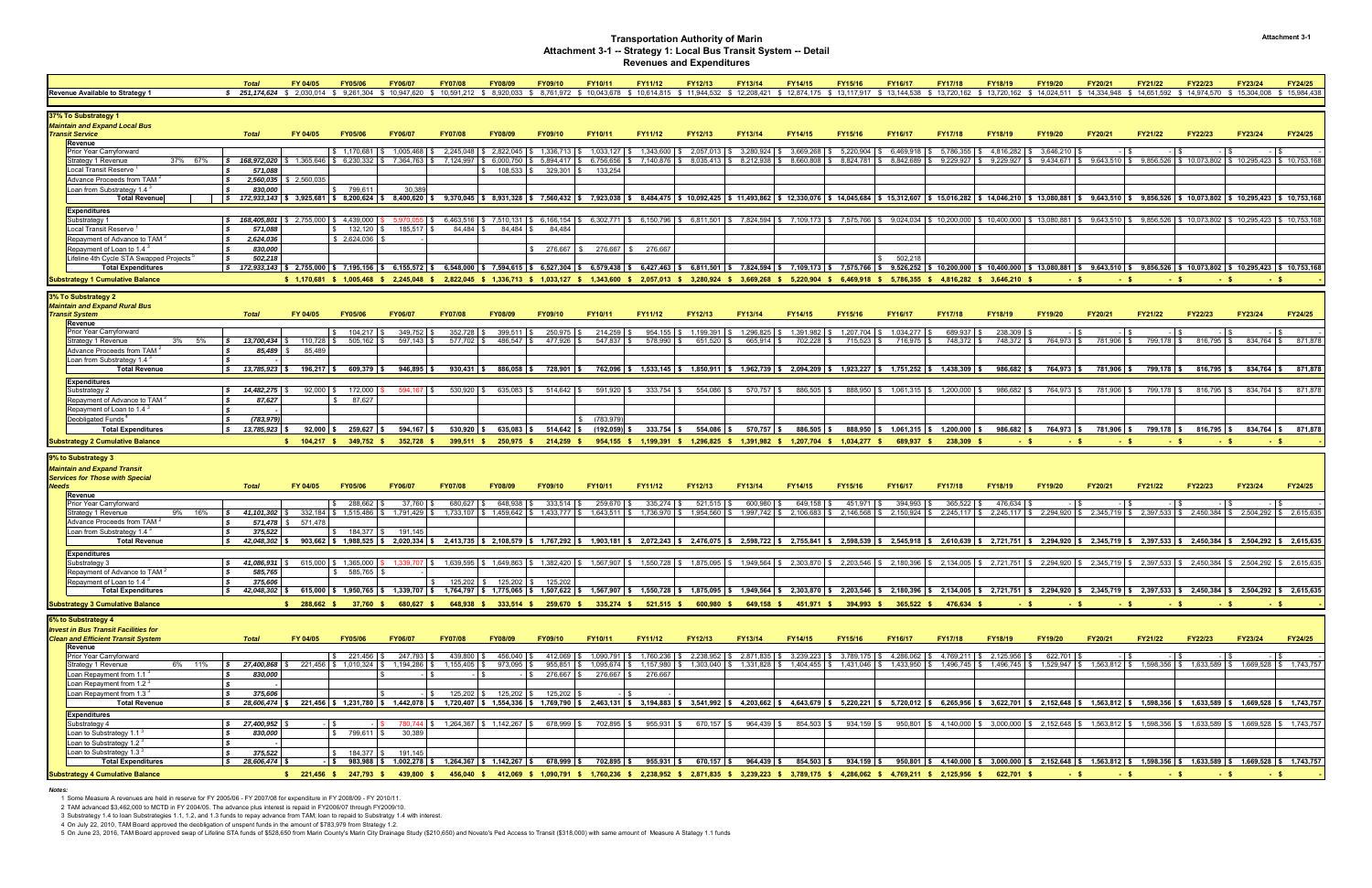| t           |
|-------------|
| provements  |
|             |
|             |
|             |
|             |
|             |
|             |
| Resurfacing |
|             |
|             |

*\$ 26,069,822* **FY2008/09 FY09/10 FY10/11 FY11/12 FY12/13 FY13/14 FY14/15 FY15/16 Total MTC ROAN PAYMENT SCHEDULER \$ 1,936,325 \$ 1,936,325 \$ 1,936,325 \$ 1,936,325 \$ 968,162 \$ 13,253,052 \$ 13,253,052** 

|                                      | <b>Total</b>       | FY 04/05 | <b>FY05/06</b>         | <b>FY06/07</b> | <b>FY07/08</b>              | <b>FY08/09</b> | <b>FY09/10</b>              | <b>FY10/11</b>                               | <b>FY11/12</b> | FY12/13                                                                        | <b>FY13/14</b> | <b>FY14/15</b>                                     | <b>FY15/16</b>                               | <b>FY16/17</b>  | <b>FY17/18</b>  | <b>FY18/19</b>           | <b>FY19/20</b>                    | <b>FY20/21</b>                                                                     | FY21/22                     | <b>FY22/23</b>                                     | <b>FY23/24</b> | <b>FY24/25</b>            |
|--------------------------------------|--------------------|----------|------------------------|----------------|-----------------------------|----------------|-----------------------------|----------------------------------------------|----------------|--------------------------------------------------------------------------------|----------------|----------------------------------------------------|----------------------------------------------|-----------------|-----------------|--------------------------|-----------------------------------|------------------------------------------------------------------------------------|-----------------------------|----------------------------------------------------|----------------|---------------------------|
| <b>Strategy 2 Revenue</b>            |                    |          |                        |                |                             |                |                             |                                              |                |                                                                                |                |                                                    |                                              |                 |                 |                          |                                   |                                                                                    |                             |                                                    |                |                           |
| Prior Year Carryforward              |                    |          |                        | 235,338        | 1,569,932                   | 2,339,847      | (217, 057)                  | (73, 771)                                    | $332.610$ S    |                                                                                |                | $(2,370,334)$ \$ $(2,220,226)$ \$ $(1,806,550)$ \$ |                                              | (667,072) \$    | $(204, 950)$ \$ |                          | $(2,992,489)$ \$ $(2,798,703)$ \$ | ,639,505)                                                                          |                             | 406,178                                            | 2,756,178      | 5,106,178                 |
| <b>Bond Reserve Revenue</b>          | \$47,000,000       |          | $2,350,000$ $\mid$ 3   | 2,350,000 \$   | 2,350,000 \$                |                | $2,350,000$ \$ 2,350,000 \$ | 2,350,000                                    |                | $2,350,000$ \$ $2,350,000$ \$                                                  | 2,350,000 \$   |                                                    | 2,350,000 \$ 2,350,000 \$                    | $2,350,000$ \$  | 2,350,000       | $$2,350,000$ \$          | 2,350,000                         |                                                                                    | $2,350,000$ \$ 2,350,000 \$ | $2,350,000$ \$                                     | $2,350,000$ \$ | 2,350,000                 |
| Measure A Interest Dedicated         | 225,000            |          |                        | 225,000        |                             |                |                             |                                              |                |                                                                                |                |                                                    |                                              |                 |                 |                          |                                   |                                                                                    |                             |                                                    |                |                           |
| <b>Total Revenue</b>                 | $$47,225,000$ \ \; |          | $-$ \$ 2,350,000       | $2,810,338$ \$ | 3,919,932 \$                |                | 4,689,847 \$2,132,943 \$    | 2,276,229                                    |                | $$2,682,610$ $$2,458,315$                                                      | (20, 334)      | $129,774$ \$                                       | $543,450$ \$                                 | $1,682,928$ \$  | \$2,145,050     | (642, 489)<br>IS.        | $(448, 703)$ \$                   | 710,495                                                                            |                             | $1,346,221$ \$ 2,756,178 \$ 5,106,178 \$ 7,456,178 |                |                           |
| <b>Strategy 2 Expenditures</b>       |                    |          |                        |                |                             |                |                             |                                              |                |                                                                                |                |                                                    |                                              |                 |                 |                          |                                   |                                                                                    |                             |                                                    |                |                           |
| 101 Gap Closure Contract Costs       | \$4,141,468        |          |                        | $1,031,500$ \$ | 803,085 \$                  | 192,221        |                             |                                              |                |                                                                                |                |                                                    |                                              |                 |                 |                          |                                   |                                                                                    |                             |                                                    |                |                           |
| MTC Loan Payment                     | \$13,253,052       |          |                        |                |                             | 892.857        | 3 1.785.714 S               | 1.861.019                                    | 1.936.325 S    | 1,936,325                                                                      | 1,936,325      | $1,936,325$ \$                                     | 968,162                                      |                 |                 |                          |                                   |                                                                                    |                             |                                                    |                |                           |
| Swap Projects Reimbursement          | \$5,782,603        |          |                        | 208,906        | 777,000 \$                  | 3,821,826 \$   | 421,000 \$                  | 82,600                                       |                | (376)                                                                          | 115,668        |                                                    |                                              | $(128, 022)$ \$ | 484,000         |                          |                                   |                                                                                    |                             |                                                    |                |                           |
| SLPP Funds Backfill: Cash Flow       | \$5,999,000        |          |                        |                |                             |                |                             |                                              | 637,970        |                                                                                | 147,899        |                                                    | 242,360                                      | 605,899         | 363,539         | $156,214$ \$             | 1,190,802                         | $1,714,274$ ,                                                                      | 940,043                     |                                                    |                |                           |
| <b>Caltrans Construction Support</b> | \$2,892,700        |          |                        |                |                             |                |                             |                                              |                | \$ 2.892.700                                                                   |                |                                                    |                                              |                 |                 |                          |                                   |                                                                                    |                             |                                                    |                |                           |
| Richmond-SR Bridge Approaches   \$   | 7,700,000          |          |                        |                |                             |                |                             |                                              |                |                                                                                |                |                                                    |                                              | 1,410,000       | 4,290,000       | \$2,000,000              |                                   |                                                                                    |                             |                                                    |                |                           |
| <b>Total Expenditures</b>            | $$32,068,822$ \$   |          | $-1$ \$ 2.114.662   \$ | 1.240.406      | 1.580.085                   |                |                             | $4.906.904$   \$2.206.714   \$1.943.619   \$ |                | 2,574,295   \$4,828,649   \$2,199,892   \$                                     |                |                                                    | $1,936,325$ \$ $1,210,522$ \$ $1,887,877$ \$ |                 |                 | 5.137.539 \$2.156.214 \$ |                                   | $1,190,802$ \$ $1,714,274$ \$                                                      | 940.043                     |                                                    |                |                           |
| <b>Strategy 2 Cumulative Balance</b> |                    |          | 235.338                |                | $1,569,932$ \$ 2,339,847 \$ | $(217.057)$ \$ | (73,771) \$                 | 332.610 S                                    |                | $108,315$ \$ $(2,370,334)$ \$ $(2,220,226)$ \$ $(1,806,550)$ \$ $(667,072)$ \$ |                |                                                    |                                              |                 |                 |                          |                                   | $(204,950)$ \$ $(2,992,489)$ \$ $(2,798,703)$ \$ $(1,639,505)$ \$ $(1,003,779)$ \$ |                             | 406,178 \$ 2,756,178                               |                | \$ 5.106.178 \$ 7.456.178 |

**Swapped Project Allocation Details TLC Swap FY04/05 FY05/06 FY06/07 FY07/08 FY08/09 FY09/10 FY10/11 FY11/12 FY12/13 FY13/14 FY14/15 FY 15/16 FY 16/17** Fairfax**10,000 \$ 170,000** Fireside**\$ 198,906 \$ 198,906 \$ 198,906** Corte Madera HIP *\$ 243,804* \$ 341,826 30,000 \$ \$ (128,022) Tousin Senior Housing &San Rafael Grand Ave Bridge **\$ 525,600 \$ 484,000 \$ 41,600 \$ 41,600 \$ 41,600 \$ 41,600 \$ 484,000 \$ 484,000** Whistlestop (moved to Vision Plan<br>on 2/15) on 2/15) *\$ 115,668* \$ 115,668 **Subtotal, TLC Swap** *\$ 1,392,000* **\$ - - \$ 208,906 \$ 200,000 \$ 341,826 \$ 41,600 \$ - \$ - \$ - \$ 115,668 \$ - \$ 484,000 \$ TE Swap** Bicycle Guide Signing **\$ 107,700**<br>
Bus Stop Improvements **\$ 82,600** Bus Stop Improvements **\$ 82,600 \$ 82,600 \$ 82,600 \$ 82,600** Pine Terrace Multi Use Path**\$ 87,000 \$ 87,000** East SFD Multi Use Bridge **\$ 90,000** \$ 90,000<br>
Olema Bolinas Pathway **\$ 271,700**<br>
Striping and Signing **\$ 134,700** \$ 134,700 Olema Bolinas Pathway **\$ 271,700 \$ 271,700 \$ 271,700 \$ 271,700 \$ 271,700 \$ 271,700 \$ 271,700** Striping and Signing **\$ 134,700 \$ 134,700 \$ 134,700 \$ 134,700 \$ 134,700 \$ 134,700 \$ 134,700 \$ 265,300** Medway/Canal Improvements **\$ 265,300**<br> **Subtotal, TE Swap \$ 1,039,000** \$ - \$ - \$ 577,000 **Subtotal, TE Swap** *\$ 1,039,000* **\$ - - \$ - \$ 577,000 \$ - \$ 379,400 \$ 82,600 \$ - \$ STP Swap Project(s) Funded** Marin County **8 1,928,321 8 1,928,321 Point Reyes-Petaluma Road Rehabilitation** Belvedere**\$ 21,022** 20,022 21,098 \$ 21,398 21,398 \$  $\sim$  \$  $\sim$  376)  $\sim$  \$  $\sim$  376)  $\sim$  Speed limit, stop, and street signs replacement Corte Madera**\$ 99,896** Tamalpais/Redwood/Corte Madera Avenue Improvements & 89,896 Tamalpais/Redwood/Corte Madera Avenue Improvements & 54,914 Tamalpais Road Overlay<br>19. 110,756 Studies & 110,756 Studies & 110,756 Studies & 110,756 Do **Fairfax**  *\$ 54,914* \$ 54,914 Tamalpais Road Overlay Larkspur *\$ 110,756* \$ 110,756 Doherty Drive Reconstruction Mill Valley *\$ 153,675* \$ 153,675 Buena Vista Street Rehabilitation Novato *\$ 366,579* \$ 366,579 Vallejo Avenue Improvements Ross *\$ 28,935* \$ 28,935 Glenwood Avenue Overlay San Anselmo**\$ 145,395** Saunders Avenue Resurfacing<br> **\$ 145,620** \$ 145,620 **\$ 145,620 \$ 145,620 Francisco East and Manuel T.** San Rafael**\$ 415,620** Francisco East and Manuel T. Freitas Parkway<br> **\$ 53,872** Street from Bridgeway to Tomales Sausalito**\$3,872** Nevada Street from Bridgeway to Tomales<br>100.639 Nevada Street Improvement Project Tiburon<br>Subtotal, STP Swap *\$ 100,639* \$ 100,639 Mar West Street Improvement Project **Subtotal, STP Swap** *\$ 3,479,624* **\$ - - \$ - \$ - \$ 3,480,000 \$ - \$ - \$ - \$ (376) \$ - \$ - \$ - \$ TOTAL Swap** *\$ 5,910,624* **\$ - - \$ 208,906 \$ 777,000 \$ 3,821,826 \$ 421,000 \$ 82,600 \$ - \$ (376) \$ 115,668 \$ - \$ 484,000 \$** 

*Notes:*

1. Swapped projects can only use Measure A cash

2. Approximately \$1.8 million of the Gap expenditures from FY 06 and FY 07 are bond eligible, using the TAM adopted Reimbursement Resolution, March 30, 2006

3. MTC Swap assumes a 0% interest rate

4. STP Swap on Local Streets and Roads funds needs to be awarded by March 27, 2009.

Shaded boxes indicate that funds have been allocated by TAM Board

**SLPP Funds Backfilled Allocation with Measure A Debt Reserved Funds**

|                      | SLPP Funds Backfilled Allocation with Measure A Dept Reserved Funds |            |              |                |         |                |         |         |             |                |                          |           |           |              |         |         |         |
|----------------------|---------------------------------------------------------------------|------------|--------------|----------------|---------|----------------|---------|---------|-------------|----------------|--------------------------|-----------|-----------|--------------|---------|---------|---------|
|                      | <b>Planning Area</b> Distribution                                   |            | <b>Total</b> | <b>FY11/12</b> | FY12/13 | FY13/14        | FY14/15 | FY15/16 | FY16/17     | <b>FY17/18</b> | FY18/19                  | FY19/20   | FY20/21   | FY21/22      | FY22/23 | FY23/24 | FY24/25 |
| \$1,175,804 Northern |                                                                     | 19.60% \   | 1.175.804    |                |         |                |         |         |             |                |                          | 235,161   | 587,902   | 352,741      |         |         |         |
| \$1,523,746 Central  |                                                                     | 25.40% \$  | 1,523,746    |                |         |                |         |         |             |                |                          | 304,749   | 761,873   | 457,124      |         |         |         |
| \$1,211,798 Southern |                                                                     | 20.20%     | 1.211.798    |                |         |                |         |         | 605,899     | 363,539        |                          |           |           |              |         |         |         |
|                      | \$1,301,783 Ross Valley                                             | 21.70% \$  | 1.301.783    |                |         |                |         |         |             |                | $156.214$ $\blacksquare$ | 650.892   | 364.499   | 130.178      |         |         |         |
|                      | \$785,869 West Marin                                                | 13.10%     | 785,869      | 637,970        |         | 147,899        |         |         |             |                |                          |           |           |              |         |         |         |
| \$5,999,000          | Total                                                               | $100.00\%$ | 5,999,000    | 637,970 \$     |         | $147,899$ \ \$ |         | 242,360 | $605,899$ . | 363,539        | $156,214$ \ \$           | 1.190.802 | 1,714,274 | $940,043$ \$ |         |         |         |

#### *Notes:*

3. SLPP is a five year program with a final revenue collection of \$5,999,000, which was adopted by the CTC in June 2012.

4. SLPP must be matched dollar for dollar with transportation sales tax funds for the construction phase of a capital project.

#### **Transportation Authority of Marin Attachment 3-2 -- Strategy 2: Highway 101 Gap Closure/Debt Reserve -- Detail Revenues and Expenditures**

 1. In July 2010, the TAM Board committed SLPP funds to the five planning areas in the Major Roads category of Measure A in the same distribution formula to distribution Strategy 3.1 funds. 2. In July 2011, the TAM Board diverted all available SLPP funds from the Major Roads category to the SMART project. Concurrently, the TAM Board directed the same amount of Measure A Debt Service Reserve to the Major Roads area distribution.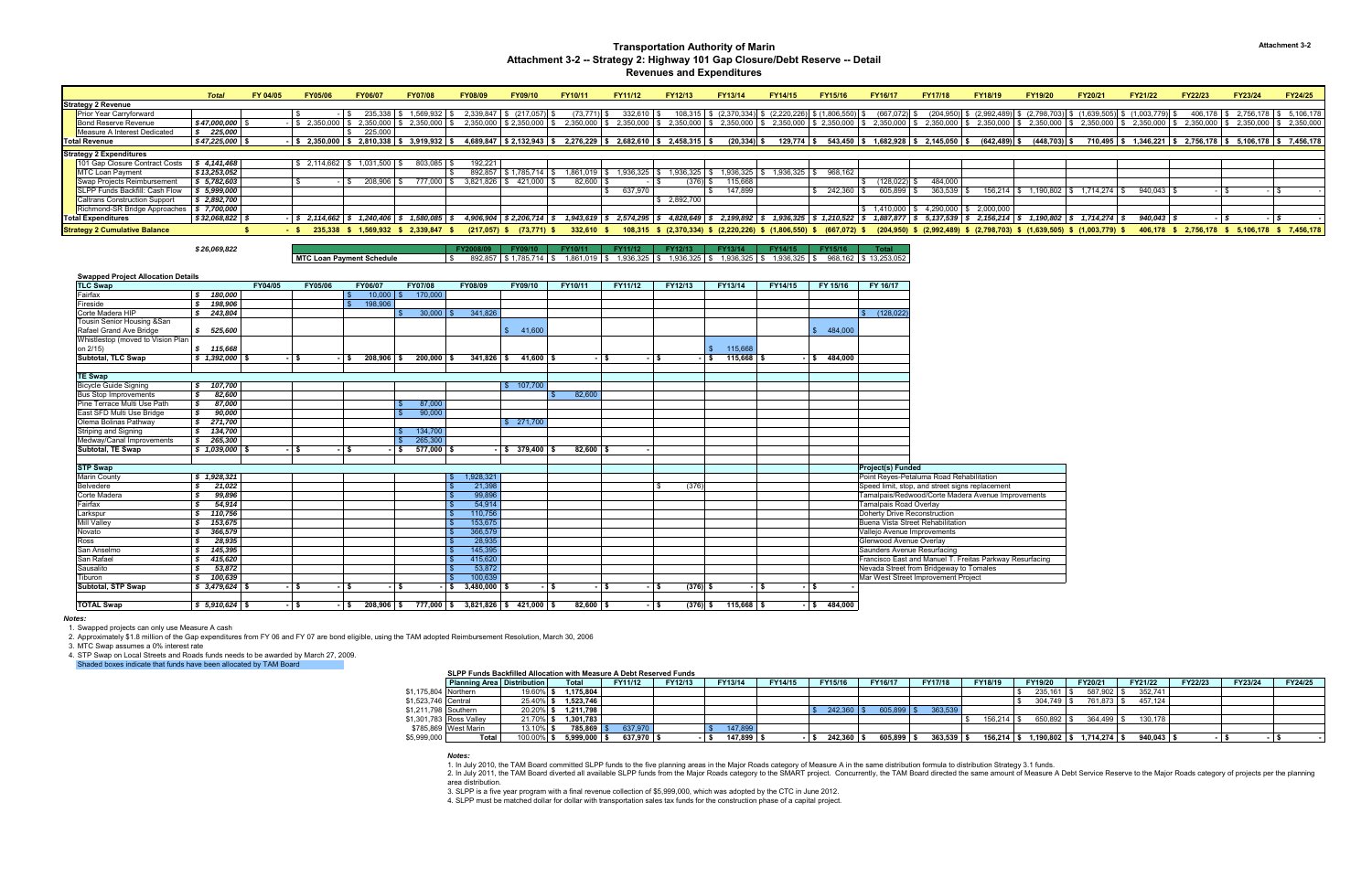|                                                     | <b>Total</b>              | FY 04/05            | <b>FY05/06</b>       | FY06/07                                                                                                                                      | <b>FY07/08</b>                    | <b>FY08/09</b>                  | FY09/10                                          | FY10/11      | FY11/12        | FY12/13                                                                                         | FY13/14      | FY14/15                                                                                                 | FY15/16             | FY16/17                                                                                               | <b>FY17/18</b>                                                                                                                                                                                                                       | FY18/19          | FY19/20                                                                                                                                                                                                                                           | FY20/21                           | FY21/22                                   | <b>FY22/23</b>                                                   | FY23/24                                                                | <b>FY24/25</b> |
|-----------------------------------------------------|---------------------------|---------------------|----------------------|----------------------------------------------------------------------------------------------------------------------------------------------|-----------------------------------|---------------------------------|--------------------------------------------------|--------------|----------------|-------------------------------------------------------------------------------------------------|--------------|---------------------------------------------------------------------------------------------------------|---------------------|-------------------------------------------------------------------------------------------------------|--------------------------------------------------------------------------------------------------------------------------------------------------------------------------------------------------------------------------------------|------------------|---------------------------------------------------------------------------------------------------------------------------------------------------------------------------------------------------------------------------------------------------|-----------------------------------|-------------------------------------------|------------------------------------------------------------------|------------------------------------------------------------------------|----------------|
| Revenue Available to Strategy 3 $^{\circ}$          | \$ 121,466,738 \$ 978,098 |                     |                      | \$4.499.683 \$5.274.762                                                                                                                      | \$ 5.109.489 \$ 4.308.234         |                                 |                                                  |              |                |                                                                                                 |              | \$ 4.221.677 \$ 4.840.708 \$ 5.114.411 \$ 5.755.093 \$ 5.882.239 \$ 6.203.149 \$ 6.322.124 \$ 6.336.500 |                     |                                                                                                       | 6.658.805                                                                                                                                                                                                                            | 6.658.805        | 6.805.446 \$                                                                                                                                                                                                                                      | 6.955.020                         | \$7.107.585                               |                                                                  | \$ 7.263.202 \$ 7.421.931 \$ 7.749.775                                 |                |
|                                                     |                           |                     |                      |                                                                                                                                              |                                   |                                 |                                                  |              |                |                                                                                                 |              |                                                                                                         |                     |                                                                                                       |                                                                                                                                                                                                                                      |                  |                                                                                                                                                                                                                                                   |                                   |                                           |                                                                  |                                                                        |                |
|                                                     |                           |                     |                      |                                                                                                                                              |                                   |                                 |                                                  |              |                |                                                                                                 |              |                                                                                                         |                     |                                                                                                       |                                                                                                                                                                                                                                      |                  |                                                                                                                                                                                                                                                   |                                   |                                           |                                                                  |                                                                        |                |
| 13.25% To Substrategy 3.1                           |                           |                     |                      |                                                                                                                                              |                                   |                                 |                                                  |              |                |                                                                                                 |              |                                                                                                         |                     |                                                                                                       |                                                                                                                                                                                                                                      |                  |                                                                                                                                                                                                                                                   |                                   |                                           |                                                                  |                                                                        |                |
| Major Roads and Related Infrastructure <sup>2</sup> | <b>Total</b>              | FY 04/05            | <b>FY05/06</b>       | <b>FY06/07</b>                                                                                                                               | <b>FY07/08</b>                    | <b>FY08/09</b>                  | FY09/10                                          | FY10/11      | FY11/12        | FY12/13                                                                                         | FY13/14      | FY14/15                                                                                                 | FY15/16             | FY16/17                                                                                               | <b>FY17/18</b>                                                                                                                                                                                                                       | FY18/19          | FY19/20                                                                                                                                                                                                                                           | FY20/21                           | FY21/22                                   | FY22/23                                                          | FY23/24                                                                | <b>FY24/25</b> |
| Revenue                                             |                           |                     |                      |                                                                                                                                              |                                   |                                 |                                                  |              |                |                                                                                                 |              |                                                                                                         |                     |                                                                                                       |                                                                                                                                                                                                                                      |                  |                                                                                                                                                                                                                                                   |                                   |                                           |                                                                  |                                                                        |                |
| <b>Prior Year Carryover</b>                         |                           |                     | 489.049              | $$2.738.891 \  \  $4.600.272 \  \  $4.182.966 \  \  $3.037.083$                                                                              |                                   |                                 |                                                  | \$4.969.666  | \$ 6.078.020   |                                                                                                 |              | \$ 6.635.225 S 7.516.494 S 8.457.613 S 10.210.902 S 12.071.963                                          |                     |                                                                                                       | $$9.888.214$ $$$                                                                                                                                                                                                                     |                  | 8.717.616 \$ 10.482.939                                                                                                                                                                                                                           | \$ 11.047.662                     |                                           |                                                                  | $\frac{1}{2}$ 4.075.172 \ \ (5.583.535) \ \ (7.510.934) \ \ (3.799.969 |                |
| Strategy 3.1 Revenue                                | 60.733.369                |                     | 489.049 \$ 2.249.842 | 2.637.381                                                                                                                                    | 2.554.744                         | \$2.154.117                     | 2.110.839                                        | 2.420.354    | 2.557.205      | 2.877.546                                                                                       | \$2.941.120  | 3.101.574                                                                                               | 3.161.062           | 3.168.250                                                                                             | 3.329.403                                                                                                                                                                                                                            | 3.329.403        | 3.402.723                                                                                                                                                                                                                                         | 3.477.510                         | 3.553.793                                 | \$3.631.601                                                      | \$ 3.710.965                                                           | 3.874.887      |
| Minus Project Management Cost                       | (1,626,629)               |                     | (90.450)             | (125,000)                                                                                                                                    | (21.585)                          | (26, 113)                       |                                                  | (21.105)     | (34.447)       | $(55.405)$ \$                                                                                   | (55, 878)    | (64.322)                                                                                                | (66.063)            | (66, 261)                                                                                             | (125,000)                                                                                                                                                                                                                            | $(125,000)$ \$   | (125,000)                                                                                                                                                                                                                                         |                                   | $(125,000)$ \$ $(125,000)$ \$ $(125,000)$ |                                                                  | (125,000)                                                              | (125,000)      |
| <b>Total Revenue</b>                                | 59.106.740 \$             |                     | 489.049 \$2.738.891  | $$5,376,272$ $$7,155,016$ $$6,337,083$ $$5,147,922$ $$7,390,020$                                                                             |                                   |                                 |                                                  |              |                |                                                                                                 |              |                                                                                                         |                     |                                                                                                       |                                                                                                                                                                                                                                      |                  | \$ 8,635,225 \$ 9,512,772 \$ 10,457,613 \$ 11,559,188 \$ 13,371,963 \$ 15,240,214 \$ 13,217,616 \$ 12,047,019 \$ 13,885,662 \$ 14,525,172 \$ 7,628,965 \$ (1,951,934) \$ (3,799,969)                                                              |                                   |                                           |                                                                  |                                                                        | 74,919         |
|                                                     |                           |                     |                      |                                                                                                                                              |                                   |                                 |                                                  |              |                |                                                                                                 |              |                                                                                                         |                     |                                                                                                       |                                                                                                                                                                                                                                      |                  |                                                                                                                                                                                                                                                   |                                   |                                           |                                                                  |                                                                        |                |
| Planning Area: Northern Marin Revenue<br>19.90%     | 12,085,940 \$             | $97.321$ \$         | 447.718              | 524.839 \$                                                                                                                                   | 508.394                           | $428.669$ \$                    | 420,057                                          | 481.650      | 508.884        | 572.632 S                                                                                       | 585.283 \$   | 617.213 \$                                                                                              | $629.051$ \$        | 630.482                                                                                               | 662.551                                                                                                                                                                                                                              | 662.551          | $677.142$ S                                                                                                                                                                                                                                       | 692.025                           | 707.205 \$                                | 722.689 \$                                                       | 738.482                                                                | 771,103        |
| Prior Year Carryover                                |                           |                     | 97.321               | $545.039$ \$                                                                                                                                 | 997.878 \$                        | 784.222 \$                      | $462.892$ \$                                     | 882.948 \$   |                |                                                                                                 |              |                                                                                                         |                     |                                                                                                       | $1.182.599$ $\begin{array}{ l }$ \$ $1.691.483 & \text{{\$}}$ $2.264.114 & \text{{\$}}$ $2.849.397 & \text{{\$}}$ $\begin{array}{ l }$ $}$ $3.518.325 & \text{{\$}} & 4.147.376 & \text{{\$}} & 4.777.858 & \text{{\$}} \end{array}$ | $5.440.409$ \$   | $5.502.960$ \$                                                                                                                                                                                                                                    |                                   | $5.480.102$ \$ $4.322.126$ \$             |                                                                  | 429.331 \$ (1.508.980)                                                 | (770.498)      |
| Novato Boulevard - Seg 1                            | 10,812,085                |                     |                      |                                                                                                                                              | $114,450$ \$                      | 286,635                         |                                                  |              |                |                                                                                                 |              |                                                                                                         |                     |                                                                                                       |                                                                                                                                                                                                                                      | $600,000$ \$     | 700,000 \$                                                                                                                                                                                                                                        |                                   | 1,850,000 \$ 4,600,000 \$ 2,661,000       |                                                                  |                                                                        |                |
| Novato Boulevard - Seg 2                            | 656,251                   |                     |                      | $72,000$ \ \$                                                                                                                                | $452,600$ \ 3                     | 38,365                          |                                                  | 145,000      |                |                                                                                                 |              | (51, 71)                                                                                                |                     |                                                                                                       |                                                                                                                                                                                                                                      |                  |                                                                                                                                                                                                                                                   |                                   |                                           |                                                                  |                                                                        |                |
| Novato Boulevard - Seg 3                            | 617.000                   |                     |                      |                                                                                                                                              | 155,000                           | 425,000                         |                                                  | 37.000       |                |                                                                                                 |              |                                                                                                         |                     |                                                                                                       |                                                                                                                                                                                                                                      |                  |                                                                                                                                                                                                                                                   |                                   |                                           |                                                                  |                                                                        |                |
| <b>Subtotal Expenditures</b>                        | 12,085,336                |                     |                      | 72.000                                                                                                                                       | 722.050                           | 750,000 \$                      |                                                  | 182.000      |                |                                                                                                 |              | (51.714)<br>- ISS                                                                                       |                     |                                                                                                       |                                                                                                                                                                                                                                      | 600.000 \$       | 700.000 \$                                                                                                                                                                                                                                        |                                   |                                           | 1.850.000 \$4.600.000 \$2.661.000                                |                                                                        |                |
| <b>Year End Balance</b>                             |                           | 97,321 \$           | 545.039 \$           | 997.878 \$                                                                                                                                   | 784,222 \$                        | 462.892 \$                      |                                                  |              |                |                                                                                                 |              |                                                                                                         |                     | 882,948 \$ 1,182,599 \$ 1,691,483 \$ 2,264,114 \$ 2,849,397 \$ 3,518,325 \$ 4,147,376 \$ 4,777,858 \$ | 5.440.409 \$                                                                                                                                                                                                                         | 5,502,960        | 5,480,102 \$                                                                                                                                                                                                                                      | 4,322,126 \$                      |                                           |                                                                  | 429.331 \$ (1.508.980) \$ (770.498) \$                                 | 604            |
|                                                     |                           |                     |                      |                                                                                                                                              |                                   |                                 |                                                  |              |                |                                                                                                 |              |                                                                                                         |                     |                                                                                                       |                                                                                                                                                                                                                                      |                  |                                                                                                                                                                                                                                                   |                                   |                                           |                                                                  |                                                                        |                |
| Planning Area: Central Marin Revenue<br>25.40%      | 15,426,276 \$             | 124.218             | 571.460              | 669,895 \$                                                                                                                                   | 648.905 \$                        | $547,146$ \$                    | 536,153                                          | 614.770      | 649.530        | 730,897                                                                                         | 747.044 S    | 787.800                                                                                                 | 802.910 S           | 804,736                                                                                               | 845.668                                                                                                                                                                                                                              | 845,668          | 864.292                                                                                                                                                                                                                                           | 883.288                           | $902,663$ \$                              | 922.427 S                                                        | 942.585                                                                | 984,221        |
| <b>Prior Year Carryover</b>                         |                           |                     | 124.218              |                                                                                                                                              | 695.678 \$1.365.573 \$            |                                 | $(235,522)$ \$ $(1,938,376)$                     | (1.030.479)  | $(415.709)$ \$ | 233.821                                                                                         |              |                                                                                                         |                     | $964,718$ \$ 1,711,762 \$ 2,499,562 \$ 3,002,472 \$                                                   | $3.807.207$ \$                                                                                                                                                                                                                       | $4.652.876$ S    | $4.398.544$ \$                                                                                                                                                                                                                                    |                                   | $5.262.835$ \$ 4.146.123 \$               |                                                                  | 48,786 \$ (1,926,787)                                                  | (984, 202)     |
| 4th Street San Rafael                               | 4.128.256                 |                     |                      |                                                                                                                                              | $$2.250.000 \  \  \, \$2.250.000$ |                                 | (371.74                                          |              |                |                                                                                                 |              |                                                                                                         |                     |                                                                                                       |                                                                                                                                                                                                                                      |                  |                                                                                                                                                                                                                                                   |                                   |                                           |                                                                  |                                                                        |                |
| 3rd Street San Rafael                               | 11,298,000                |                     |                      |                                                                                                                                              |                                   |                                 |                                                  |              |                |                                                                                                 |              |                                                                                                         | 300,000             |                                                                                                       |                                                                                                                                                                                                                                      | \$ 1,100,000     |                                                                                                                                                                                                                                                   |                                   | $$2,000,000$ $$5,000,000$ $$2,898,000$    |                                                                  |                                                                        |                |
| <b>Subtotal Expenditures</b>                        | 15,426,256                |                     |                      |                                                                                                                                              |                                   |                                 |                                                  |              |                |                                                                                                 |              | - IS                                                                                                    | $300.000$ $\mid$ \$ |                                                                                                       | - ISS                                                                                                                                                                                                                                | $1,100,000$ \$   |                                                                                                                                                                                                                                                   |                                   |                                           |                                                                  |                                                                        |                |
| <b>Year End Balance</b>                             |                           | $$124.218$ \$       |                      | 695.678 \$ 1.365.573 \$                                                                                                                      |                                   |                                 | $(235.522)$ \$ $(1.938.376)$ \$ $(1.030.479)$ \$ | (415.709) \$ | 233.821 \$     |                                                                                                 |              |                                                                                                         |                     | 964.718 \$ 1.711.762 \$ 2.499.562 \$ 3.002.472 \$ 3.807.207 \$                                        | 4.652.876 \$                                                                                                                                                                                                                         |                  | 4.398.544 \$ 5.262.835 \$ 4.146.123 \$                                                                                                                                                                                                            |                                   |                                           |                                                                  | 48.786 \$ (1.926.787) \$ (984.202) \$                                  |                |
|                                                     |                           |                     |                      |                                                                                                                                              |                                   |                                 |                                                  |              |                |                                                                                                 |              |                                                                                                         |                     |                                                                                                       |                                                                                                                                                                                                                                      |                  |                                                                                                                                                                                                                                                   |                                   |                                           |                                                                  |                                                                        |                |
| Planning Area: Southern Marin Revenue<br>20.00%     | 12.146.674 \$             | 97.810              | 449.968              | 527.476                                                                                                                                      | $510.949$ \$                      | 430.823 \$                      | 422,168                                          | 484.071 \$   | 511,441        | 575,509 \$                                                                                      | $588,224$ \$ | $620,315$ \$                                                                                            | 632.212 \$          | 633,650                                                                                               | 665.881                                                                                                                                                                                                                              | 665.881 \$       | 680.545 \$                                                                                                                                                                                                                                        | 695.502 \$                        | 710.759 S                                 | 726.320 \$                                                       | 742.193                                                                | 774.977        |
| Prior Year Carryover                                |                           |                     | 97.810               | 547,778                                                                                                                                      |                                   | 825,254 \$1,336,203 \$1,767,027 |                                                  |              |                |                                                                                                 |              | $1,639,194$   \$ 2,123,265   \$ 2,634,706   \$ 3,210,216   \$ 3,798,439   \$                            | $3,018,754$ \$      | 2,650,967                                                                                             | $(715, 383)$ \$                                                                                                                                                                                                                      | $(3,349,503)$ \$ | $(2,547,702)$ \$                                                                                                                                                                                                                                  |                                   |                                           | $(2,613,158)$ \$ $(2,717,656)$ \$ $(2,243,397)$ \$ $(1,517,077)$ |                                                                        | (774.884)      |
| Miller Avenue Mill Valley                           | 10,114,080                |                     |                      | 250,000                                                                                                                                      |                                   |                                 | 550,000                                          |              |                |                                                                                                 |              | $$1.400.000$ $$1.000.000$ $$4.000.000$                                                                  |                     |                                                                                                       | 3.050.000                                                                                                                                                                                                                            |                  |                                                                                                                                                                                                                                                   |                                   |                                           |                                                                  |                                                                        |                |
| E. Blithedale Avenue                                | 2.032.500                 |                     |                      |                                                                                                                                              |                                   |                                 |                                                  |              |                |                                                                                                 |              |                                                                                                         |                     |                                                                                                       | 250,000                                                                                                                                                                                                                              |                  | 746.000                                                                                                                                                                                                                                           | 800,000 \$                        | 236.500                                   |                                                                  |                                                                        |                |
| <b>Subtotal Expenditures</b>                        | 12,146,580                |                     |                      | 250.000                                                                                                                                      | - IS                              | - ISS                           | 550,000                                          |              |                |                                                                                                 |              |                                                                                                         |                     |                                                                                                       |                                                                                                                                                                                                                                      | $(135,920)$ \$   | 746,000 \$                                                                                                                                                                                                                                        | 800,000 \$                        | $236,500$ \$                              |                                                                  |                                                                        |                |
| Year End Balance                                    |                           |                     | 97,810 \$ 547,778 \$ |                                                                                                                                              |                                   |                                 |                                                  |              |                |                                                                                                 |              |                                                                                                         |                     |                                                                                                       | 825,254 \$ 1,336,203 \$ 1,767,027 \$ 1,639,194 \$ 2,123,265 \$ 2,634,706 \$ 3,210,216 \$ 3,798,439 \$ 3,018,754 \$ 2,650,967 \$ (715,383) \$ (3,349,503) \$                                                                          | $(2,547,702)$ \$ | $(2,613,158)$ \$                                                                                                                                                                                                                                  |                                   |                                           |                                                                  | $(2,717,656)$ \$ $(2,243,397)$ \$ $(1,517,077)$ \$ $(774,884)$ \$      | 94             |
|                                                     |                           |                     |                      |                                                                                                                                              |                                   |                                 |                                                  |              |                |                                                                                                 |              |                                                                                                         |                     |                                                                                                       |                                                                                                                                                                                                                                      |                  |                                                                                                                                                                                                                                                   |                                   |                                           |                                                                  |                                                                        |                |
| Planning Area: Ross Valley Revenue<br>21.60%        | 13.118.408 \$             | $105.635$ \$        | 485.966              | $569.674$ \$                                                                                                                                 | 551.825 \$                        | 465.289 \$                      | 455.941 S                                        | 522.796 \$   | 552.356        | $621.550$ \$                                                                                    | 635.282 \$   | 669.940 \$                                                                                              | 682.789 \$          | 684.342 \$                                                                                            | 719.151 S                                                                                                                                                                                                                            | 719.151 \$       | 734.988 \$                                                                                                                                                                                                                                        | $751.142$ \$                      | 767.619 \$                                | 784.426 \$                                                       | 801.569 S                                                              | 836.976        |
| <b>Prior Year Carrvover</b>                         |                           |                     | 105.635              |                                                                                                                                              |                                   |                                 |                                                  |              |                |                                                                                                 |              |                                                                                                         |                     |                                                                                                       | $591,600$ \$ $1.161,275$ \$ $1.713,099$ \$ $2.178,389$ \$ $2.634,330$ \$ $3.157,126$ \$ $3.709,483$ \$ $3.531,033$ \$ $4.166,315$ \$ $4.836,255$ \$ $5.519,044$ \$ $5.653,386$ \$ $5.172,537$ \$                                     |                  |                                                                                                                                                                                                                                                   | $5.891.688$   \$ $5.234.676$   \$ |                                           |                                                                  | 185,818 \$ (2,422,562) \$ (1,638,137)                                  | (836.568)      |
| SFD between US 101 & Wolf Grade                     | 7,515,000                 |                     |                      |                                                                                                                                              |                                   |                                 |                                                  |              |                | 400,000                                                                                         |              |                                                                                                         |                     | 275,000                                                                                               | 600,000                                                                                                                                                                                                                              |                  | 840.000                                                                                                                                                                                                                                           | 3,500,000 \$ 1,900,000            |                                           |                                                                  |                                                                        |                |
| SFD between Wolf Grade & Ross                       | 5,603,000                 |                     |                      |                                                                                                                                              |                                   |                                 |                                                  |              |                | 400,000                                                                                         |              |                                                                                                         |                     | 275,000                                                                                               | 600,000                                                                                                                                                                                                                              |                  | 552.000                                                                                                                                                                                                                                           | 2.300.000                         | 1.476.000                                 |                                                                  |                                                                        |                |
| <b>Subtotal Expenditures</b>                        | 13.118.000 \$             |                     |                      |                                                                                                                                              |                                   | $-1$ \$                         |                                                  |              |                | $800.000$ $\mid$ 3                                                                              | $-1$ \$      |                                                                                                         |                     | 550.000 \$<br>- IS-                                                                                   | $1.200.000$ \$                                                                                                                                                                                                                       | $-$ \$           | $1.392.000$ S                                                                                                                                                                                                                                     |                                   | $5.800.000$ \$ 3.376.000 \$               |                                                                  |                                                                        |                |
| <b>Year End Balance</b>                             |                           | 105,635 \$          |                      | 591,600 \$ 1,161,275 \$ 1,713,099 \$ 2,178,389 \$ 2,634,330 \$ 3,157,126 \$ 3,709,483 \$ 3,531,033 \$ 4,166,315 \$ 4,836,255 \$ 5,519,044 \$ |                                   |                                 |                                                  |              |                |                                                                                                 |              |                                                                                                         |                     | 5.653.386                                                                                             | 5,172,537 \$                                                                                                                                                                                                                         | 5,891,688 \$     | 5,234,676 \$                                                                                                                                                                                                                                      |                                   |                                           | 185,818 \$ (2,422,562) \$ (1,638,137) \$                         | $(836,568)$ \$                                                         | 408            |
|                                                     |                           |                     |                      |                                                                                                                                              |                                   |                                 |                                                  |              |                |                                                                                                 |              |                                                                                                         |                     |                                                                                                       |                                                                                                                                                                                                                                      |                  |                                                                                                                                                                                                                                                   |                                   |                                           |                                                                  |                                                                        |                |
| Planning Area: West Marin Revenue<br>13.10%         | 7.956.071 \$              | $64.065$ $\sqrt{5}$ | 294.729              | 345.497                                                                                                                                      | $334.672$ S                       | $282.189$ \$                    | 276.520                                          | 317.066      | 334.994        | 376.959 \$                                                                                      | 385.287 \$   | 406.306 \$                                                                                              | 414.099             | 415.041                                                                                               | 436.152                                                                                                                                                                                                                              | 436.152          | 445.757                                                                                                                                                                                                                                           | 455.554                           | 465.547                                   | 475.740 S                                                        | 486.136                                                                | 507.610        |
| <b>Prior Year Carryover</b>                         |                           |                     | 64.065               | 358,795                                                                                                                                      | $250.292$ \$                      | $584,963$ \$                    | $567.152$ \$                                     | 843.672      |                |                                                                                                 |              |                                                                                                         |                     |                                                                                                       |                                                                                                                                                                                                                                      |                  | $30,739$   \$ $(1,634,267)$   \$ $(2,453,587)$ \$ $(4,068,300)$ \$ $(3,661,994)$ \$ $(3,247,895)$   \$ $(3,634,854)$ \$ $(3,198,702)$   \$ $(2,762,551)$ \$                                                                                       |                                   |                                           | $(2,316,794)$ \$ $(1,861,240)$ \$ $(1,395,693)$                  | (919.953)                                                              | (433, 817)     |
| SFD SP Taylor - Platform Bridge                     | 7.080.278                 |                     |                      | 454,000                                                                                                                                      |                                   | 300.000                         |                                                  |              |                | $\frac{1}{2}$ 1.130.000 $\frac{1}{2}$ 2.000.000 $\frac{1}{2}$ 1.196.278 $\frac{1}{2}$ 2.000.000 |              |                                                                                                         |                     |                                                                                                       |                                                                                                                                                                                                                                      |                  |                                                                                                                                                                                                                                                   |                                   |                                           |                                                                  |                                                                        |                |
| Fairfax Limit - Samuel P. Taylor (Shafter Bridge)   | 802,000                   |                     |                      |                                                                                                                                              |                                   |                                 |                                                  |              |                |                                                                                                 |              |                                                                                                         |                     | 802.000                                                                                               |                                                                                                                                                                                                                                      |                  |                                                                                                                                                                                                                                                   |                                   |                                           |                                                                  |                                                                        |                |
| <b>Subtotal Expenditures</b>                        | 7,882,278<br>IS.          |                     |                      | 454.000 \$                                                                                                                                   | - \$                              | 300.000 S                       |                                                  |              |                |                                                                                                 |              | - 15                                                                                                    |                     | $-$ \$ 802,000                                                                                        |                                                                                                                                                                                                                                      |                  | - IS-                                                                                                                                                                                                                                             |                                   |                                           |                                                                  |                                                                        |                |
| <b>Year End Balance</b>                             |                           | 64.065 \$           | 358.795 \$           | 250.292 \$                                                                                                                                   | 584.963 \$                        | 567.152 \$                      | 843,672 \$                                       |              |                |                                                                                                 |              |                                                                                                         |                     |                                                                                                       | 30.739 \$ (1.634.267) \$ (2.453.587) \$ (4.068.300) \$ (3.661.994) \$ (3.247.895) \$ (3.634.854) \$ (3.198.702) \$ (2.762.551) \$                                                                                                    |                  | $(2.316.794)$ \$                                                                                                                                                                                                                                  |                                   | $(1.861.240)$ \$ $(1.395.693)$ \$         | $(919.953)$ \$                                                   | $(433.817)$ \$                                                         | 73.793         |
|                                                     |                           |                     |                      |                                                                                                                                              |                                   |                                 |                                                  |              |                |                                                                                                 |              |                                                                                                         |                     |                                                                                                       |                                                                                                                                                                                                                                      |                  |                                                                                                                                                                                                                                                   |                                   |                                           |                                                                  |                                                                        |                |
| <b>Strategy 3.1 Total Expenditures</b>              | $$60,658,450$ \$          |                     |                      |                                                                                                                                              |                                   |                                 |                                                  |              |                |                                                                                                 |              |                                                                                                         |                     |                                                                                                       |                                                                                                                                                                                                                                      |                  | \$ 776,000 \$ 2,972,050 \$ 3,300,000 \$ 178,256 \$ 1,312,000 \$ 2,000,000 \$ 1,996,278 \$ 2,000,000 \$ 1,348,286 \$ 1,300,000 \$ 5,352,000 \$ 4,500,000 \$ 1,564,080 \$ 2,838,000 \$ 10,450,000 \$ 13,212,500 \$ 5,559,000 \$ 1,569,000 \$ 1,564, |                                   |                                           |                                                                  |                                                                        |                |
|                                                     |                           |                     |                      |                                                                                                                                              |                                   |                                 |                                                  |              |                |                                                                                                 |              |                                                                                                         |                     |                                                                                                       |                                                                                                                                                                                                                                      |                  |                                                                                                                                                                                                                                                   |                                   |                                           |                                                                  |                                                                        |                |
| <b>Strategy 3.1 Cumulative Balance</b>              |                           |                     |                      |                                                                                                                                              |                                   |                                 |                                                  |              |                |                                                                                                 |              |                                                                                                         |                     |                                                                                                       |                                                                                                                                                                                                                                      |                  | 489,049 \$ 2,738,891 \$ 4,600,272 \$ 4,182,966 \$ 3,037,083 \$ 4,969,666 \$ 6,078,020 \$ 6,635,225 \$ 7,516,494 \$ 8,457,613 \$ 10,210,902 \$ 12,071,963 \$ 9,888,214 \$ 8,717,616 \$ 10,482,939 \$ 11,047,662 \$ 4,075,172 \$ (5,583,535) \$ (7, |                                   |                                           |                                                                  |                                                                        |                |
|                                                     |                           |                     |                      |                                                                                                                                              |                                   |                                 |                                                  |              |                |                                                                                                 |              |                                                                                                         |                     |                                                                                                       |                                                                                                                                                                                                                                      |                  |                                                                                                                                                                                                                                                   |                                   |                                           |                                                                  |                                                                        |                |
|                                                     |                           |                     |                      |                                                                                                                                              |                                   |                                 |                                                  |              |                |                                                                                                 |              |                                                                                                         |                     |                                                                                                       |                                                                                                                                                                                                                                      |                  |                                                                                                                                                                                                                                                   |                                   |                                           |                                                                  |                                                                        |                |

**\$ 9,450,000**

| 13.25% To Substrategy 2                 |          |              |                    |                |                           |                    |                |           |                |                |                |                                            |                        |                |               |                |                |                |               |                |                |                                         |                        |
|-----------------------------------------|----------|--------------|--------------------|----------------|---------------------------|--------------------|----------------|-----------|----------------|----------------|----------------|--------------------------------------------|------------------------|----------------|---------------|----------------|----------------|----------------|---------------|----------------|----------------|-----------------------------------------|------------------------|
| <b>Local Roads for all Modes</b>        |          | <b>Total</b> | FY 04/05           | <b>FY05/06</b> | <b>FY06/07</b>            | <b>FY07/08</b>     | <b>FY08/09</b> | FY09/10   | FY10/11        | <b>FY11/12</b> | <b>FY12/13</b> | <b>FY13/14</b>                             | <b>FY14/15</b>         | <b>FY15/16</b> | FY16/17       | <b>FY17/18</b> | <b>FY18/19</b> | <b>FY19/20</b> | FY20/21       | <b>FY21/22</b> | <b>FY22/23</b> | <b>FY23/24</b>                          | <b>FY24/25</b>         |
| Revenue                                 |          |              |                    |                |                           |                    |                |           |                |                |                |                                            |                        |                |               |                |                |                |               |                |                |                                         |                        |
| <b>Prior Year Carryforward</b>          |          |              |                    | 342.081        | 414.239                   | $400.214$ \ \$     | 380.077        | 43.642    | $19.109$ \$    | 251.362        | 308.791        | 504.999 \$                                 |                        | 63.385         | (9.126)       | $(27.792)$ \$  |                |                |               |                |                |                                         |                        |
| Strategy 3 Revenue                      |          | 60,733,369   | 489,049            | 2,249,842      | 2,637,381                 | $2,554,744$ \$     | 2,154,117      | 2,110,839 |                | 2,557,205      | 2,877,546 \$   |                                            | 2,941,120 \$ 3,101,574 | 3,161,062      | 3,168,250     | 3,329,403      | 3,329,403      | 3,402,723      | 3.477.510     | 3,553,793      | 3,631,601      | $3,710,965$ \$                          | 3,874,887              |
| <b>Total Revenue</b>                    |          | 60,733,369   |                    |                | $$2,591,923$ $$3,051,620$ | \$2,954,958        | \$2,534,195    | 2,154,480 | $2,439,463$ \$ | 2,808,568      |                | $\frac{1}{2}$ \$ 3,186,337 \$ 3,446,119 \$ | 3,113,303              | \$3,224,447    | 3,159,124     | 3,301,611      | 3,329,403      | 3,402,723      | 3,477,510     | 3,553,793      | 3,631,601      | $\frac{1}{2}$ \$ 3,710,965 \$ 3,874,887 |                        |
| Expenditures                            |          |              |                    |                |                           |                    |                |           |                |                |                |                                            |                        |                |               |                |                |                |               |                |                |                                         |                        |
| Belvedere                               | $0.98\%$ | 600.962      | 1.494              | 22.136         | 26.951                    | 26.264             | 25.421         | 21.354    | 21.880         | 24.737         | 26.438         | 33.681                                     | 29 911                 | 31.689         | 31.232        | 32.427 \$      | 32.699         | 33.420         | 34.154        | 34.903         | 35.667         | 36.447                                  | 38.057                 |
| Corte Madera                            | 3.53%    | 2,101,384    | $4.336$ $\sqrt{5}$ | 64,255         | 78,233                    | 88,061 \$          | 85,235         | 73,457    | 75,267 \$      | 84,851         | 90,684         | 122.709 \$                                 | 108,972 \$             | 113,822        | 112,179 \$    | 116,658 \$     | 117,640        | $120,231$ \$   | 122,873       | 125,568        | $128,318$ \$   | $131,122$ :                             | 136,914                |
| Fairfax                                 | 2.77%    | 1,687,958    | 4.223              | 62,580         | 76.193                    | 71.067             | 68 786         | 58.296    | 59.732         | 70.381         | 75.219         | 96.554                                     | 85 745                 | 88.923         | 87,640        | 91,360         | 92,130         | 94,158         | 96,228        | 98,339         | 100,492        | 102 688                                 | 107,224                |
| Larkspur                                | 3.99%    | 2,421,523    | 6.082              | 90.117         | 109 721                   | 100.678            | 97 447         | 83.707    | 85.770         | 98.179         | 114.655        | 134 672                                    |                        | 127.079        | 125.246       | 131,746        | 132,855        | 135,781        | 138.765       | 141.809        | 144.914        | 148.081                                 | 154,622                |
| <b>Mill Valley</b>                      | 5.65%    | 3,446,132    | 8.888              | 131,700        | 160.349                   | 143.421            | 138.818        | 118,940   | 121,872        | 141.303        | 151.016        | 194.072                                    | 172.346                | 184,314        | 181,654       | 186,480        | 188,050        | 192,191        | 196,415       | 200,724        | 205,118        | 209.601                                 | 218,860                |
| Novato                                  | 18.10%   | 10,915,008   | 25.133             | 372.414        | 453.427                   | 451.634 \$         | 437.140        | 385.007   | 394.496        | 451.945        | 483.011        | 621.782 \$                                 | 552.175                | 588.510        | 580.019       | 597.496        | 602.526        | 615.795        | 629.329       | 643.134        | 657.215        | 671.578                                 | 701.243                |
|                                         | 1.02%    | 626,965      | 1.802              | 26,695         | 32,502                    | 26,006             | 23,479         | 21,567    | 22,099         | 25,716         | 27,484         | 35,067                                     | 31.141                 | 32,982         | 32,507        | 33,611         | 33,894         | 34,640         | 35,401        | 36,178         | 36,970         | 37.778                                  | 39,447                 |
| San Anselmo                             | 4.44%    | 2,708,833    | 7.028              | 104.141        | 126 795                   | 114.325            | 110.656        | 94.170    | $96,491$ \$    | 110.133        | 117.703        | 152,260 \$                                 | 135 215                | 143.571        | 141,499 :     | 146,487        | 147,720        | 150,973        | 154.291       | 157 676        | 161.128        | 164,649                                 | 171.922                |
| San Rafael                              | 19.59%   | 11,909,133   | 29.581             | 438.312        | 533,660                   | $503.904$ $\mid$ 3 | 487.732        | 414.048   |                | 488.738        | 522.334        | 670.822 \$                                 | 595.725                | 634.750        | 625,592       | 646,674        | 652.117        | 666,478        | 681.126       | 696,068        | 711.308        | 726.852                                 | 758,959                |
| Sausalit                                | 2.80%    | 1,676,693    |                    | 61.825         | 75.274                    | 70.809             | 68,537         | 59.150    | 60,608         | 67,904         | 72.571         | 91,944                                     | 81.651                 | 85,690         | 84,453        | 92,468         | 93,246         | 95,300         | 97,394        | 99,531         | 101,710        | 103,933                                 | 108,524                |
| Tiburon                                 | 3.46%    | 2,080,341    | 4.789              | 70.959         | 86.396                    | 87.546             | 84.736         | 71.962    | 73.736         | 85.641         | 91.528         | 117.577                                    | 104 415                | 111.882        | 110,267       | 114.275        | 115.237        | 117.774        | 120.363       | 123.003        | 125.696        | 128.443                                 | 134.117                |
| County                                  | 33.68%   | 20,558,438   | $49,438$ \$        | 732,550        | 891.905                   | 891.166 \$         | 862,566        | 733,713   | 751.797        | 850,249        | $908,695$ :    | $1,163,250$ \$                             | 1,033,027              | 1,090,361      | 1,074,628     | 1,111,930      | 1,121,290      | 1,145,983      | $1.171.170$ S | 1,196,861      |                | 1,223,065 \$ 1,249,794                  | 1,305,000              |
| <b>Total Expenditures</b>               | 100.00%  | 60.733.369   | 146.968            |                |                           | 2.574.881          | 2490553        | 2.135.37  |                |                | 2.681.338      | 3 434 390                                  |                        |                |               | 3.301.611      | 3.329.403      | 3.402.723      |               | 3.553.793      | 3 631 601      |                                         | 3,710,965 \$ 3,874,887 |
| <b>Substrategy 2 Cumulative Balance</b> |          |              | 342.081            | 414,239        | 400,214                   |                    | 43.642         | 19.109    |                | 308.791        | 504.999        | 11.729                                     | 63.385                 | $(9, 126)$ \$  | $(27,792)$ \$ | - 5            |                |                | - 5           | - 3            |                | - 3                                     |                        |

Motes:<br>1 Amount available after allowable TAM staffing and administration costs are deducted.<br>2 Distribution based on 50% population share and 50% road miles share, using the most current available data from the California

#### **Transportation Authority of Marin Attachment 3-3 -- Strategy 3: Local Transportation Infrastructure -- Detail Revenues and Expenditures**